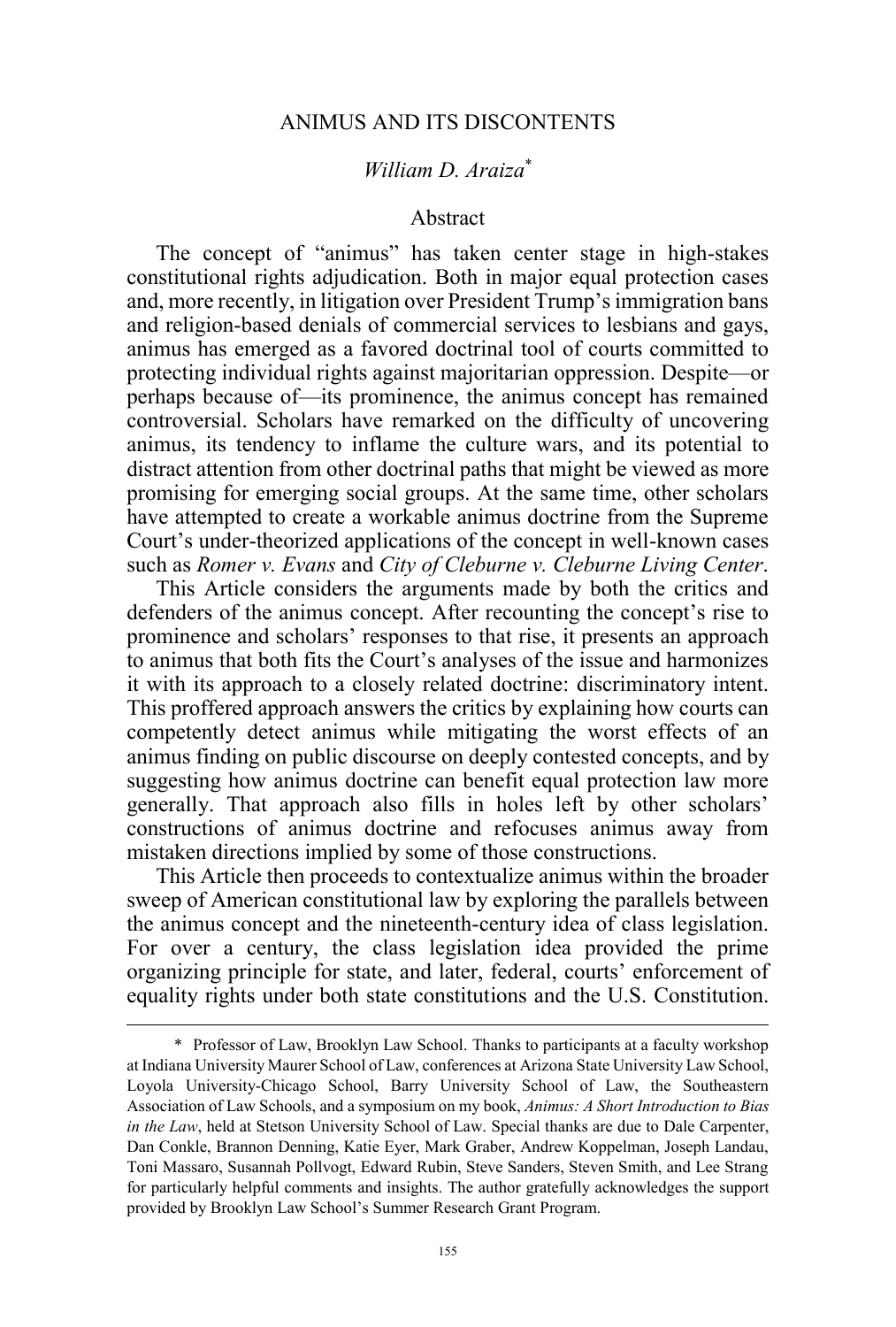By connecting that older idea with modern animus doctrine, this Article aspires both to provide a stable doctrinal grounding for the animus concept, and, in turn, to secure modern equal protection law on a firmer, more historically legitimate, foundation.

This Article concludes by speculating more generally about the nature of constitutional rights adjudication. In particular, it considers whether such adjudication can ever hope to fully avoid the critique, leveled against the animus concept, that it necessarily involves name-calling that embitters the losing side and makes long-term social accommodation more difficult. This Article suggests that this unfortunate dynamic may often be inevitable, rather than simply a result of courts' use of animusbased reasoning.

| $\mathbf{I}$ . |                                                         |  |
|----------------|---------------------------------------------------------|--|
|                | $A_{-}$                                                 |  |
|                | Animus in the Travel Ban Litigation 168<br>B.           |  |
|                |                                                         |  |
| Π.             |                                                         |  |
|                | $A_{-}$                                                 |  |
|                | B.                                                      |  |
|                | Animus as Incomplete and Misleading175<br>$C_{\cdot}$   |  |
|                | Animus Distinguished and Explained176<br>D.             |  |
|                | 1.                                                      |  |
|                | 2.                                                      |  |
| III.           | ANIMUS IDENTIFIED AND PROPERLY UNDERSTOOD  181          |  |
|                | $A_{-}$                                                 |  |
|                |                                                         |  |
|                | 2. The Doctrinal Significance of an                     |  |
|                |                                                         |  |
|                | Responding to the Denigration Critique 189<br><b>B.</b> |  |
|                | Animus and Its Relation to the Rest of<br>C.            |  |
|                |                                                         |  |
|                | 1. Animus and Rationality Review 192                    |  |
|                | Animus and Heightened Scrutiny 197<br>2                 |  |
| IV.            |                                                         |  |
|                | Class Legislation as Legislation Lacking<br>А.          |  |
|                |                                                         |  |
|                | В.                                                      |  |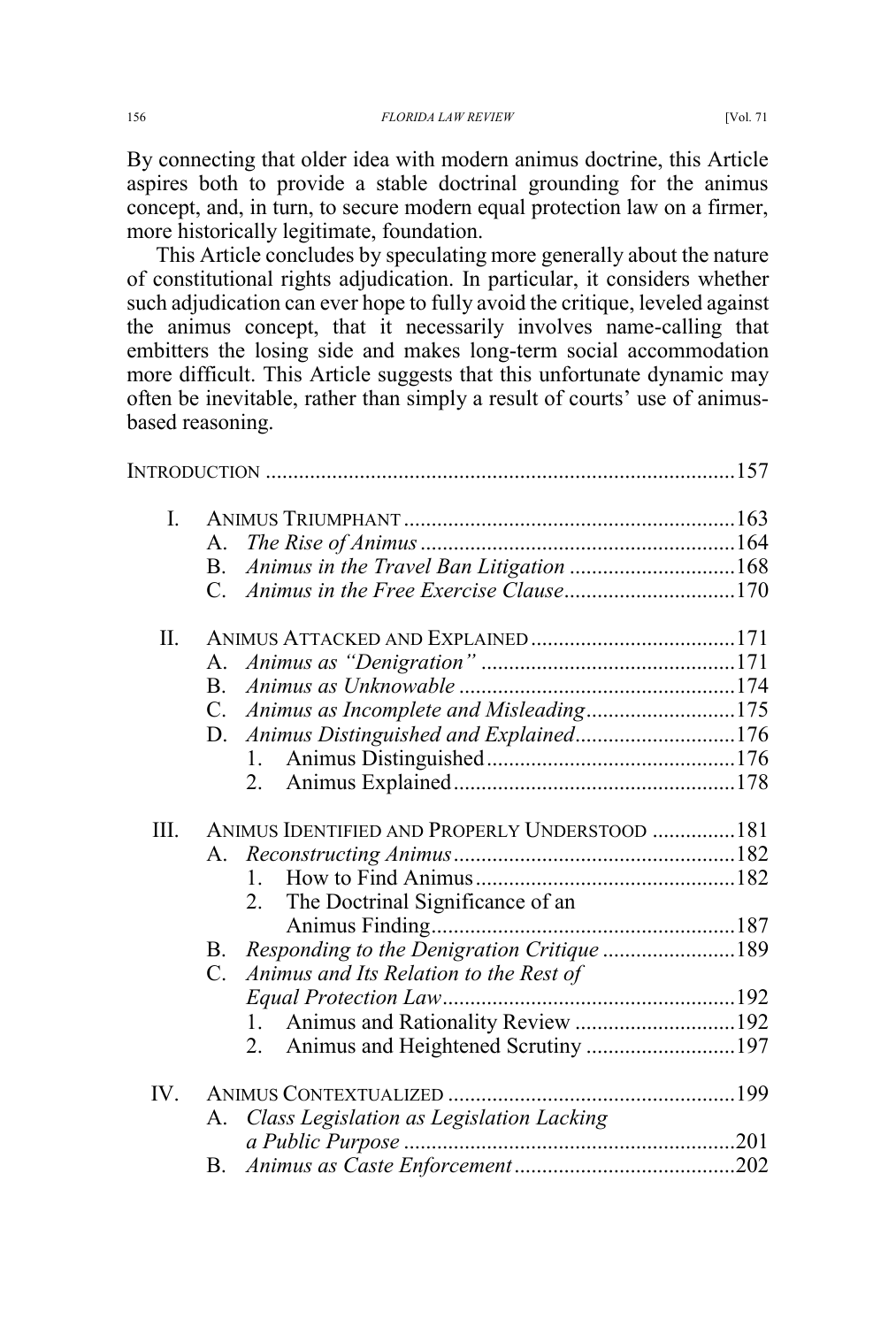| C. Obergefell: The Doctrinal Promiscuity |  |
|------------------------------------------|--|
| of the Class Legislation Prohibition     |  |
|                                          |  |
|                                          |  |
|                                          |  |

## CONCLUSION: ANIMUS AND ITS DISCONTENTS .....................................214

#### INTRODUCTION

These should be halcyon days for the concept of animus in equal protection law and constitutional law more generally. The concept, grounded doctrinally in the Court's famous statement that "a  $bare...$  desire to harm a politically unpopular group" can never constitute a legitimate government interest, and more foundationally in the requirement that government be allowed only to pursue publicregarding interests,<sup>2</sup> has played a key role in significant court decisions in recent decades.<sup>3</sup> It served as the foundation for the Supreme Court's 1985 decision striking down the government's exclusionary zoning decision in *City of Cleburne v. Cleburne Living Center*. <sup>4</sup> Coming as it did at the end of an opinion that effectively ended the Court's experimentation with political process-based suspect class analysis, *Cleburne*'s animus rationale can be understood (at least in retrospect)<sup>5</sup> as having pointed the way toward a new approach to equal protection, at least for groups who had not already won suspect or quasi-suspect class status by then.

Since *Cleburne*, the animus idea has continued to be generative. Most notably, it has been largely responsible for the impressive string of equal protection victories won by gay and lesbian rights advocates at the Court,

4. 473 U.S. 432, 446–48 (1985).

 <sup>1.</sup> U.S. Dep't of Agric. v. Moreno, 413 U.S. 528, 534 (1973).

<sup>2.</sup> *See, e.g.*, H. Jefferson Powell, *Reasoning About the Irrational: The Roberts Court and the Future of Constitutional Law*, 86 WASH. L. REV*.* 217, 275 (2011) ("The baseline of the American constitutional order is a government that acts rationally, but not merely in the sense that it has reasons for what it does; rationality in traditional thought has also meant that government's actions are undertaken in good faith and for reasons that are generally seen to be appropriate.").

<sup>3.</sup> *See, e.g.*, Dale Carpenter, *Windsor Products: Equal Protection from Animus*, 2013 SUP. CT. REV. 183, 183 ("Across four decades, the concept of animus has emerged from equal protection doctrine as an independent constitutional force.").

<sup>5.</sup> It should be noted that the conjoining of the Court's de facto rejection of suspect class analysis and embrace of the animus concept was not something the justices intended. *See* William D. Araiza, *Was* Cleburne *an Accident?*, 19 U. PA. J. CONST. L. 621, 622 (2017) (explaining, based on a study of the justices' publicly available records, that the *Cleburne* Court's animus analysis was an afterthought that was not consciously understood as the logical follow-up to its rejection of suspect class status for the intellectually disabled plaintiffs in that case).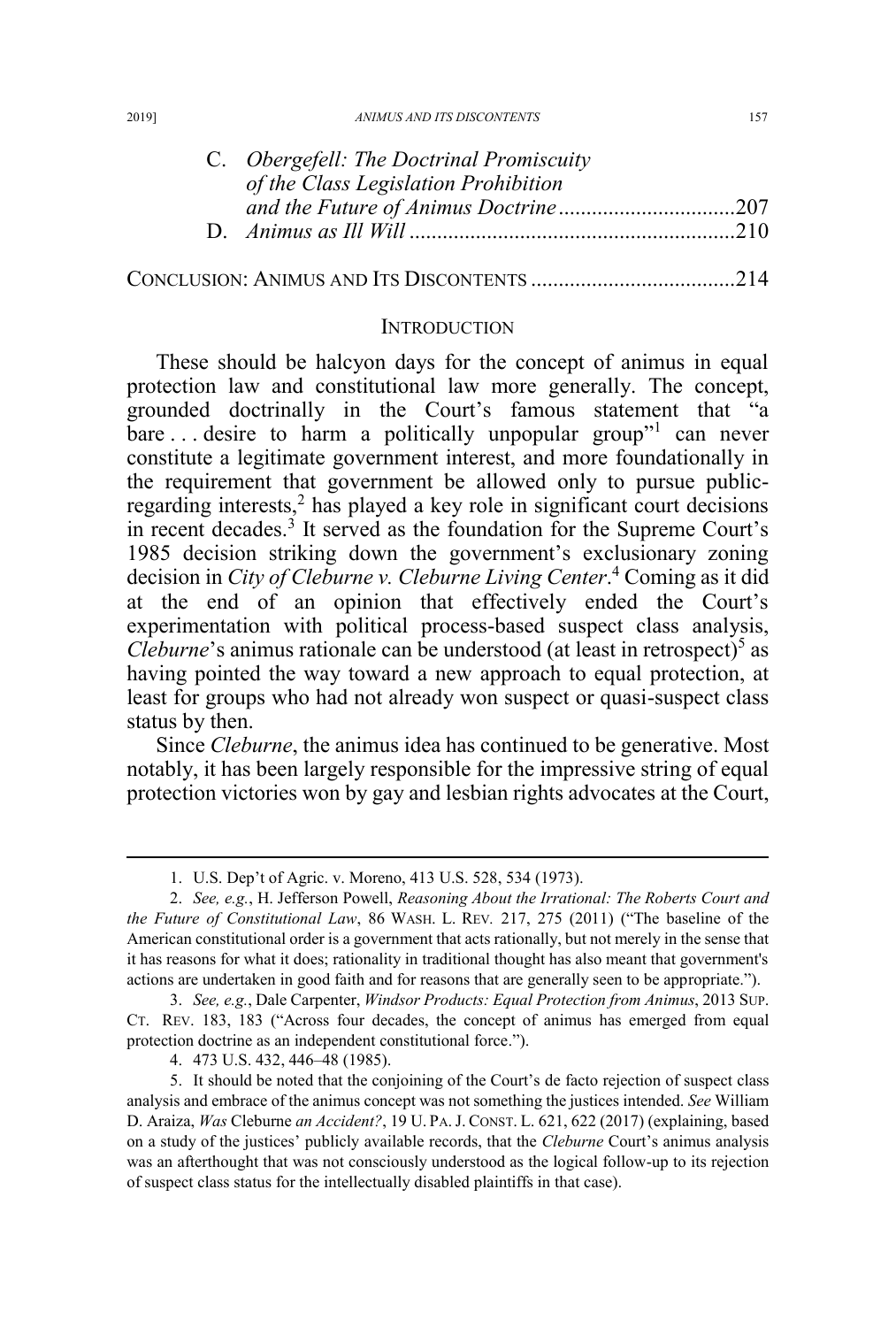in particular, *Romer v. Evans*<sup>6</sup> and *United States v. Windsor*. <sup>7</sup> It also provided the foundation for Justice O'Connor's equal protection-based concurrence in *Lawrence v. Texas*, <sup>8</sup> and it arguably percolated under the surface of Justice Kennedy's 2015 majority opinion in *Obergefell v. Hodges*. <sup>9</sup> The Court's embrace of this idea has been noticed by lower courts, which over the last one and a half decades have shown themselves more and more willing to decide cases on this ground.<sup>10</sup> Most recently, animus played an important role in several of the lower court opinions invalidating the executive orders issued by President Trump to limit immigration from majority-Muslim nations.<sup>11</sup> The Supreme Court also engaged the animus allegation, even if the majority in *Trump v. Hawaii*<sup>12</sup> concluded that animus did not motivate the final iteration of the Trump immigration orders.<sup>13</sup> By contrast, the Court did embrace an animus rationale in its much-anticipated Free Exercise Clause case, *Masterpiece Cakeshop v. Colorado Civil Rights Commission*. 14

The fact that the travel ban opinions and *Masterpiece* spoke, respectively, of animus against religions and against religious believers, and thus grounded their opinions on one or both of the First Amendment's

9. 135 S. Ct. 2584 (2015). Indeed, such percolation should not be surprising, given that Justice Kennedy wrote the majority opinions in *Romer* and *Windsor*. The dignity focus that permeated Justice Kennedy's opinion in *Obergefell*, and which provides at least some indirect connection to the animus idea, was also prominently featured in Justice Kennedy's majority opinion in *Lawrence v. Texas*. *See* 539 U.S. at 567 ("[A]dults may choose to enter upon [a] relationship in the confines of their homes and their own private lives and still retain their dignity as free persons.").

10. *See, e.g.*, Animal Legal Def. Fund v. Otter, 118 F. Supp. 3d 1195, 1210–11 (D. Idaho 2015) (striking down Idaho's "ag-gag" law as based on unconstitutional animus), *aff'd in part and rev'd in part sub nom.*; Animal Legal Def. Fund v. Wasden, 878 F.3d 1184, 1200–01 (9th Cir. 2018); Baskin v. Bogan, 12 F. Supp. 3d 1144, 1163–64 (S.D. Ind. 2014) (striking down state same-sex marriage ban as based in animus); De Leon v. Perry, 975 F. Supp. 2d 632, 655 (W.D. Tex. 2014) (same); Henry v. Himes, 14 F. Supp. 3d 1036, 1044 (S.D. Ohio 2014) (striking down state refusal to recognize out-of-state same-sex marriages as based in animus); Obergefell v. Wymyslo, 962 F. Supp. 2d 968, 995–96 (S.D. Ohio 2013) (same).

11. *See infra* Section I.B (discussing the travel ban litigation).

12. 138 S. Ct. 2392 (2018).

13. *See id.* at 2421 (explaining that the President's issuance of the challenged order came only after the completion of "a worldwide review process undertaken by multiple Cabinet officials and their agencies" and thus was not motivated by animus, despite the various anti-Muslim statements the President made both as a candidate and as president).

14. 138 S. Ct. 1719, 1737 (2018).

 <sup>6. 517</sup> U.S. 620, 635 (1996) (striking down a Colorado constitutional amendment as a status-based "classification of persons undertaken for its own sake, something the Equal Protection Clause does not permit").

<sup>7. 133</sup> S. Ct. 2675, 2694 (2013) (holding that the Defense of Marriage Act's "principal effect [was] to identify a subset of state-sanctioned marriages and make them unequal").

<sup>8. 539</sup> U.S. 558, 579 (2003) (O'Connor, J., concurring in the judgment) ("I base my conclusion on the Fourteenth Amendment's Equal Protection Clause.").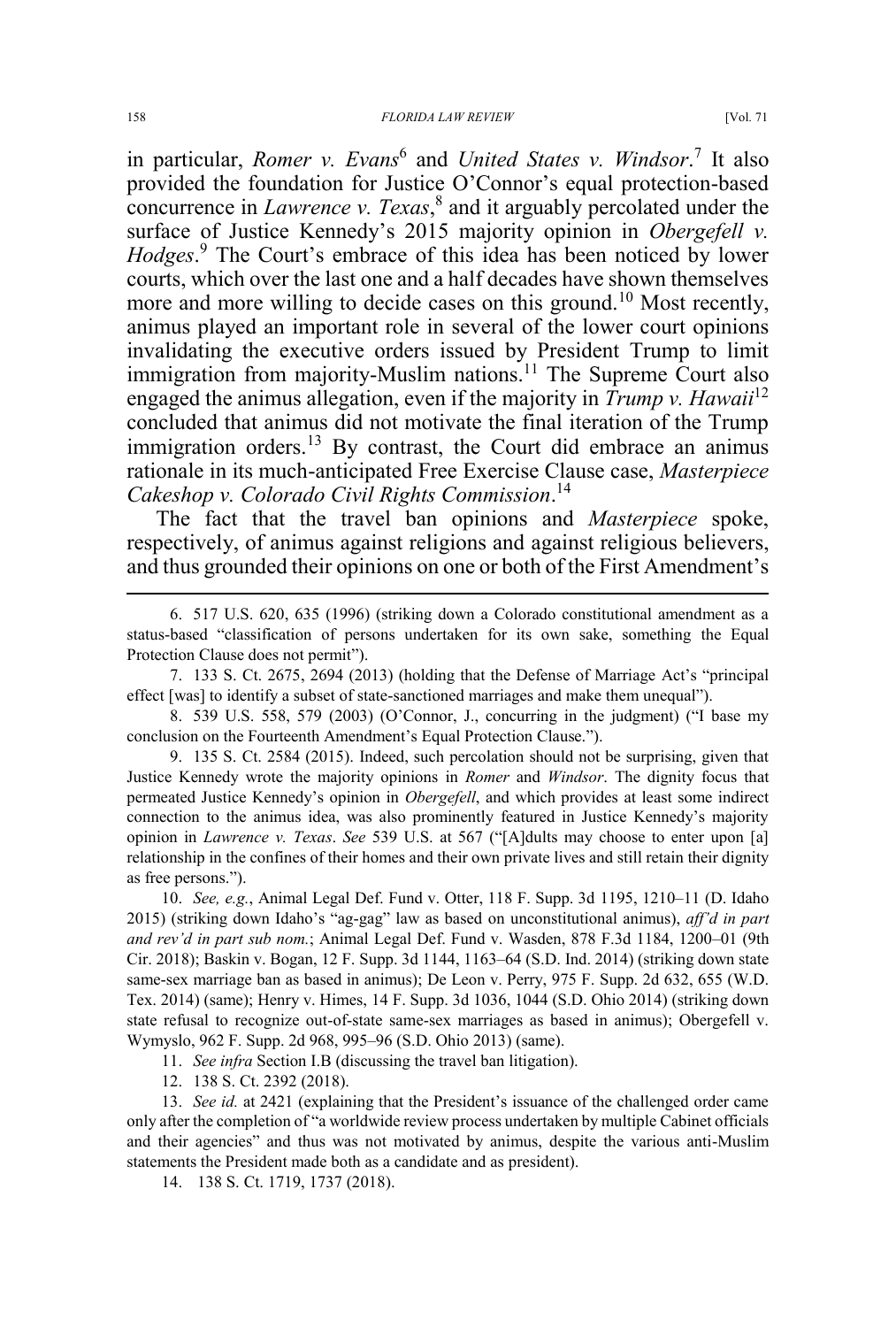religion clauses, rather than the Equal Protection Clause,  $15$  suggests the flexibility and portability of the animus concept. These characteristics will presumably make that concept all the more useful as the nation confronts the prospect of renewed xenophobia and deep cultural conflict on matters including but extending beyond religion.<sup>16</sup>

And yet, prominent scholars raise troubling questions about the wisdom, coherence, or staying power of the animus concept. Steven Smith and others have criticized the idea for its potential to inflame political and cultural disagreement, given the allegedly disparaging connotation of "animus." Indeed, Professor Smith has gone so far as to label such a doctrinal approach "the jurisprudence of denigration."<sup>17</sup> Other scholars have made similar arguments to courts. Indeed, in an amicus brief in a pre-*Obergefell* same-sex marriage case, a group of prominent legal scholars took the unusual position of urging the Court to grant certiorari in one of the marriage cases without taking a position on the proper outcome.<sup>18</sup> Instead, they urged the Court simply to reject the idea that laws prohibiting same-sex marriage were enacted out of animus.<sup>19</sup> Echoing Professor Smith, these scholars warned that finding that those laws were motivated by animus would "unnecessarily vilify" those who oppose same-sex marriage and thereby "chill public debate."<sup>20</sup> They also argued that such motivations were fundamentally unknowable, suggesting that voters who supported initiatives banning same-sex

 <sup>15.</sup> *See, e.g.*, Int'l Refugee Assistance Project v. Trump, 857 F.3d 554, 557 (4th Cir. 2017) (affirming an injunction based on plaintiff's likely success on showing that President Trump's travel ban violated the Establishment Clause).

<sup>16.</sup> *See, e.g.*, Andrew Keshner, *Trump's 'Anti-Latino Commentary' Could Play into Brooklyn Judge's Decision in DACA Case*, N.Y. DAILY NEWS (Jan. 30, 2018, 4:27 PM), http://www.nydailynews.com/new-york/brooklyn/judge-trump-anti-latino-speech-daca-casearticle-1.3788610 [https://perma.cc/2UNU-9EZH] (explaining that President Trump's previous demonstrations of anti-Latino sentiment "could be used against [him]" when courts consider the legality of his proposed ending of the Dreamer program).

<sup>17.</sup> *See, e.g.*, Steven D. Smith, *The Jurisprudence of Denigration*, 48 U.C. DAVIS L. REV. 675, 677–78 (2014) [hereafter Smith, *Denigration*] ("[B]y maintaining and contributing to . . . destructive discourse, [animus jurisprudence] aggravates the conflict that is often described, with increasing accuracy, as the 'culture wars.'").

<sup>18.</sup> *See, e.g.*, Brief of *Amici Curiae* Steven G. Calabresi, Daniel O. Conkle, Michael J. Perry, and Brett G. Scharffs in Support of Certiorari and Opposing a Ruling Based on Voters' Motivations at 2, Herbert v. Kitchen, 135 S. Ct. 265 (2014) (No. 14-124) [hereinafter Calabresi Brief] (urging the Court to grant review in a same-sex marriage case, but, without arguing for a particular result, simply arguing that the Court should reject an animus justification for striking down state same-sex marriage bans).

<sup>19.</sup> *Id.* at 3.

<sup>20.</sup> *Id.* at 9.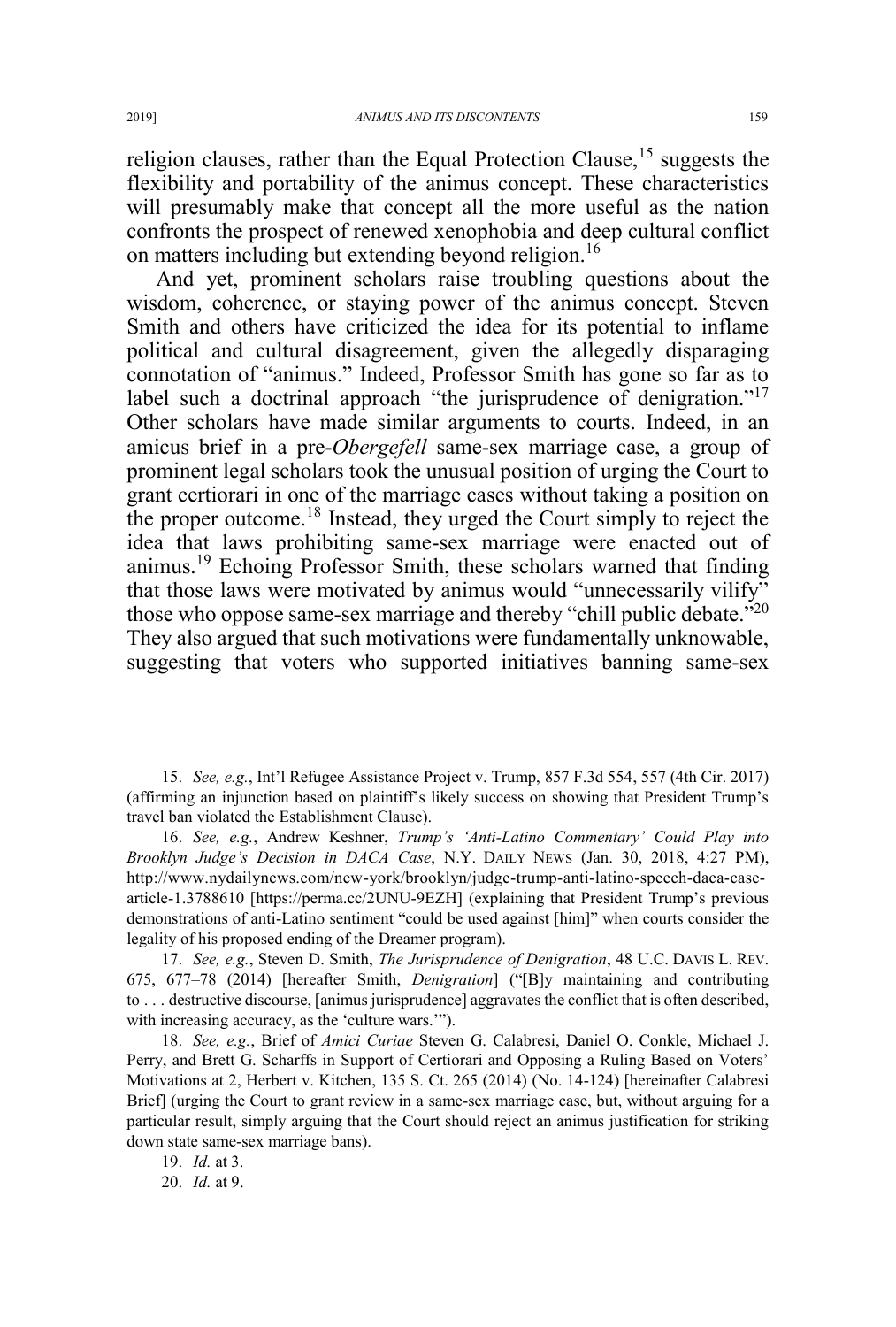marriage "without doubt acted from a number of motivations, many entirely unrelated to animus."<sup>21</sup>

Other scholars critique animus from other perspectives. Most notably, Katie Eyer has characterized the animus concept as "descriptively misleading and substantively problematic," as part of her call for more robust rational basis review across the board, rather than only in particular cases where a court suspects animus.<sup>22</sup> Writing both from a pedagogical standpoint, but also out of concern for shaping judges' and lawyers' perceptions of the plausibility of rational basis argumentation, she urges that those cases not be excised, as sui generis "animus cases," from what she calls "the rational basis canon."<sup>23</sup>

Even scholars more sympathetic to the animus project have sometimes laid bare problems and challenges the doctrine poses. Most notably, Susannah Pollvogt and Dale Carpenter have defended the usefulness of the animus idea and laid out approaches for a judicially workable animus doctrine.<sup>24</sup> Their approaches, however, leave unanswered important questions about how courts should identify animus and what the consequences should be of a decision that animus at least partially infected a government action.

Writing in a related but distinct vein, Carlos Ball has attempted to distinguish between different instances of anti-gay discrimination for purposes of identifying animus.<sup>25</sup> He endorsed the Court's conclusion in *Windsor* that the Defense of Marriage Act was motivated by animus.<sup>26</sup> But he also defended Justice Kennedy's opinion in *Obergefell* against the charge, leveled by Chief Justice Roberts's dissent, that the majority opinion unfairly characterized same-sex marriage opponents as bigots. $27$ Professor Ball's careful distinction between Kennedy's analysis in these two cases, and his description of *Obergefell* as based in something other than a dismissal of same-sex opponents as bigots, requires a nuanced understanding of how different types of discrimination relate differently to animus. In particular, it requires an understanding of how animus relates both to the concept of bigotry and to the dignitary harms Justice

 <sup>21.</sup> *Id.*

<sup>22.</sup> Katie R. Eyer, *The Canon of Rational Basis Review*, 93 NOTRE DAME L. REV*.* 1317, 1322 (2018).

<sup>23.</sup> *Id.* at 1320, 1336.

<sup>24.</sup> *See* Carpenter, *supra* note 3, at 184 ("[T]he constitutional anti-animus principle remains an unappreciated one."); Susannah Pollvogt, *Unconstitutional Animus*, 81 FORDHAM L. REV. 887, 888 (2012) (advancing a "comprehensive understanding of unconstitutional animus").

<sup>25.</sup> Carlos A. Ball, *Bigotry and Same-Sex Marriage*, 84 UMKC L. REV. 639, 646–48, 661 (2016).

<sup>26.</sup> *Id.* at 639.

<sup>27.</sup> *Id.* at 640.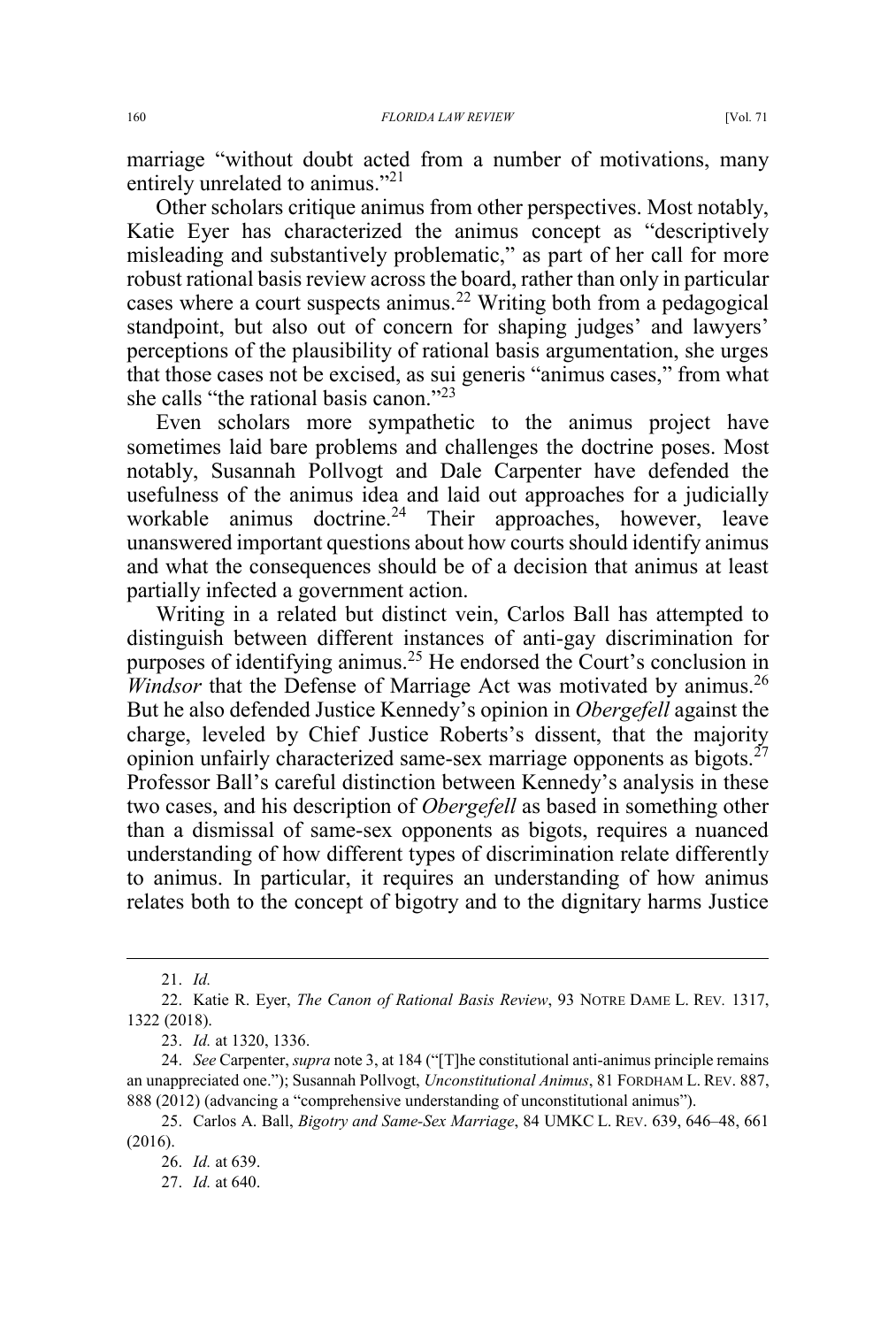Kennedy sought to remedy by rejecting the constitutionality of same-sex marriage bans in *Obergefell*. 28

The critiques noted above are serious, and the holes and ambiguities they identify in animus doctrine are real. If animus doctrine is to have a future—particularly in equal protection but also in constitutional law more generally—it will have to develop responses, or, perhaps more accurately, it will need to be adapted to blunt the strongest versions of these critiques. This Article considers these objections—and, in the case of sympathetic scholars, their insights—as part of a larger project of constructing a theory and doctrine of animus that can lay legitimate claim to a place in the Court's constitutional law jurisprudence. It does so by constructing a workable animus doctrine, answering critics of the animus idea, and, finally, contextualizing the animus idea within the broader sweep of American constitutional law. It performs this work in the hope that courts—including, but not only, the Supreme Court—will find themselves willing to deploy animus reasoning when appropriate, confident that they are applying a doctrinally coherent concept that is firmly grounded in the aspirations of those who drafted and ratified the Fourteenth Amendment.

Part I of this Article lays the necessary groundwork by briefly recounting the recent history of the animus concept in constitutional law, focusing mainly, but not exclusively, on Supreme Court equal protection decisions employing that concept. Part I presents the current state of play of equal protection animus before the rest of this Article presents and considers the objections to and glosses on the idea that scholars have proffered.

Part II presents those objections and glosses. It begins with the objections. As noted above, the critiques of animus fall into two main categories. First, some critics object to animus based on concerns about the effects on legal and political discourse of courts accusing some participants in democratic debate of acting at the behest of something as distasteful as "animus."<sup>29</sup> Some of those same critics also raise a more practical objection, arguing that it is simply impossible to confidently

 <sup>28.</sup> *See id.* at 649 ("Kennedy's opinion [in *Obergefell*] . . . focuses on the *effects* that excluding same-sex couples from the opportunity to marry had on sexual minorities and their children.").

<sup>29.</sup> *See, e.g.*, Smith, *Denigration*, *supra* note 17, at 677 ("[T]he Supreme Court aggravates the conflict that is often described . . . as the 'culture wars.'"); *see also* Calabresi Brief, *supra* note 18 ("The accusation of animus . . . violates the integrity and aspirations of our shared political discourse."); Dan O. Conkle, *Evolving Values, Animus, and Same-Sex Marriage*, 89 IND. L.J. 27, 40 (2014) ("[A] finding of legislative 'animus' is insulting and disrespectful . . . ."); *infra* Section II.A (presenting this critique).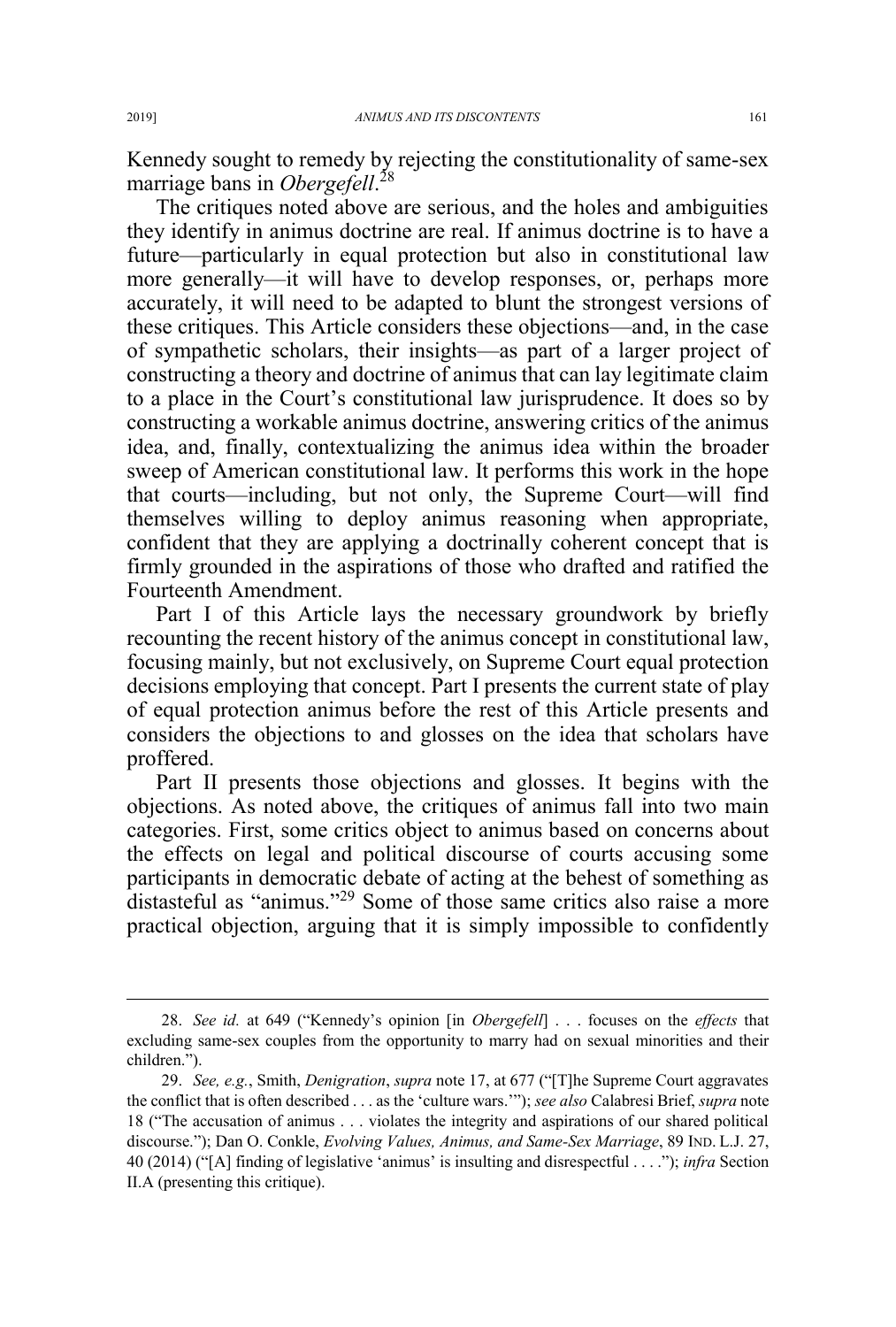determine whether a given law was enacted out of animus.<sup>30</sup> Second, critics such as Katie Eyer worry that focusing on animus, or identifying animus as the *ratio decendi* for the cases Part I identifies, throws equal protection doctrine onto the wrong track. Professor Eyer worries that the "animus" label misdescribes those cases and implicitly submerges the usefulness of standard rational basis review as a tool for emerging social groups to gain legal vindication for their equality claims.<sup>31</sup>

Part II then turns to those scholars who have embraced the animus idea, either normatively or as an accurate description for what the Court has in fact done. It focuses on Susannah Pollvogt and Dale Carpenter, scholars who have written thoughtfully about equal protection animus,  $32$ and on Carlos Ball, who has carefully distinguished animus from other phenomena that might similarly support decisions rejecting particular instances of discrimination.33 This Part sketches out Professors Pollvogt and Carpenter's theories of animus—what it is, how one finds it, and the significance of a court determination that it exists in a given situation. But it also notes where Professors Carpenter and Pollvogt's analysis potentially fall short.

Part III answers both the critics and the adherents of the animus doctrine. It begins by presenting a reconstructed animus doctrine that addresses both how a court should find animus and what an animus finding should mean.<sup>34</sup> This reconstructed doctrine fills in gaps left by Professor Pollvogt's evocative but incomplete analysis. Part III then considers the denigration critique identified in Part II.<sup>35</sup> In turn, Part III explains how this reconstructed picture of animus doctrine relates both to rational basis review and heightened scrutiny under the equal protection clause.<sup>36</sup> In so doing, it respectively responds to Professor Eyer's concerns about animus's impact on the understood meaning of rational

 <sup>30.</sup> *See, e.g.*, Calabresi Brief, *supra* note 18, at 10 ("[T]here is no analogue for attributing shared, common intent to millions of citizens across the nation who have voted on a myriad of proposals regarding same-sex marriage."); *see also infra* Section II.B (presenting this critique).

<sup>31.</sup> *See* Eyer, *supra* note 22, at 1356 (arguing that, so far, the canon of rational basis review has "fail[ed] to provide an accurate accounting of the scope and significance of meaningful rational basis review"); *see also infra* Section II.C (presenting this critique).

<sup>32.</sup> *See* Carpenter, *supra* note 3, at 184 (arguing that animus doctrine is "unappreciated" and has continuing utility); Pollvogt, *supra* note 24 (advancing a "comprehensive understanding of unconstitutional animus").

<sup>33.</sup> *See* Ball, *supra* note 25, at 641 (examining the role of bigotry arguments and findings of animus).

<sup>34.</sup> *See infra* Section III.A.

<sup>35.</sup> *See infra* Section III.B.

<sup>36.</sup> *See infra* Section III.C.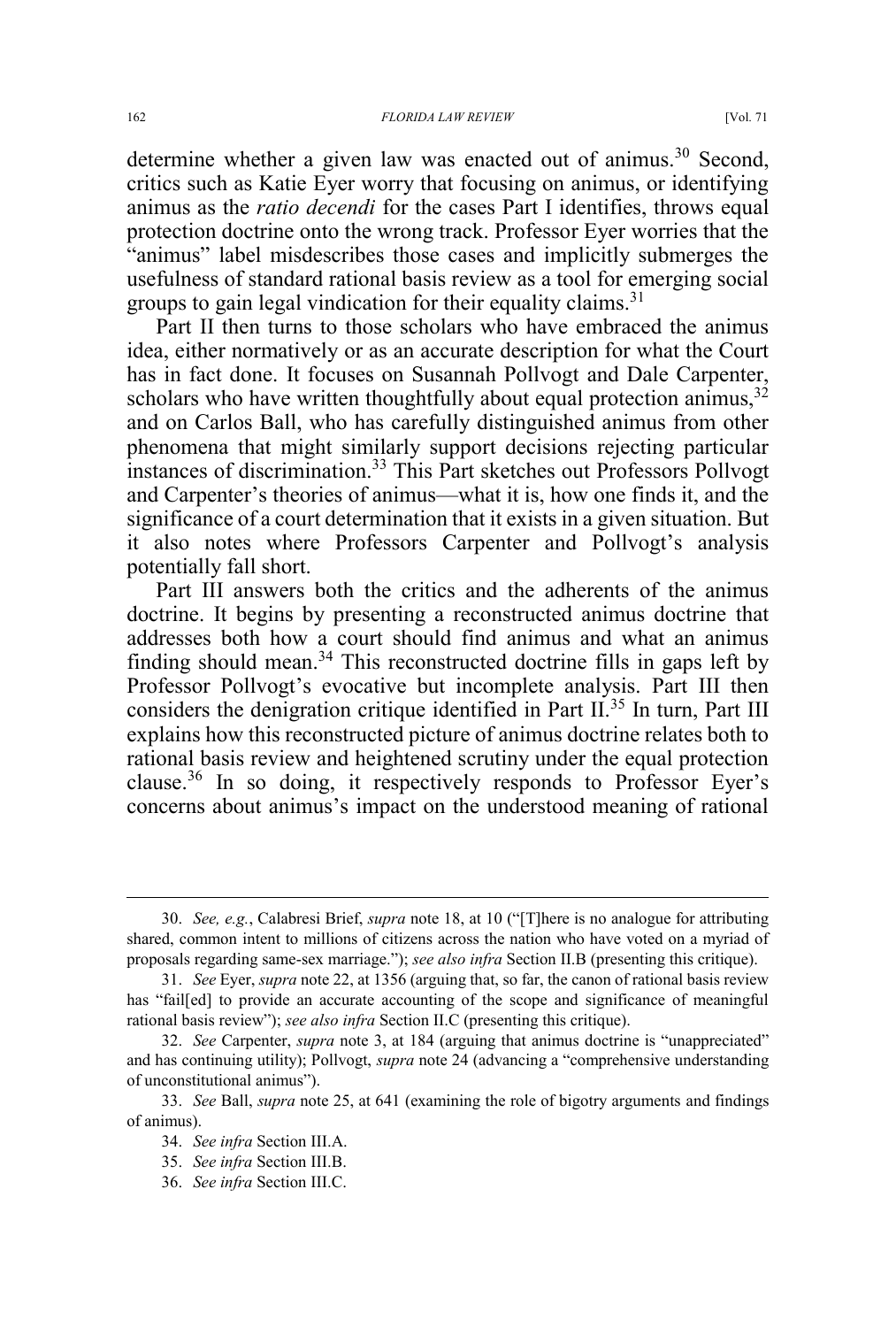basis review<sup>37</sup> and refocuses Professor Carpenter's explanation of the mechanics of animus doctrine.<sup>38</sup>

Part IV concludes this Article by contextualizing the animus principle in the broader sweep of American constitutional law.<sup>39</sup> In particular, it highlights the similarity between that principle and the nineteenthcentury prohibition on class legislation. $40$  To be sure, these two ideas arose in very different historical circumstances. But they aimed at a similar constitutional wrong: the imposition of burdens on groups—often disliked groups—for no legitimate public purpose. Understanding the animus principle as the modern descendant of the class legislation prohibition helps legitimize the Court's emerging animus doctrine as an important part of the Court's overall Fourteenth Amendment jurisprudence. Part IV then considers how *Obergefell v. Hodges*' intertwining of due process and equality<sup>41</sup> provides an additional point of comparison between modern Fourteenth Amendment cases and class legislation cases. $42$ 

Part IV ends by returning, for a final time, to the denigration critique.<sup>43</sup> This final consideration takes a broader view, and speculates about whether the entire project of constitutional rights adjudication necessarily requires some form of the name-calling Professor Smith and others have found so troubling in animus cases. It considers whether doctrinal paths are open to the Court that would allow it to decide individual rights cases without necessarily casting aspersions on those who oppose the rights claim at issue. It closes by expressing doubt as to whether this is possible.

#### I. ANIMUS TRIUMPHANT

As the Introduction stated, animus—and equal protection animus in particular—has emerged as a central concept in American constitutional jurisprudence. In the equal protection context, animus has stepped into the void left by the Supreme Court's abandonment of suspect class analysis and furnished an alternative approach to analyzing at least some important equal protection issues. More recently, it has migrated into other constitutional rights areas.

 <sup>37.</sup> *See infra* Section III.C.1.

<sup>38.</sup> *See infra* Section III.C.2.

<sup>39.</sup> *See infra* Section IV.

<sup>40.</sup> *See infra* Sections IV.A–B.

<sup>41.</sup> *Cf.* Laurence H. Tribe, *Equal Dignity: Speaking Its Name*, 129 HARV. L. REV. F. 16, 17 (2015) ("*Obergefell*'s chief jurisprudential achievement is to have tightly wound the double helix of Due Process and Equal Protection into a doctrine of *equal dignity* . . . .").

<sup>42.</sup> *See infra* Section IV.C.

<sup>43.</sup> *See infra* Section IV.D.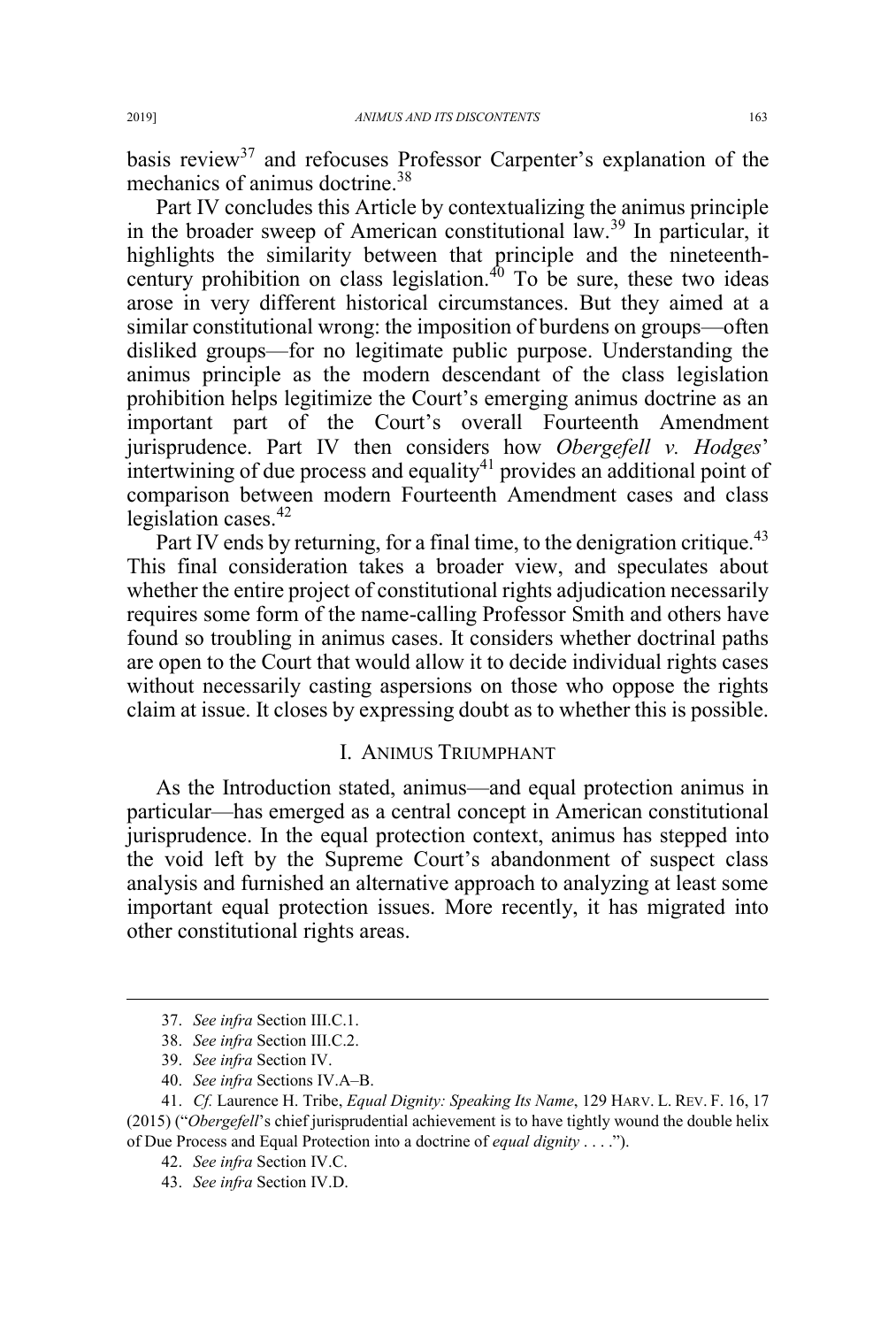## A. *The Rise of Animus*

At the modern Court, animus can trace its foundations to the 1973 case *Department of Agriculture v. Moreno*. <sup>44</sup> In that case, Justice Brennan, writing for the Court, famously stated that "a bare congressional desire to harm a politically unpopular group cannot constitute a *legitimate* governmental interest."<sup>45</sup> Of all of what were to become the canonical animus cases, *Moreno* was in many ways the easiest to decide, given the explicit (if sparse) legislative history reflecting a straightforward desire among at least some congresspersons to harm a disliked group ("hippies" and their "communes").  $46$ 

*Moreno*'s seeds eventually bore fruit. A dozen years later,<sup>47</sup> in *City of Cleburne v. Cleburne Living Center*, the Court held that a city's decision to prohibit the establishment of a group home for intellectually disabled persons in a residential neighborhood violated the Equal Protection Clause, because it was based on "irrational prejudice."<sup>48</sup> The Court's sequencing of its analysis—its preliminary decision denying suspect class status to the intellectually disabled and its subsequent conclusion that the city's decision was tainted by "prejudice"—has led to speculation that its suspect class analysis somehow set up or provided the foundation for its animus conclusion.<sup>49</sup> Recent scholarship calls that causal relationship into serious question.<sup>50</sup> Nevertheless, even if the connection was unintended, those two aspects of the decision have been understood, at least in retrospect, to mark both the end of the Court's decade-and-ahalf long experimentation with political process-based suspect class

48. City of Cleburne v. Cleburne Living Ctr., 473 U.S. 432, 450 (1985).

49. *See, e.g.*, Phan v. Virginia, 806 F.2d 516, 521 n.6 (4th Cir. 1986) (characterizing Justice Marshall's dissent in *Cleburne* as describing the majority's "second order rational basis" analysis as "occur[ring] in cases in which the law in question approaches, but falls short of, the . . . suspect classifications usually triggering strict scrutiny" (quoting *Cleburne*, 473 U.S. at 458)).

50. *See* Araiza, *supra* note 5, at 624.

 <sup>44. 413</sup> U.S. 528 (1973).

<sup>45.</sup> *Id.* (emphasis added).

<sup>46.</sup> *See id.*

<sup>47.</sup> To be sure, cases before that date repeated *Moreno*'s warning about the lack of constitutional justification provided by "a bare . . . desire to harm a politically unpopular group." *Id.* But in those cases, the Court found the requisite bad intent missing. *See* N.Y.C. Transit Auth. v. Beazer, 440 U.S. 568, 593 n.40 (1979) (finding that the challenged rule was "[q]uite plainly . . . [not motivated] by any special animus against a specific group of persons"); Johnson v. Robison, 415 U.S. 361, 383 n.18 (1974) (finding that no "single reference in the legislative history" of the Veteran Readjustment Benefits Act of 1960 supported appellee's claim that the Act was intended to punish conscientious objectors). *But see Beazer*, 440 U.S. at 609 n.15 (White, J., dissenting) (taking issue with the majority's finding of no animus, since the heroin addiction governed by the challenged rule "is a special problem of the poor, and the addict population is composed largely of racial minorities" and because "[p]ersons on methadone maintenance have few interests in common with members of the majority").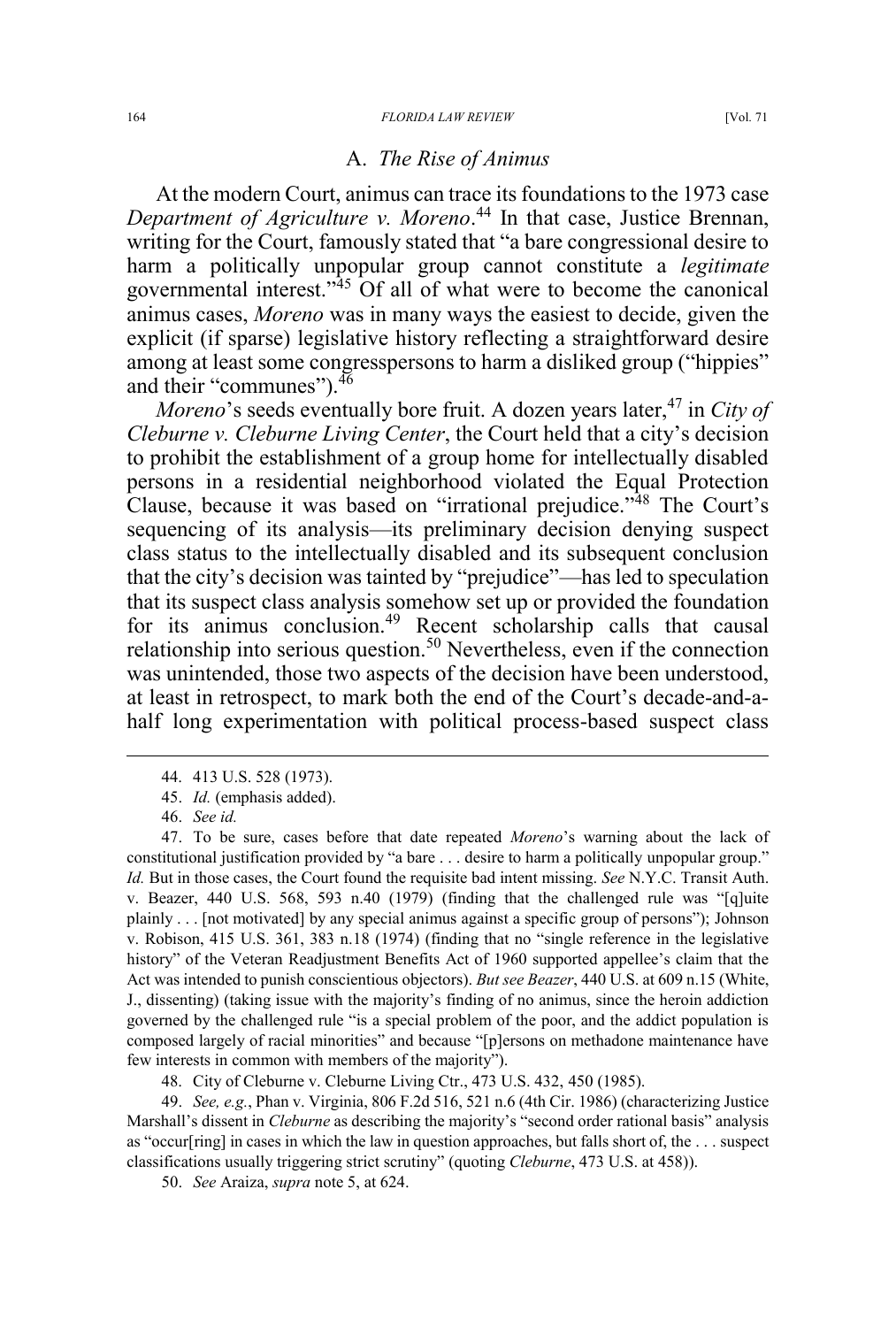analysis<sup>51</sup> and the rise of a new approach to equal protection, which features a more granular approach to equality issues and a willingness to discredit at least some decisions as being tainted with unconstitutional animus.

A decade after *Cleburne*, the Court in *Romer v. Evans*<sup>52</sup> employed this new approach to strike down, for the first time in the Court's history, an instance of sexual orientation discrimination as violating equal protection. *Romer* concerned Colorado's Amendment 2, a voter-enacted initiative that sought to prohibit any person from stating a claim of protected legal status because of that person's gay, lesbian, or bisexual orientation.<sup>53</sup> The Court struck down Amendment  $2^{54}$  Taking the next logical step after *Cleburne*, the Court concluded that, because it could not find any rational relationship between a legitimate government interest and the broad legal disabilities Amendment 2 imposed, animus remained as the only possible explanation for Amendment 2.<sup>55</sup> This step—inferring animus rather than, as in *Moreno*, finding direct evidence of it or, as in *Cleburne*, finding it as legislators' endorsement of their constituents' dislike of the group<sup>56</sup>—may have been necessary to the *Romer* Court, given that otherwise it would face the unpleasant task of explicitly accusing the citizenry of Colorado of acting out of bad motives,  $57$  based on a highly speculative inquiry into voters' motivations.<sup>58</sup>

53. As the text indicates, Amendment 2 did not speak to sexual orientation more generally, but instead focused on these particular orientations. *See id.* at 624 (quoting Amendment 2).

- 54. *Id.* at 635–36.
- 55. *Id.* at 632.

56. *See* City of Cleburne v. Cleburne Living Ctr., 473 U.S. 432, 448 (1985) (noting the trial court's finding that the City Council rested its decision in part on constituents' negative reactions to the would-be residents of the group home).

57. This concern might have been particularly salient in 1996, when an earlier round of the gay rights culture wars was in full bloom and when attitudes about homosexuality, while evolving, could not be fairly described as presumptively welcoming.

58. See WILLIAM D. ARAIZA, ANIMUS: A SHORT INTRODUCTION TO BIAS IN THE LAW 50-52 (2017); *see also, e.g.*, Jones v. Bates, 127 F.3d 839, 863 (9th Cir. 1997), *rev'd en banc*, 131 F.3d 843 (9th Cir. 1997) (striking down a voter-enacted referendum on the theory that the voters were not adequately informed about the effect of the issue on which they were asked to vote).

 <sup>51.</sup> To be sure, the Court continues to apply the results of previous suspect class analyses. *See, e.g.*, Sessions v. Morales-Santana, 137 S. Ct. 1678, 1689 (2017) (noting and applying the previously determined scrutiny level appropriate for sex classifications). Moreover, lower federal courts, as well as state supreme courts applying their own state constitutional equal protection provisions, have also continued to apply suspect class analysis to determine the scrutiny level appropriate for discrimination where suspectness has not previously been determined. *See, e.g.*, SmithKline Beecham Corp. v. Abbott Labs., 740 F.3d 471, 489 (9th Cir. 2014) (concluding that sexual orientation discrimination merited heightened scrutiny); Varnum v. Brien, 763 N.W.2d 862, 889, 907 (Iowa 2009) (concluding that, under the Iowa Constitution's equal protection provision, sexual orientation constitutes a quasi-suspect class).

<sup>52. 517</sup> U.S. 620, 635–36 (1996).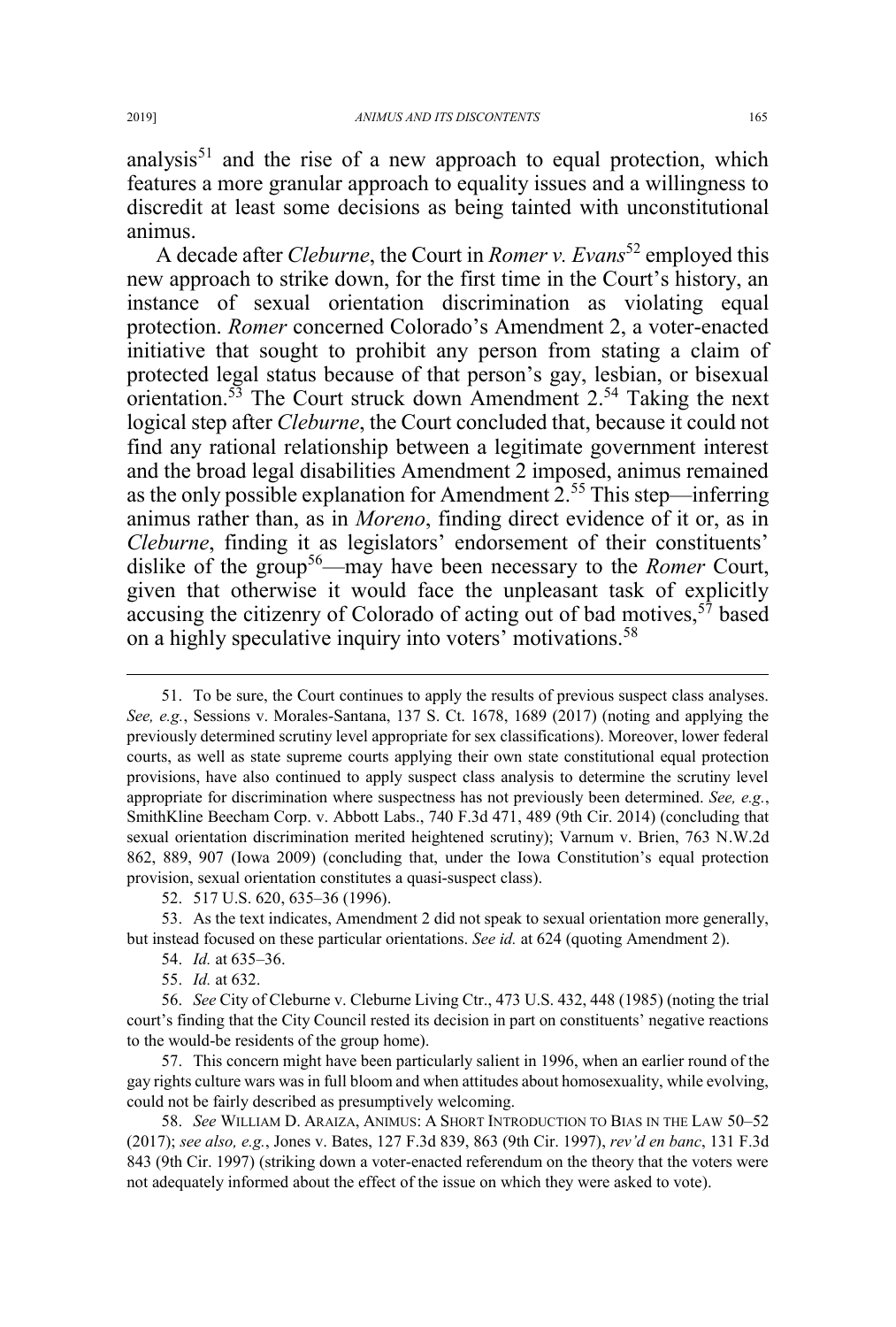The next step in the progression of animus was expounded only by a single justice, Justice O'Connor, in her concurring opinion in *Lawrence v. Texas*. <sup>59</sup> In *Lawrence*, a five-justice majority voted to strike down Texas's sodomy law as violating the due process rights of gays and lesbians to engage in intimate conduct and, in the process, to overrule the Court's contrary decision in *Bowers v. Hardwick*. <sup>60</sup> Justice O'Connor, who had voted with the majority in *Hardwick*, relied instead on the Equal Protection Clause as authority for striking down the Texas law.<sup>61</sup> Her opinion surveyed the cases this Part has discussed up to now, and concluded that they stood for the proposition that "[w]hen a law exhibits . . . a desire to harm a politically unpopular group, we have applied a more searching form of rational basis review to strike down such laws under the Equal Protection Clause."<sup>62</sup> Her synthesis of the *Moreno*-*Cleburne*-*Romer* trilogy confirmed, first, that those cases were indeed connected, and second, that their common characteristic—laws exhibiting a bare "desire to harm a politically unpopular group" triggered "a more searching form of rational basis review."<sup>63</sup> Importantly, though, her brief analysis left open the question of whether such "searching" review would inevitably lead the law to be struck down or whether, instead, a law could feature such a problematic motivation and nevertheless survive judicial scrutiny.

The next case, and the final one to explicitly reference animus, was *United States v. Windsor*, <sup>64</sup> decided precisely one decade after *Lawrence*. <sup>65</sup> In *Windsor*, a five-justice majority held that Section 3 of the federal Defense of Marriage Act (DOMA) violated the equal protection component of the Fifth Amendment's Due Process Clause.<sup>66</sup> Section 3 defined marriage for federal law purposes as consisting only of a man and a woman, with the result that persons in same-sex marriages recognized

63. *Id.* at 579, 580. To be sure, the five-justice majority also used language that suggested the same concern about the use of law to demean or harm. *See, e.g.*, *id.* at 575 (majority opinion) (stating that *Bowers v. Harwick*'s "continuance as precedent demeans the lives of homosexual persons").

 <sup>59. 539</sup> U.S. 558, 579–85 (2003) (O'Connor, J., concurring in the judgment).

<sup>60.</sup> *See id.* at 578 (majority opinion) (overruling Bowers v. Hardwick, 478 U.S. 186 (1986)).

<sup>61.</sup> *Id.* at 579 (O'Connor, J., concurring in the judgment). Justice Antonin Scalia, joined by Chief Justice William H. Rehnquist and Justice Clarence Thomas, dissented. *See id.* at 586 (Scalia, J., dissenting).

<sup>62.</sup> *Id.* at 580 (O'Connor, J., concurring in the judgment). She also observed that strikedowns under that standard were "most likely . . . where . . . the challenged legislation inhibits personal relationships." *Id.* 

<sup>64. 133</sup> S. Ct. 2675, 2693 (2013).

<sup>65.</sup> *Compare id.* at 2675 (date *Windsor* was decided), *with Lawrence*, 539 U.S. at 558 (date *Lawrence* was decided).

<sup>66.</sup> *See id.* at 2693.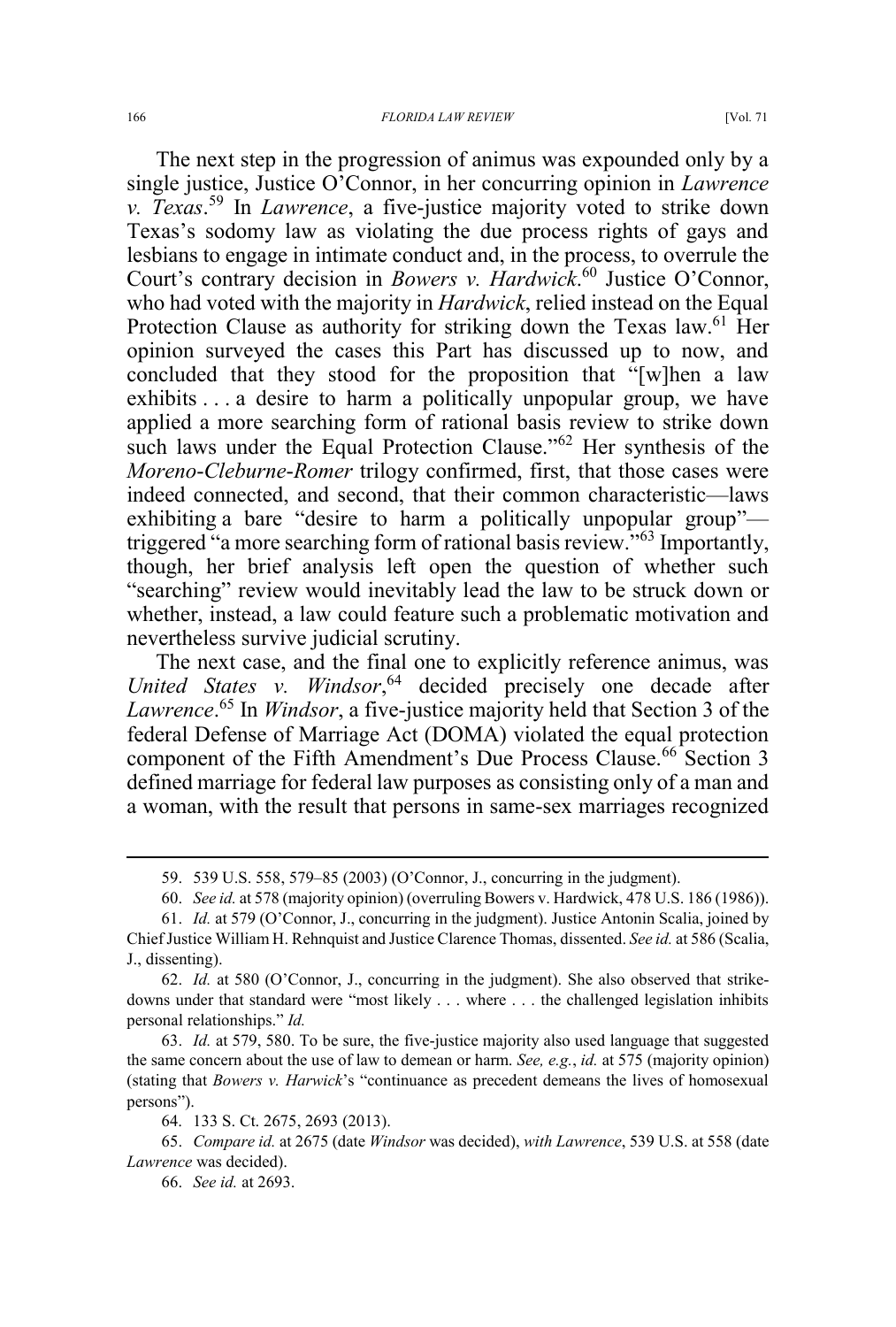by their home states $^{67}$  would not enjoy marital status for purposes of federal rights and responsibilities.68 Writing for the Court, Justice Kennedy began by expressing concern that Section 3 contravened the normal deference the federal government showed to state-law definitions of marriage.<sup>69</sup> He acknowledged instances where the federal government had in fact rejected such state-law definitions, but he insisted that Section 3's omnibus approach, which altered "over 1,000 statutes and numerous federal regulations," "depart[ed] from [the] history and tradition of [federal] reliance on state law to define marriage."<sup>70</sup> As such, it constituted "[d]iscrimination[] of an unusual character" that merited "careful consideration" to determine its constitutionality.<sup>71</sup>

Applying such "careful consideration,"<sup>72</sup> Justice Kennedy concluded that Section 3 did in fact violate the Constitution.<sup>73</sup> Citing the legislative history and even DOMA's title, he concluded that the law "seeks to injure the very class New York [the same-sex marriage-recognizing state in question] seeks to protect" by granting same-sex couples the right to marry.<sup>74</sup> After citing *Moreno*'s now famous language about "a bare congressional desire to harm a politically unpopular group," he concluded that Section 3's refusal of federal marital status to same-sex couples validly married under their state's law "is strong evidence of a law having the purpose and effect of disapproval of that class."<sup>75</sup> With regard to purpose, he cited congressional debates, the statute's title, and even Congress's brief as an intervenor as support for his conclusion that that "interference with the equal dignity of same-sex marriages" was the statute's "essence."<sup>76</sup> With regard to DOMA's effect, he stated that the law "demeans" same-sex couples and "humiliates" their children.<sup>77</sup> Only in the last paragraph of his opinion did he conclude that the law lacked a legitimate government interest.<sup>78</sup>

71. *Id.* at 2692 (quoting Romer v. Evans, 517 U.S. 620, 633 (1996)).

- 76. *Id.* at 2681, 2693.
- 77. *Id.* at 2694.

78. *Id.* at 2696 ("The federal statute is invalid, for no legitimate purpose overcomes the purpose and effect to disparage and to injure those whom the State, by its marriage laws, sought to protect in personhood and dignity.").

 <sup>67.</sup> When *Windsor* was being written, eleven states and the District of Columbia recognized same-sex marriage. *See id.* at 2689.

<sup>68.</sup> *Id.* at 2694.

<sup>69.</sup> *Id.* at 2683.

<sup>70.</sup> *Id.* at 2692, 2694.

<sup>72.</sup> *Id.*

<sup>73.</sup> *Id.* at 2693.

<sup>74.</sup> *Id.*

<sup>75.</sup> *Id.*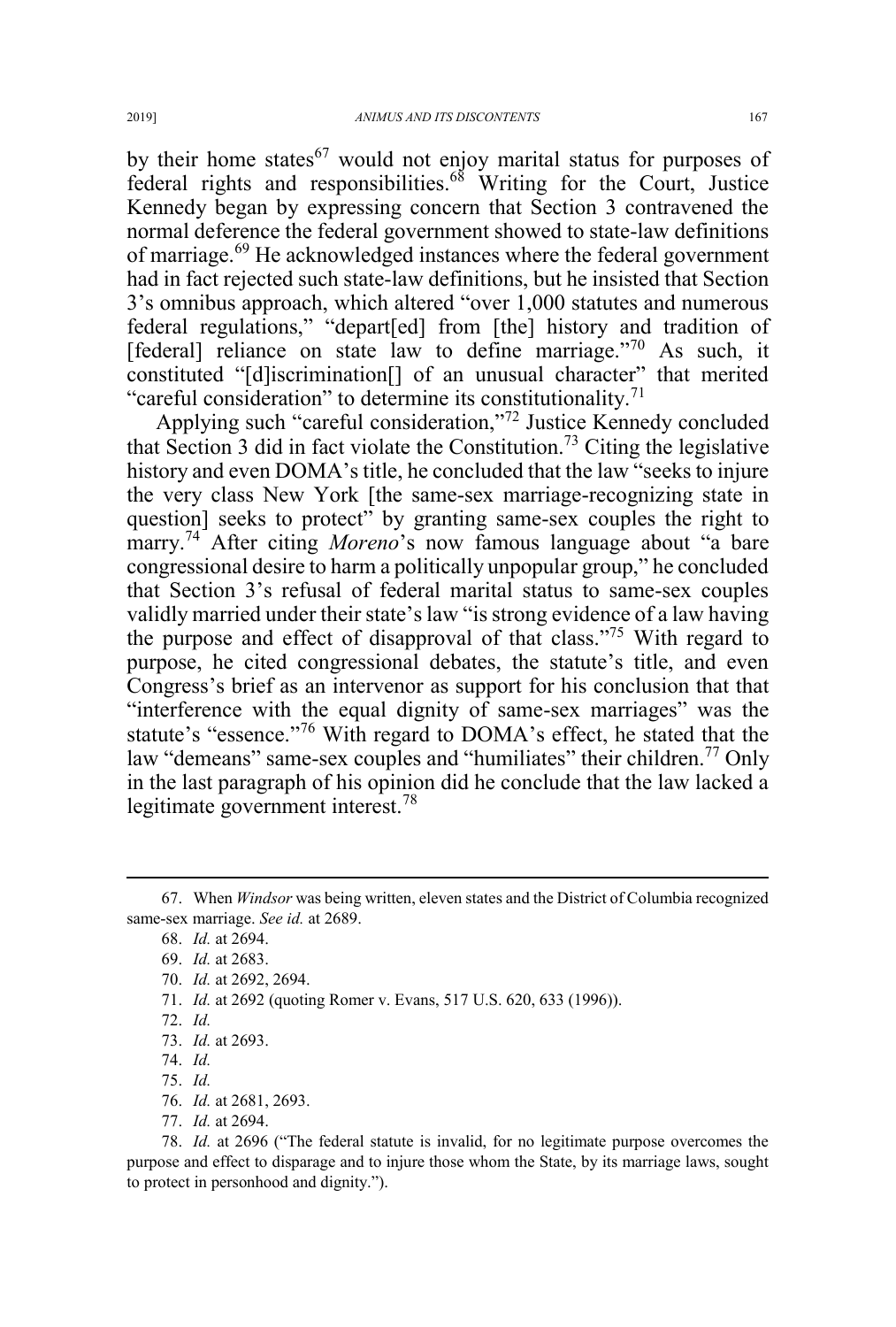The last case in this sequence, *Obergefell v. Hodges*, <sup>79</sup> has a more ambiguous relationship to animus. Unlike his earlier opinions in *Romer* and *Windsor*, Justice Kennedy's opinion in *Obergefell* did not explicitly condemn, as grounded in animus, the same-sex marriage bans the Court struck down; indeed, he described opposition to same-sex marriage as at least partly grounded in deep-seated religious and philosophical beliefs he characterized as "based on decent and honorable religious or philosophical premises."<sup>80</sup> Rather, as Professor Ball explained, Justice Kennedy focused on the deleterious *effects* of those bans on the couples that wanted to get married. $81$  When combined with his earlier conclusion that same-sex marriage serves the same legitimate government purposes as does its opposite-sex counterpart, $82$  these harms to the plaintiffs' dignity sufficed to condemn the bans, even though they were supported by religious and philosophical views that could not be condemned as illegitimate.

Together, these cases have created the raw materials for a meaningful equal protection animus doctrine. To be sure, they do not precisely and explicitly delineate the contours of such a doctrine; indeed, their analyses of the animus idea are seriously under-theorized. But the Court's recourse to animus reasoning in its key equal protection cases involving social groups that lack suspect or quasi-suspect status establishes the idea's importance in modern thinking about equality. As the next two sections explain, that idea has begun to influence other constitutional rights doctrines as well.

## B. *Animus in the Travel Ban Litigation*

Since *Obergefell*, and especially since the inauguration of President Trump, judicial reliance on the animus concept has continued to expand, particularly in litigation over the Establishment Clause.<sup>83</sup> Specifically, challenges to the three executive orders issued by the president imposing temporary immigration bans from several majority-Muslim countries

83. This is not to say that recent lower court decisions have not applied the animus concept to equal protection challenges beyond claims of sexual orientation discrimination. They have. *See, e.g.*, Animal Legal Def. Fund v. Otter, 118 F. Supp. 3d 1195, 1210–11 (D. Idaho 2015) (striking down Idaho's "ag-gag" law as based on unconstitutional animus), *aff'd in part and rev'd in part sub nom.* Animal Legal Def. Fund v. Wasden, 878 F.3d 1184, 1200–01 (9th Cir. 2018).

 <sup>79. 135</sup> S. Ct. 2584 (2015).

<sup>80.</sup> *Id.* at 2602.

<sup>81.</sup> *See* Ball, *supra* note 25, at 649 ("Kennedy's opinion [in *Obergefell*] does not focus on questions of intent or animus; instead, it focuses on *the effects* that excluding same-sex couples from the opportunity to marry had on sexual minorities and their children.").

<sup>82.</sup> *See Obergefell*, 135 S. Ct. at 2599–602 (identifying four social purposes served by the institution of marriage and concluding that same-sex couples seeking to marry sought to serve those purposes as much as opposite-sex couples).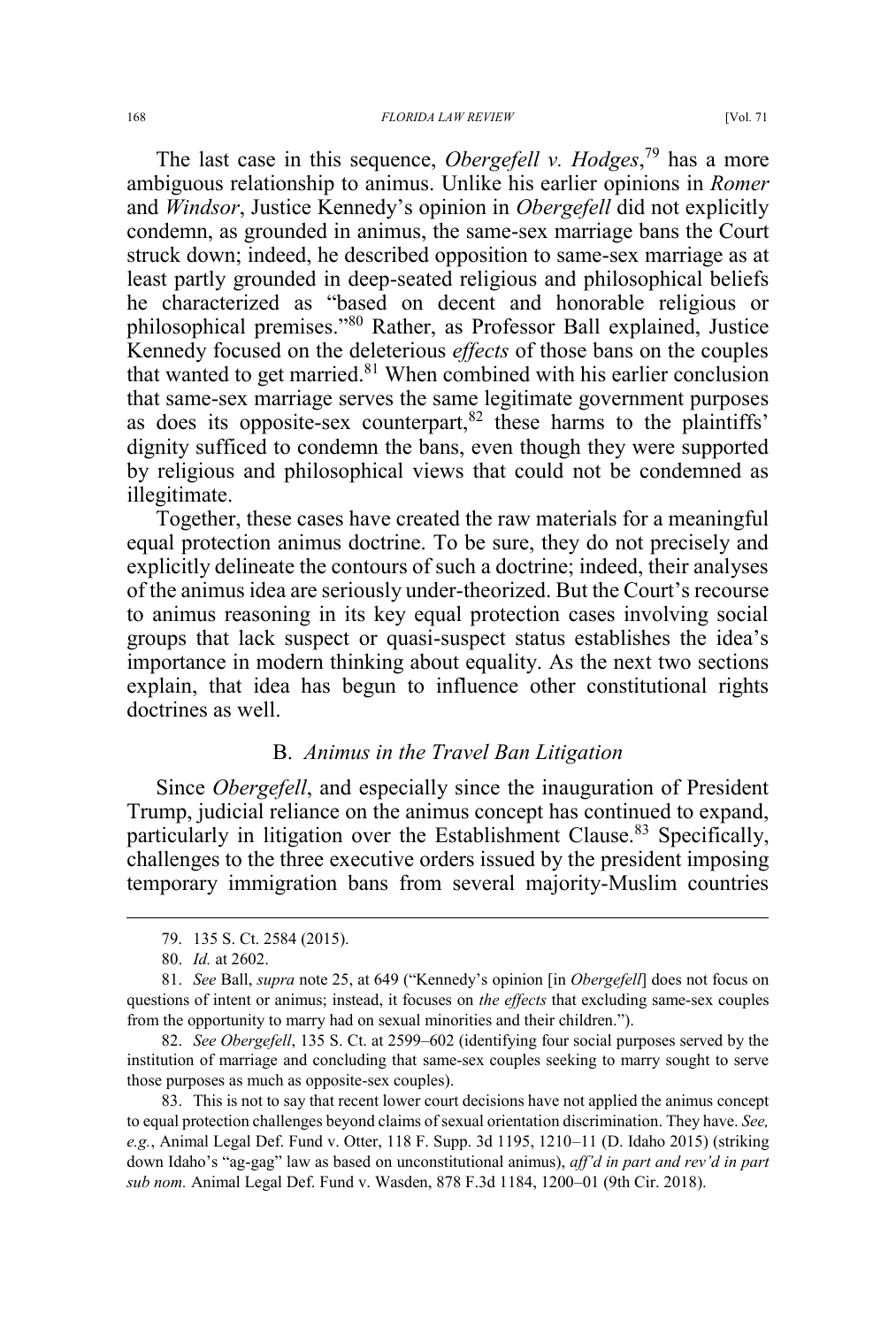featured claims that those orders violated the Establishment Clause because they reflected anti-Muslim animus.<sup>84</sup> Those challenges enjoyed a fair degree of success,  $85$  until the Supreme Court rejected them in June 2018.<sup>86</sup>

While the ultimate fate of animus-based Establishment Clause challenges to these orders is now known, their successes in the lower courts—and, indeed, in gaining four votes at the Supreme Court remains striking. Those orders rested on normally powerful arguments for judicial deference, given the national security foundation for the Administration's argument<sup>87</sup> and the President's broad power under immigration law.<sup>88</sup> Nevertheless, courts probed those orders' national security *bona fides*<sup>89</sup> and statutory foundation, and in the course of those investigations they credited as probative of such animus statements made not just by President Trump after his inauguration, but also by candidate Trump (and his campaign aides, advisors, and spokespersons) during 2015 and 2016.<sup>90</sup> Courts' willingness to pierce these various veils suggests the depth of their commitment to a vigorous judicial response to

85. *See, e.g.*, Int'l Refugee Assistance Project v. Trump, 883 F.3d 233, 256–57 (4th Cir.) (striking down one of these executive orders as motivated by anti-Muslim animus), *vacated*, 138 S. Ct. 2710 (2018); Int'l Refugee Assistance Project v. Trump, 857 F.3d 554, 591, 601 (4th Cir.) (same), *vacated*, 138 S. Ct. 353 (2017); Hawai'i v. Trump, 245 F. Supp. 3d 1227, 1236 (D. Haw.), *vacated*, 859 F.3d 741 (9th Cir.) (same), *vacated*, 138 S. Ct. 377 (2017); *Int'l Refugee Assistance Project*, 241 F. Supp. 3d at 557–59 (same); Hawai'i v. Trump, 241 F. Supp. 3d 1119, 1136–39 (D. Haw. 2017) (same); Aziz v. Trump, 234 F. Supp. 3d 724, 737 (E.D. Va. 2017) (same); *see also* Int'l Refugee Assistance Project v. Trump, 265 F. Supp. 3d 570, 627 (D. Md. 2017) (finding the third executive order not to have expunged the anti-Muslim animus of the previous order, and striking it down on that ground), *vacated*, 138 S. Ct. 2710 (2018). *But see* Sarsour v. Trump, 245 F. Supp. 3d 719, 739–40 (E.D. Va. 2017) (rejecting the anti-Muslim animus argument).

86. *See* Trump v. Hawaii, 138 S. Ct. 2392, 2423 (2018).

87. *But see Int'l Refugee Assistance Project*, 241 F. Supp. 3d at 562–63 (rejecting the national security rationale as secondary to the anti-Muslim animus rationale, despite the deference owed to the President's judgments about national security).

88. *But see* Hawaii v. Trump, 859 F.3d 741, 769–82 (9th Cir.) (concluding that challengers to the second executive order had a high degree of probable success on their argument that the executive order exceeded the power Congress delegated to the President under the Immigration and Nationality Act), *vacated*, 138 S. Ct. 377 (2017).

89. *See* Trump v. Hawaii, 138 S. Ct. at 2404–23 (setting forth the national security vetting process and noting the nuances the challenged order eventually included).

90. *See, e.g.*, Hawai'i v. Trump, 241 F. Supp. 3d at 1136–37.

 <sup>84.</sup> *See, e.g.*, Int'l Refugee Assistance Project v. Trump, 241 F. Supp. 3d 539, 557–59 (D. Md.) (finding such animus, and concluding that it amounted to a violation of the Establishment Clause's requirement that government action impacting religion have a primarily secular motivation), *aff'd in part and vacated in part*, 857 F.3d 554 (4th Cir.), *vacated*, 138 S. Ct. 353 (2017). *See generally* McCreary Cnty v. Am. Civil Liberties Union of Ky., 545 U.S. 844, 864 (2005) (stating that a secular purpose must not be "merely secondary to a religious objective").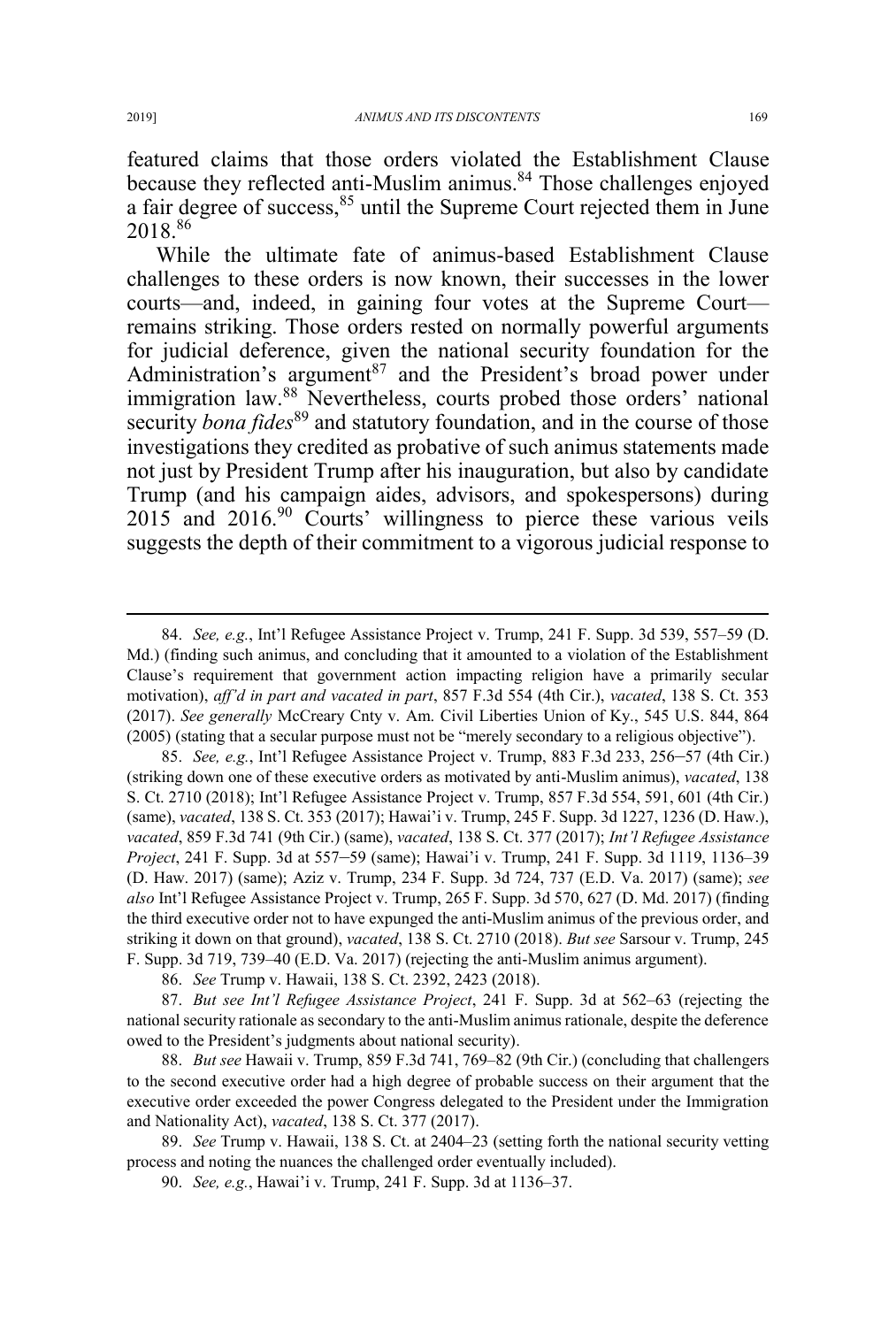plausible claims of animus-based government action.<sup>91</sup> Challengers to those orders looking for a silver lining in their Supreme Court loss can thus at least take heart from the judiciary's willingness to probe the government's motivations to some appreciable degree.

## C. *Animus in the Free Exercise Clause*

The Court's 2017–2018 term also witnessed the deployment of the animus idea in the context of a Free Exercise Clause challenge to the application of a state public accommodations law. In *Masterpiece Cakeshop, Ltd. v. Colorado Civil Rights Commission*, a seven-justice majority vindicated the claim of a baker who challenged, on free exercise grounds, the application of Colorado's public accommodations law to his refusal to provide a same-sex couple with a wedding cake.  $92$  As presented, the case posed a foundational conflict between the government's interest in ensuring equality for LGBT people, via their statutory protection under many states' public accommodations laws, and the rights of some people of faith to refuse to associate with same-sex marriage on religious grounds—an association that such persons often view as complicity in sin.93

Despite these weighty stakes—or perhaps because of them—the Court issued a very narrow ruling in *Masterpiece*. The Court, speaking through Justice Kennedy, found for the baker on the ground that the baker's religiously motivated claim for an exemption from the state law was not treated with the same respect that other such exemption claims received.<sup>94</sup> Instead, Justice Kennedy concluded that "[t]he Civil Rights Commission's treatment of [the baker's] case has some elements of a clear and impermissible hostility toward the sincere religious beliefs that motivated his objection."<sup>95</sup> In particular, he cited comments made by state agency adjudicators tasked with hearing the couple's discrimination claim that, according to Justice Kennedy, expressed their disdain for religiously motivated discrimination of the type in which the baker was engaging.<sup>96</sup> Justice Kennedy also found fault in the commission's

96. *See id.* at 1729–30.

 <sup>91.</sup> *See, e.g.*, *Int'l Refugee Assistance Project*, 857 F.3d at 572 (stating that the challenged executive order "drips with religious intolerance, animus, and discrimination").

<sup>92. 138</sup> S. Ct. 1719, 1723–24 (2018). For a detailed analysis of *Masterpiece* animus analysis, see Leslie Kendrick and Micah Schwartzman, *The Etiquette of Animus*, 132 HARV. L. REV. 133 (2018).

<sup>93.</sup> *See id.* at 1732.

<sup>94.</sup> *See id.* at 1730.

<sup>95.</sup> *Id.* at 1729.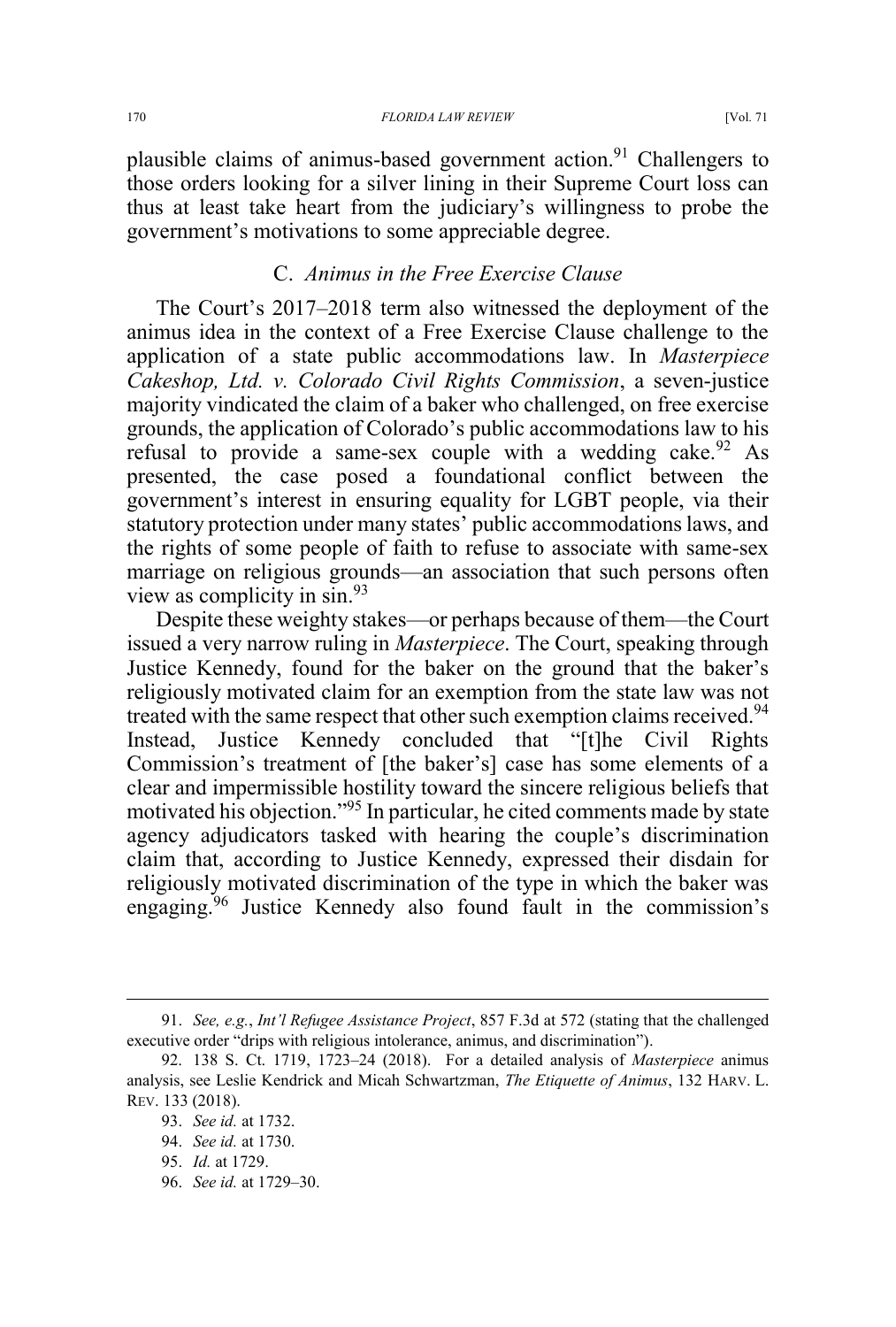allegedly more favorable treatment of other bakers' secular-based claims for exemptions from the law. $97$ 

For Justice Kennedy, these features of the record of the administrative adjudication of the baker's liability under the state's public accommodations law reflected a "hostility to a religion or religious viewpoint."<sup>98</sup> Importantly, in scrutinizing that record for that "hostility," Justice Kennedy relied on his earlier opinion in *Church of Lukumi Babalu-Aye v. Hialeah*, <sup>99</sup> which itself borrowed from equal protection jurisprudence that provided guidance for courts seeking to determine whether a facially neutral law was in fact motivated by discriminatory intent.<sup>100</sup> While Justice Kennedy wrote the Court's opinion in *Lukumi*, his borrowing from equal protection jurisprudence gained the assent of only one other justice.<sup>101</sup> Thus, when in *Masterpiece* he cited and applied his earlier analysis from *Lukumi*, Justice Kennedy elevated that borrowing to the status of an opinion for the Court.<sup>102</sup> As this Article explores, the equal protection/discriminatory intent analysis that Justice Kennedy deployed in search of animus in *Masterpiece* will play a significant role in this Article's construction of a coherent animus doctrine more generally.

#### II. ANIMUS ATTACKED AND EXPLAINED

The success of the animus argument in the gay rights cases since *Romer*, and its potential for broader applicability, both in equal protection  $law<sup>103</sup>$  and beyond,<sup>104</sup> has placed animus at the center of an intense scholarly debate. Critics of that concept have attacked it from several different perspectives, while scholars more sympathetic to the idea have attempted to flesh out its undertheorized components. This Part of the Article lays out these various arguments and notes their points of commonality and contention.

## A. *Animus as "Denigration"*

A foundational critique of the animus idea maintains that it reflects accusations of ill will and subjective prejudice. Expressed most colorfully

104. *See supra* Section I.B.

 <sup>97.</sup> *See id.* at 1730–31.

<sup>98.</sup> *Id.* at 1731.

<sup>99. 508</sup> U.S. 520 (1993).

<sup>100.</sup> *See id.* at 540–42.

<sup>101.</sup> *See id.* at 522, 540–42.

<sup>102.</sup> *See Masterpiece*, 138 S. Ct. at 1731.

<sup>103.</sup> *See* Animal Legal Def. Fund v. Otter, 118 F. Supp. 3d 1195, 1210–11 (D. Idaho 2015) (striking down Idaho's "ag-gag" law as based in unconstitutional animus), *rev'd sub nom.* Animal Legal Def. Fund v. Wasden, 878 F.3d 1184, 1200–01 (9th Cir. 2018).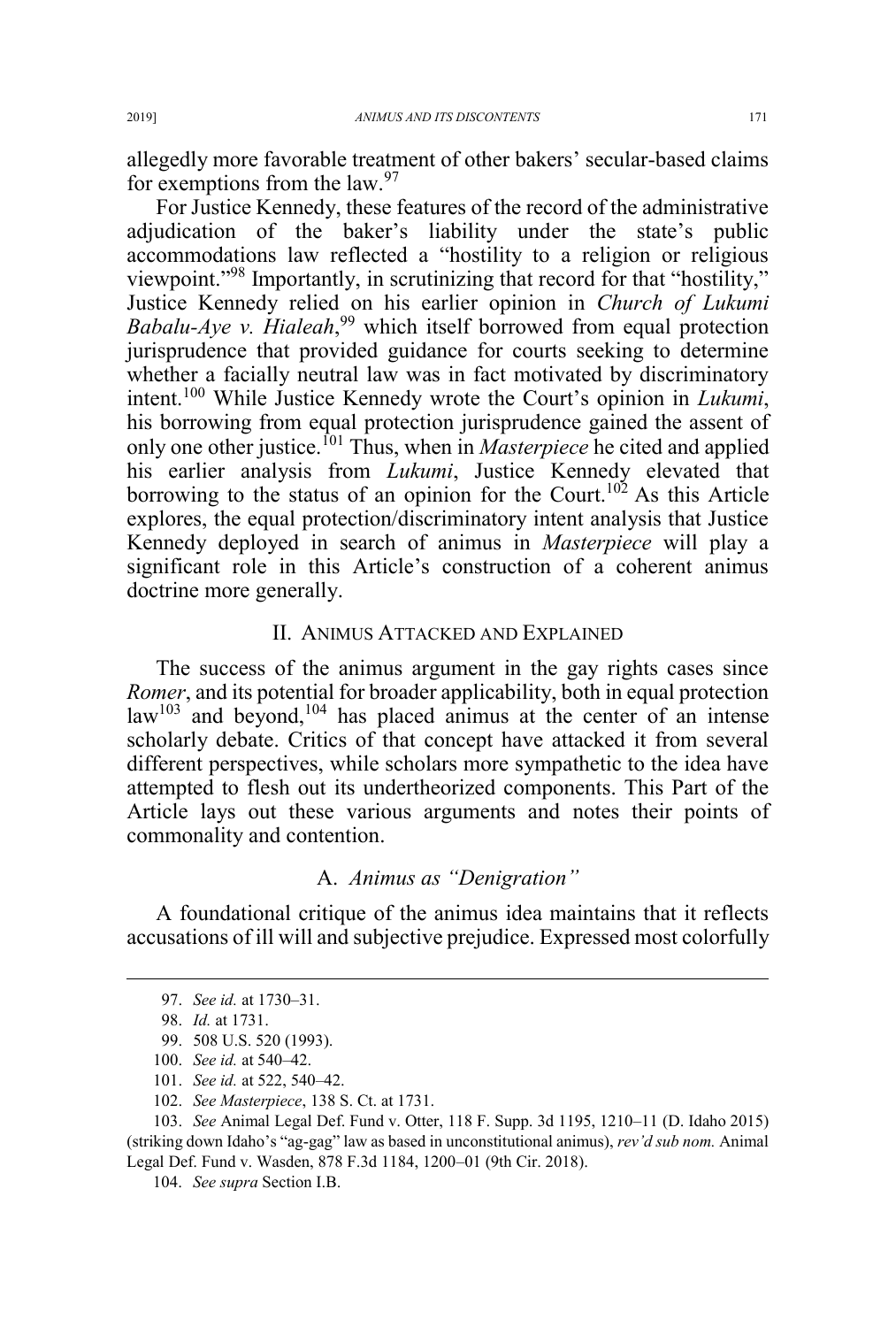by Professor Smith as "the jurisprudence of denigration,"<sup>105</sup> this critique explains such accusations as the natural result of the extreme lack of social consensus on fundamental questions of liberty and equality in modern American society. Professor Smith argues that, given such dissensus, accusations of this sort become the only potential point of social consensus left—namely, that acting out of "prejudice" or "animus" is unquestionably wrong.<sup>106</sup> Relatedly, he suggests that a jurisprudence founded on a search for such bad motives reflects courts' limited competence, and, in particular, their inability to employ other types of reasoning methods, such as straightforward moral reasoning.<sup>107</sup> The problem, he argues, is that labelling conduct as animus-based does nothing to establish that, as a matter of such consensus, the conduct is indeed generally considered to be wrong.<sup>108</sup>

The results of such a jurisprudence are, to Smith and others of like mind, predictably bad.<sup>109</sup> Given that the subjects animus doctrine addresses often reflect deep-seated cultural anxieties—for example, about sexuality and gender identity—but also situations, such as that in *Cleburne*, where citizens feel other types of deep-seated unease with the group they are trying to segregate, it is easy for one side of the battle to lob accusations that the other side is acting out of "prejudice,"<sup>110</sup> "animus," or "a bare . . . desire to harm . . . . "<sup>111</sup> According to Professor Smith, those accusations, combined with the nature of the underlying issues, simply poison the dialogue and compromise that he views as necessary exactly because of the deep-seated and incompatible nature of the views held by each side. $112$ 

 <sup>105.</sup> *See* Smith, *Denigration*, *supra* note 17.

<sup>106.</sup> *See* Steven D. Smith, *Against "Civil Rights" Simplism: How Not to Accommodate Competing Legal Commitments*, *in* UNIV. OF SAN DIEGO SCH. OF LAW LEGAL STUDIES RESEARCH PAPER SERIES 3, 4 (Research Paper No. 17-294, 2017), https://papers.ssrn.com/sol3/papers.cfm? abstract\_id=2991883 [https://perma.cc/QXD8-KZXX] [hereinafter Smith, *Simplism*]; Smith, *Denigration*, *supra* note 17, at 690–96; *see also* Romer v. Evans, 517 U.S. 620, 636, 644 (1996) (Scalia, J., dissenting) ("Of course it is our moral heritage that one should not hate any human being or class of human beings.").

<sup>107.</sup> *See* Smith, *Denigration*, *supra* note 17, at 696–97.

<sup>108.</sup> *See id.* at 691 ("No citations should be needed for the proposition that on many concrete moral questions—particularly but surely not exclusively in the realm of sexual morality— Americans disagree radically; what some Americans view as profoundly wrong, other Americans regard as wholly acceptable and sometimes even virtuous.").

<sup>109.</sup> *See, e.g.*, Smith, *Denigration*, *supra* note 17, at 700 ("It is hard to imagine a jurisprudence better calculated to undermine inclusiveness, destroy mutual respect, and promote cultural division.").

<sup>110.</sup> City of Cleburne v. Cleburne Living Ctr., 473 U.S. 432, 450 (1985) ("The short of it is that requiring the permit in this case appears to us to rest on an irrational prejudice . . . .").

<sup>111.</sup> U.S. Dep't of Agric. v. Moreno, 413 U.S. 528, 534 (1973).

<sup>112.</sup> *See* Smith, *Denigration*, *supra* note 17, at 700.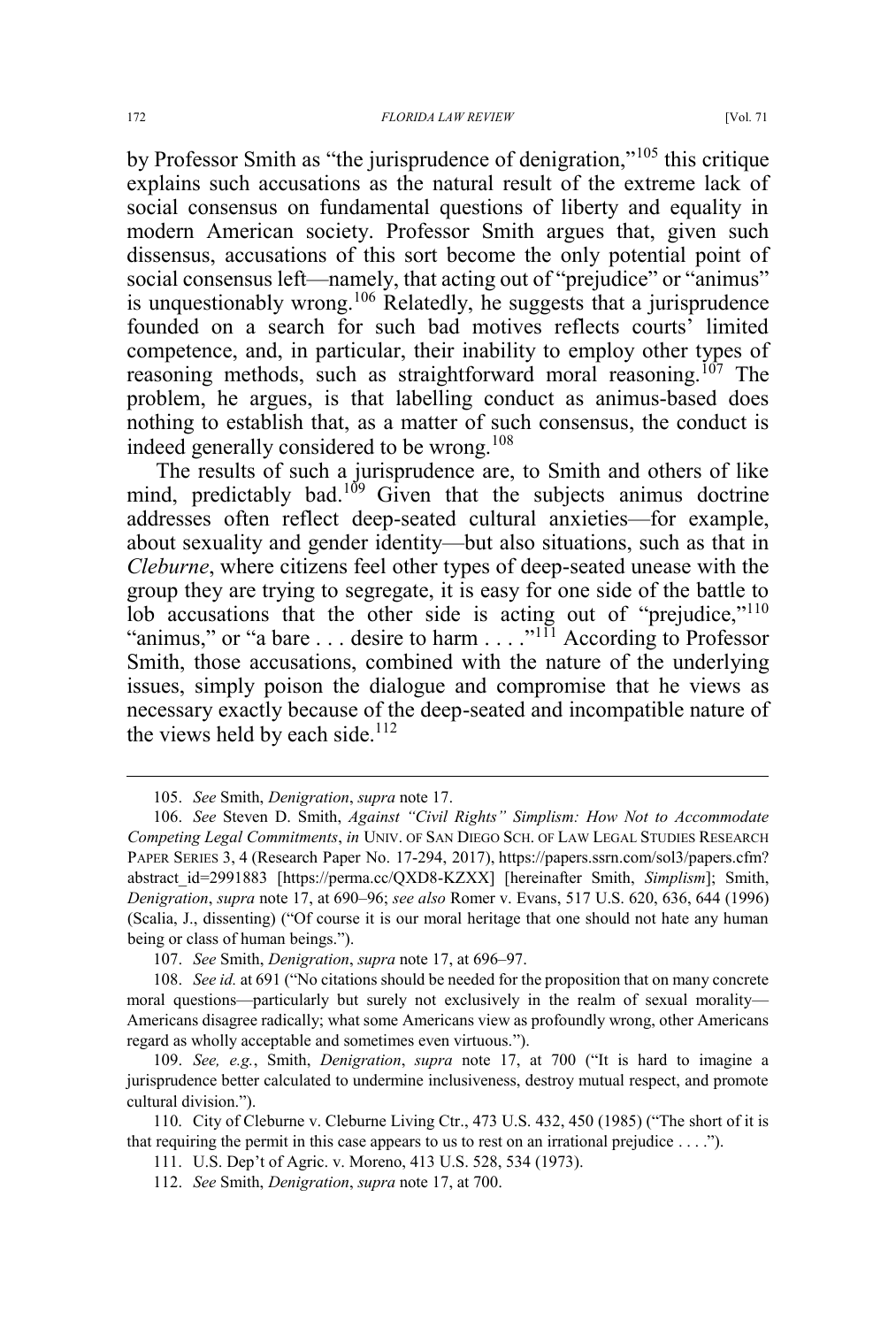Professor Smith is not alone in his bleak assessment of the consequences of court decisions grounded on an animus theory. For example, in 2014, an ideologically diverse group of legal scholars took the unusual step of submitting, in a pre-*Obergefell* same-sex marriage case, an *amicus* brief urging the Court to grant certiorari but arguing only that the Court should "correct" lower courts' alleged over-emphasis on the animus aspect of its decision in *Windsor*. <sup>113</sup> These scholars' negative focus—that is, their desire simply to have the Court retreat from the animus aspect of *Windsor* (or to "correct"<sup>114</sup> lower courts' alleged overemphasis on it)—appears to have flowed from their concerns about the implications of a conclusion that the same-sex marriage bans then at issue were grounded in animus. According to the scholars, such a conclusion "impugn[ed] the motives"<sup>115</sup> of the voters who enacted voter initiatives banning same-sex marriage.

Such "impugning," these scholars argued, would generate negative social effects.<sup>116</sup> They argued that it would widen social strife on a deeply contested cultural issue, which in turn would make it more difficult for the anti-same-sex marriage side to accommodate itself to an adverse result.<sup>117</sup> The scholars also implied that the bitterness of such a defeat and, conversely, the unambiguous moral high ground that the marriage rights forces would hold in the aftermath of an animus-grounded judicial triumph—would make it difficult to forge a post-marriage war compromise between public marriage rights and private conscience rights.<sup>118</sup>

These arguments also imply a deeper critique. Made most explicitly by Professor Smith,<sup>119</sup> this critique suggests that the animus idea reflects a type of "Manichean"<sup>120</sup> thinking that divides the world into saints (who reject views labelled as animus-driven) and sinners (who embrace such views). The critique maintains that such binary thinking not only renders

 <sup>113.</sup> *See* Calabresi Brief, *supra* note 18, at 2–3.

<sup>114.</sup> *See id.* at 2.

<sup>115.</sup> *Id.* at 4–5.

<sup>116.</sup> *Id.* at 5.

<sup>117.</sup> *See id.* at 13–16; *see also* Smith, *Simplism*, *supra* note 106, at 8 ("The targets of such accusations—namely, those who are denigrated by distant outsiders as disingenuous and hateful even though they themselves know otherwise—are of course likely to feel resentful, abused, and alienated. Justified or not, these perceptions do not contribute to a healthy, positively engaged civic character.").

<sup>118.</sup> *See* Calabresi Brief, *supra* note 18, at 13–16. For a statement that arguably illustrated their concerns, see Mark Tushnet, *Abandoning Defensive Crouch Liberal Constitutionalism*, BALKINIZATION (May 6, 2016), https://balkin.blogspot.com/2016/05/abandoning-defensivecrouch-liberal.html [https://perma.cc/EH7D-RLCX].

<sup>119.</sup> *See* Smith, *Simplism*, *supra* note 106, at 8–9.

<sup>120.</sup> *See id.* at 8.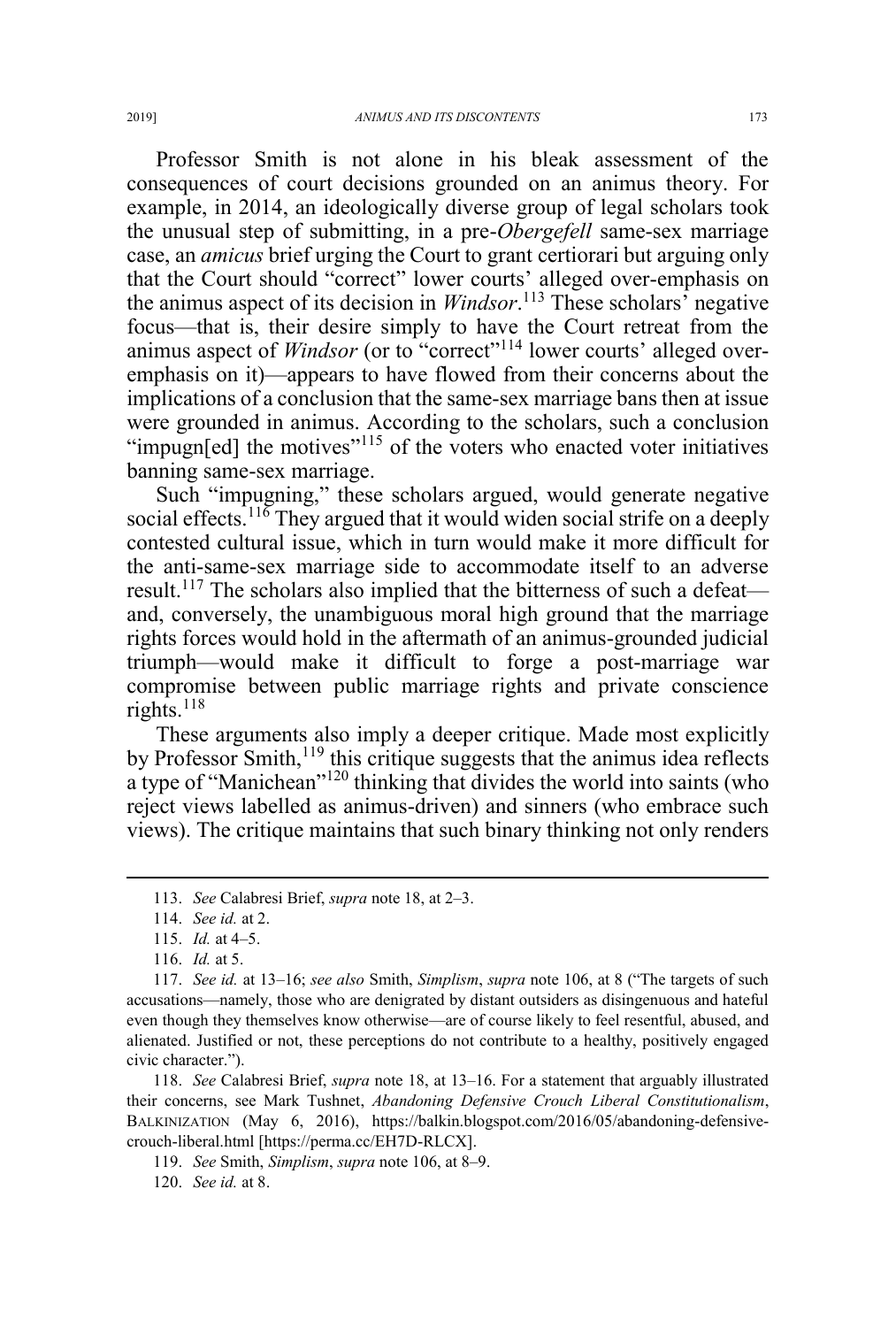impossible both compromise and post-war peace on the particular issue in question, but also undermines the foundations of democratic deliberation more generally by failing to recognize that fellow citizens have worldviews and motivations that merit respect, even if that respect takes the form of respectful disagreement.<sup>121</sup> Indeed, even the "saints" own self-image undermines the possibility of deliberation, given how such a distorted self-image makes self-knowledge impossible, or at least much harder to achieve.<sup>122</sup> Such "self-delusions"<sup>123</sup> render similarly unlikely the possibility of empathy with others' views—not just on a given issue, but as a general matter. Regardless of their origin, the results of such polarized absolutism are obvious to anyone who follows political discourse in America today.

## B. *Animus as Unknowable*

On a far more prosaic note, scholars have also remarked on the difficulty of discerning when animus exists. This concern manifests itself most clearly in cases where the challenged action in question takes the form of a voter initiative, such as Amendment 2 in *Romer* or the samesex marriage prohibitions that were enacted in the late 1990s and the  $2000s$ <sup>124</sup> In such cases, scholars insist on the fundamental unknowability of the motivations of a large and diverse group of voters passing judgment on a morally-fraught issue that might be rife with implications from a variety of perspectives, both practical and purely expressive, some obvious, some suspected, and others unpredictable.<sup>125</sup>

But concerns about legislative motivation extend beyond the context of voter-enacted initiatives. The question of legislatures' motivations whether they can be uncovered and if so, how and with what doctrinal effect—has occupied scholars and courts for over a generation.<sup>126</sup> Nor have courts been consistent on this question. Indeed, from remarking on

 <sup>121.</sup> *But see* ANDREW KOPPELMAN, ANTIDISCRIMINATION LAW AND SOCIAL EQUALITY <sup>31</sup> (1996) (arguing that certain preferences should not be accounted for and respected in government decision-making because they reflect desires to oppress other groups).

<sup>122.</sup> *See* Smith, *Simplism*, *supra* note 106, at 9.

<sup>123.</sup> *Id.*

<sup>124.</sup> *See, e.g.*, Romer v. Evans, 517 U.S. 620, 620 (1996).

<sup>125.</sup> *See* Calabresi Brief, *supra* note 18, at 9–13; *see also* Smith, *Simplism*, *supra* note 106, at 7 ("[A]rguments that centrally turn on ascriptions of animus to large classes of people are likely at best to vastly oversimplify a complex set of beliefs, perspectives, and motivations . . . .").

<sup>126.</sup> *See, e.g.*, Palmer v. Thompson, 403 U.S. 217, 224–25 (1971); United States v. O'Brien, 391 U.S. 367, 383–84 (1968); John Hart Ely, *Legislative and Administrative Motivation in Constitutional Law*, 79 YALE L.J. 1205, 1207 (1970); *see also* JOHN HART ELY, DEMOCRACY AND DISTRUST:ATHEORY OF JUDICIAL REVIEW 100–01 (1980) (arguing legislators may be susceptible to making decisions that benefit their own interest, but the Constitution is meant to prohibit that bias).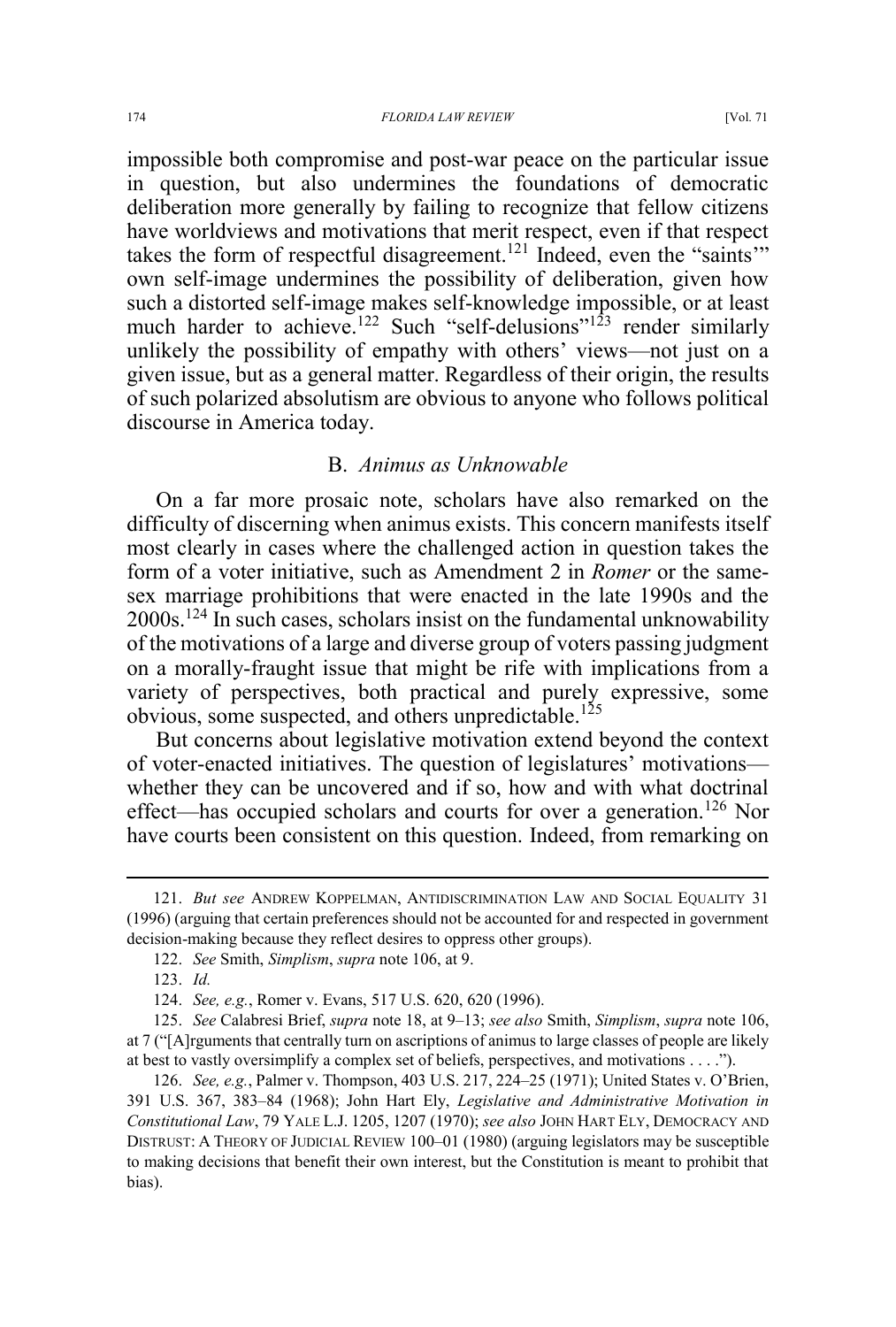the difficulty of determining such intent in  $1968^{127}$  and flatly declaring the impossibility of that task three years later,<sup>128</sup> the Court enshrined a closely related concept, "discriminatory intent," as a threshold equal protection requirement in 1976.<sup>129</sup> When combined with what is alleged to be the high-stakes nature of a finding of a particular type of intent that is, "animus"<sup>130</sup>—this epistemological difficulty would seem to send a strong cautionary signal about widespread use of the animus idea.<sup>131</sup>

### C. *Animus as Incomplete and Misleading*

Katie Eyer criticizes the animus idea from a very different perspective. Critiquing what she describes as "the canon of rational basis review,"<sup>132</sup> she argues that animus "fail[s] to provide an accurate accounting of the scope and significance of meaningful rational basis review."<sup>133</sup> Professor Eyer's project seeks to unearth and display the phenomenon of rational basis review that is—to use her term— "meaningful," with the goal of demonstrating the utility of garden-variety rational basis arguments to emerging social movements seeking recognition of their equality claims.<sup>134</sup>

Eyer does not deny that rational basis review often takes the ultradeferential form reflected in well-known cases<sup>135</sup> such as *Railway Express v. New York*<sup>136</sup> and *Williamson v. Lee Optical*. <sup>137</sup> But she argues that such review can also be more searching; indeed, she claims that courts have often employed a more searching variety at the behest of social movements.<sup>138</sup> Professor Eyer's project aims at revealing this additional facet of rational basis review in order to ensure that future litigators learn the potential usefulness of making rational basis claims, both to win victories *simpliciter* and to help encourage a judicial and extra-judicial conversation about that particular type of equality claim,

129. Washington v. Davis, 426 U.S. 229, 240 (1976).

 <sup>127.</sup> *See O'Brien*, 391 U.S. at 383–84.

<sup>128.</sup> *See Palmer*, 403 U.S. at 224–25.

<sup>130.</sup> *See supra* Section II.A.

<sup>131.</sup> *See*, *e.g.*, Kendrick and Schwartzman, *supra* note 92, at 148 (noting this epistemological problem).

<sup>132.</sup> Eyer, *supra* note 22, at 1320. Eyer also critiques descriptions of some instances of rational basis review as distinct from, and explicitly sharper than, its traditional version. *See id.* at 1356–58.

<sup>133.</sup> *Id.* at 1356.

<sup>134.</sup> *Id.* at 1321.

<sup>135.</sup> *Id.* at 1367.

<sup>136. 336</sup> U.S. 106 (1949).

<sup>137. 348</sup> U.S. 483 (1955).

<sup>138.</sup> *See* Eyer, *supra* note 22, at 1320.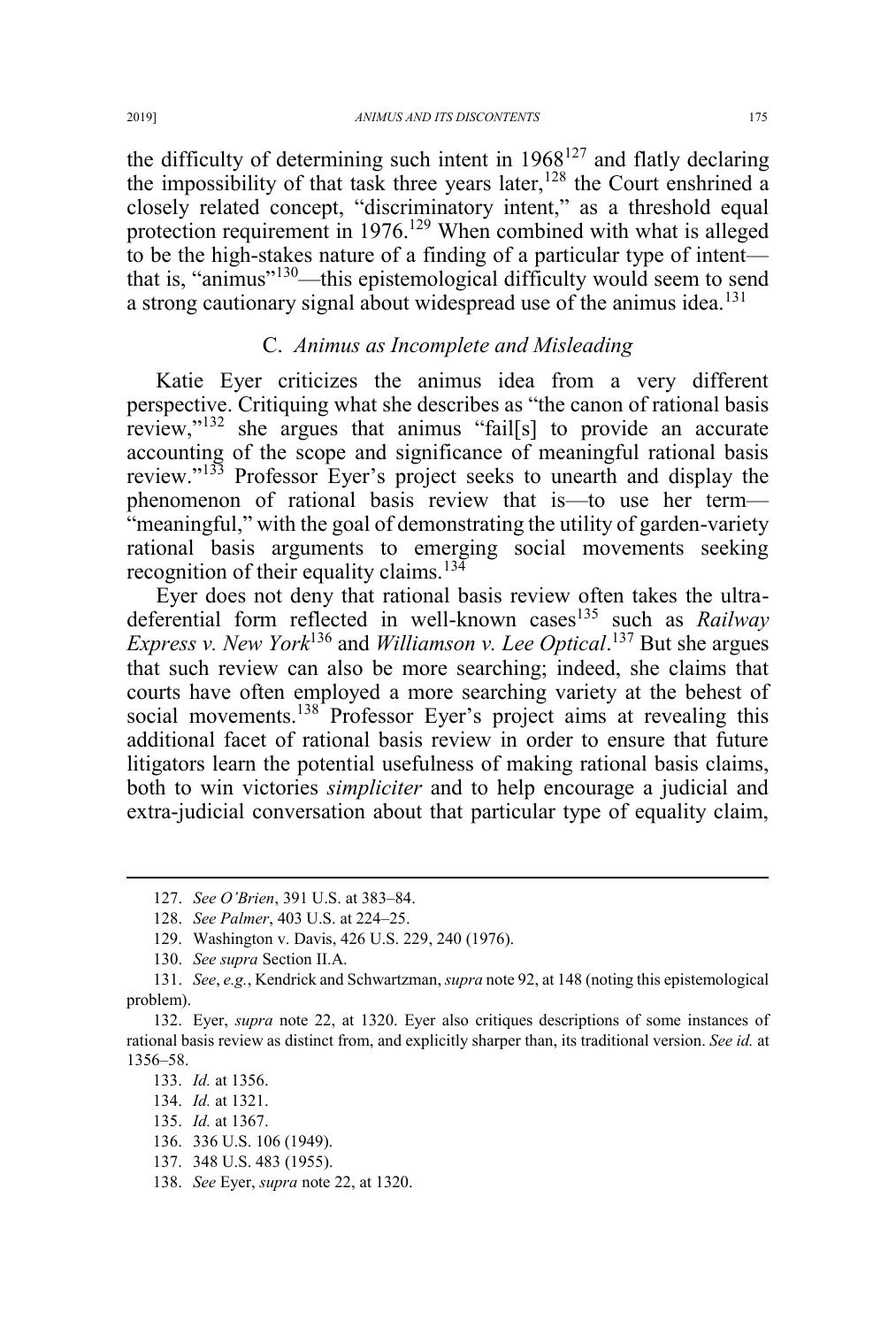with the goal of achieving more explicit judicial and political protection.<sup>139</sup>

Eyer argues that a focus on animus impairs this archeological project by segregating cases described as animus cases, distinguishing them from "normal" rational basis cases, and thus reducing their usefulness as models for rational basis review.<sup>140</sup> She also expresses concern that the animus category tells a misleading story of constitutional change, since, as she observes, emerging social movements rarely find early success in having discrimination against them struck down as animus-based.<sup>141</sup> Rather, Professor Eyer argues that just as with the denomination of a group as a suspect class, the denomination of a particular type of discrimination as animus-based at best describes a more advanced stage of the group's campaign for recognition.<sup>142</sup> Neither suspect class status nor rejection of such discrimination as animus-based springs fully formed at the start of that group's constitutional litigation saga.<sup>143</sup> Her project, therefore, seeks to fill in that early gap, which almost necessarily implies a critique of the entire idea of an "animus doctrine."

## D. *Animus Distinguished and Explained*

A different group of scholars view the animus concept more favorably. While they differ in the details, these scholars agree that the animus concept merits a place in the Court's equal protection doctrine. However, they suggest, in one way or another, cabining the doctrine or structuring it in a way that provides it with the soundest foundation possible.

## 1. Animus Distinguished

One approach to animus cautions that it should not be appealed to as an all-purpose tool to challenge any particular type of discrimination. A leading example of this approach is Carlos Ball's attempt to explain that *Obergefell* did not accuse same-sex marriage opponents of bigotry or animus.144 Professor Ball notes that Justice Kennedy's majority opinion focused on the demeaning *effects* of same-sex marriage bans on the samesex couples who wished to marry, and on their children.<sup>145</sup> Since, according to Justice Kennedy, same-sex couples wished to marry for the reasons that society generally valued marriage, a state's decision to "lock

 139. *Id.* 140. *Id.* at 1364. 141. *Id.* 142. *Id.* at 1358–59. 143. *Id.* at 1358. 144. Ball, *supra* note 25, at 648. 145. *Id.* at 649.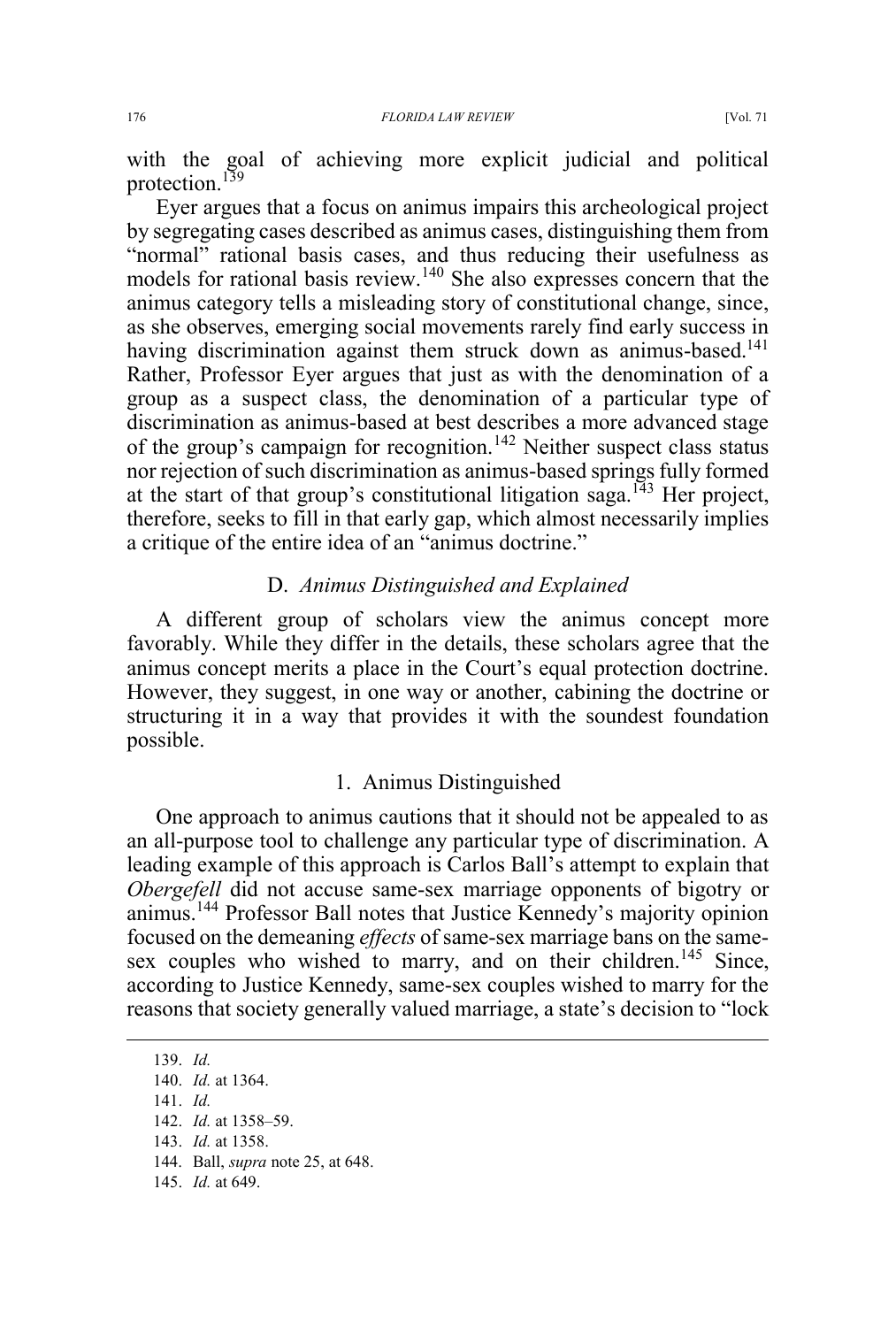[gays and lesbians] out of a central institution of the Nation's society" "has the effect of teaching that gays and lesbians are unequal in important respects" and "demeans" them.<sup>146</sup> But Professor Ball notes that Justice Kennedy went out of his way to acknowledge the honorable foundations for much religious and philosophical opposition to same-sex marriage.<sup>147</sup> From analysis such as this, Professor Ball concludes that *Obergefell* did not accuse same-sex marriage opponents of bigotry.<sup>148</sup>

Much of the impetus for Professor Ball's careful analysis seems to have stemmed from the *Obergefell* dissents, which accused Justice Kennedy of leveling exactly this charge against same-sex marriage opponents.<sup>149</sup> But the import of his analysis extends beyond *Obergefell* and, indeed, beyond gay rights. Professor Ball's analysis warns us that a doctrinal tool such as animus cannot be applied uncritically to any instance of discrimination against a given group, even when a particular prior instance has in fact been condemned as grounded in animus. In other words, he cautions that animus cases such as *Windsor* (which he applauds) must sometimes be distinguished—even when, as in *Obergefell*, the same type of discrimination is challenged in a later case  $150$ 

This lesson is an important one. Within the ambit of gay rights, and indeed even same-sex marital rights, cases have already arisen that consider the limits of same-sex marriage opponents' rights to refuse to associate with or endorse such ceremonies (and potentially such statuses), either in their public or private capacities.<sup>151</sup> Most notably, *Masterpiece Cakeshop v. Colorado Civil Rights Commission*, discussed earlier,<sup>152</sup> considered the extent of a baker's free speech and free religious exercise rights to decline to provide a wedding cake for a same-sex marriage celebration. The Court's narrow resolution of that case makes it highly likely that further litigation will arise to flesh out the meaning of the Court's decision and, more generally, the balance between statutory equality rights and statutory or constitutional religious exercise rights.

 <sup>146.</sup> Obergefell v. Hodges, 135 S. Ct. 2584, 2602 (2015).

<sup>147.</sup> *See* Ball, *supra* note 25, at 650.

<sup>148.</sup> *Id.* at 651.

<sup>149.</sup> *See Obergefell*, 135 S. Ct. at 2611, 2626 (Roberts, C.J., dissenting); *id.* at 2630 (Scalia, J., dissenting).

<sup>150.</sup> *See* Ball, *supra* note 25, at 642–46.

<sup>151.</sup> In their public capacities, such refusals might take the form of government officials refusing to assist in the solemnizing of a wedding. *See, e.g.*, Sarah Pulliam Bailey, *Can LGBT Rights and Religious Rights Co-Exist? Kim Davis-like Case Test the Waters*, WASH. POST (Feb. 7, 2018), https://www.washingtonpost.com/news/acts-of-faith/wp/2018/02/07/can-lgbt-rightsand-religious-rights-coexist-kim-davis-like-case-tests-the-waters/?utm\_term=.689306465a2b [https://perma.cc/5H45-ANGN].

<sup>152.</sup> *See supra* Section I.C.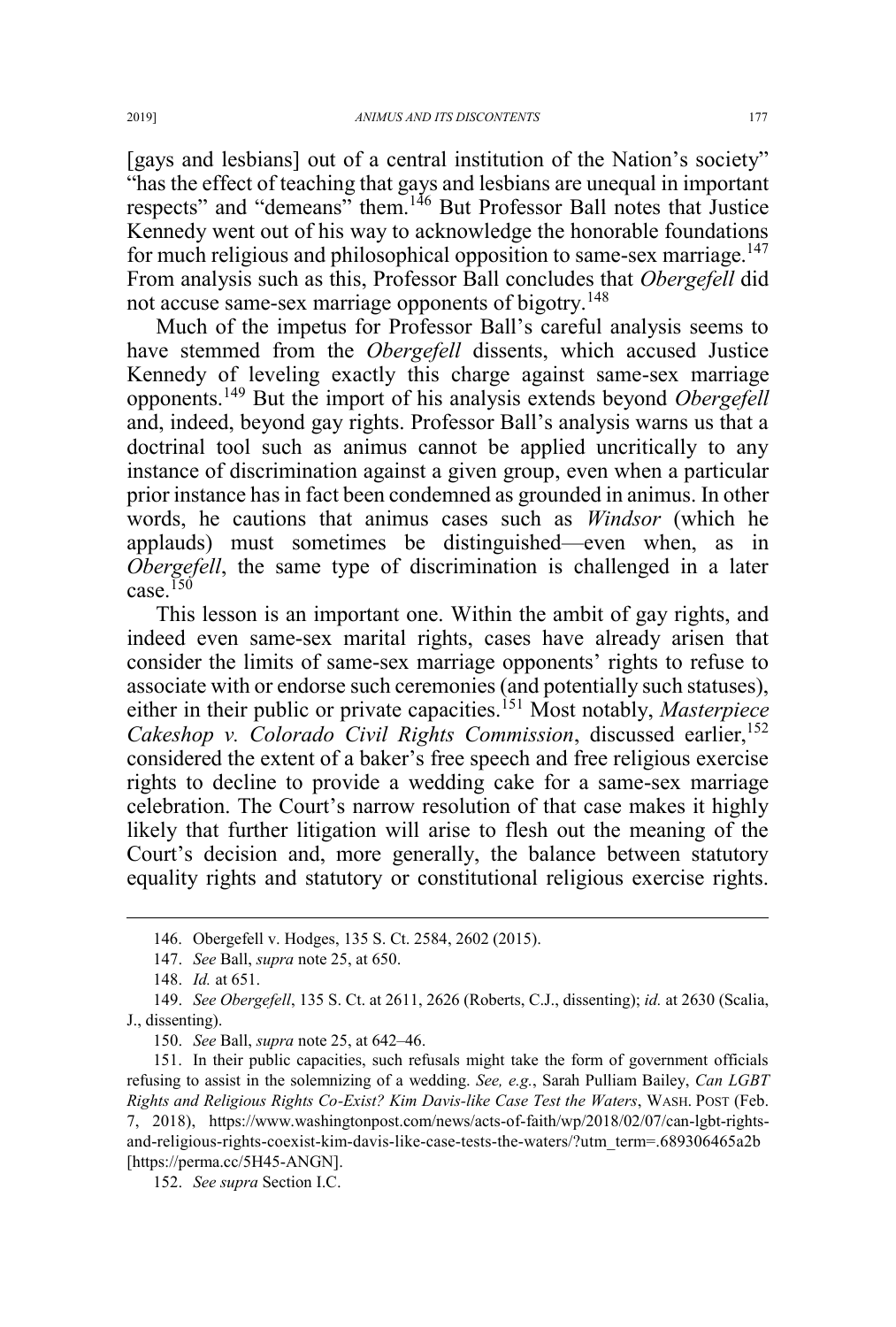Professor Ball's caution about uncritical application of the animus principle tells us that such follow-up litigation—as well as other types of discrimination claims that will likely be made in the future<sup>153</sup>—must be analyzed carefully so that animus can only be applied when that principle truly applies to the facts of the given case.<sup>154</sup>

## 2. Animus Explained

A final set of scholars explicitly defend the anti-animus principle as a legitimate component of the Court's equal protection jurisprudence. Most notably, Dale Carpenter and Susannah Pollvogt have each carefully analyzed the canonical animus cases and erected doctrinal structures that seek to define animus and guide courts presented with animus claims. Their analyses and resulting structures have done a great deal to advance our understanding of the concept of unconstitutional animus. But each leaves important questions unanswered.

Professor Carpenter's analysis of animus comes in defense of the Court's decision in *United States v. Windsor*, the case in which the Court struck down Section 3 of the Defense of Marriage Act.<sup>155</sup> Revealingly titled "*Windsor* Products: Equal Protection from Animus," his analysis attempts to connect the Court's canonical animus cases with its *Carolene Products*-based theory justifying more careful judicial review as an appropriate response to political process breakdown.<sup>156</sup> Moving from such high theory to practicalities, Professor Carpenter concludes his analysis by articulating a set of factors that help determine when animus exists and by applying those factors to DOMA.<sup>157</sup>

Carpenter's analysis is important at both the level of theory and doctrinal practicality. His analysis connecting the anti-animus principle to concerns about political dysfunction reinforces a further linkage between that principle and the framing generation's concern with faction.<sup>158</sup> This latter linkage is important because it contextualizes animus within the broader sweep of American constitutional law. In turn,

 <sup>153.</sup> *See, e.g.*, Doe v. Trump, 275 F. Supp. 3d 167, 176–77 (D.D.C. 2017) (issuing preliminary injunction against application of President Trump's order denying transgendered persons the right to serve in the military), *appeal dismissed*, No. 17-5267, 2018 WL 411236 (D.C. Cir. Jan. 4, 2018); *see also supra* note 151 and accompanying text.

<sup>154.</sup> *See*, *e.g.*, Kendrick and Schwartzman, *supra* note 92, at 148 (observing that the Court in *Masterpiece* "adopt[ed] a totality-of-the-circumstances approach to determining whether officials have acted with animus" and expressing their agreement with that approach).

<sup>155.</sup> Carpenter, *supra* note 3, at 191.

<sup>156.</sup> *See, e.g.*, *id.* at 226 ("Animus doctrine addresses the deeply problematic potential of a democratic republic to consistently oppress a politically unpopular minority, a concern articulated in *Carolene Products*.").

<sup>157.</sup> *Id.* at 221.

<sup>158.</sup> *See id.* at 226–30.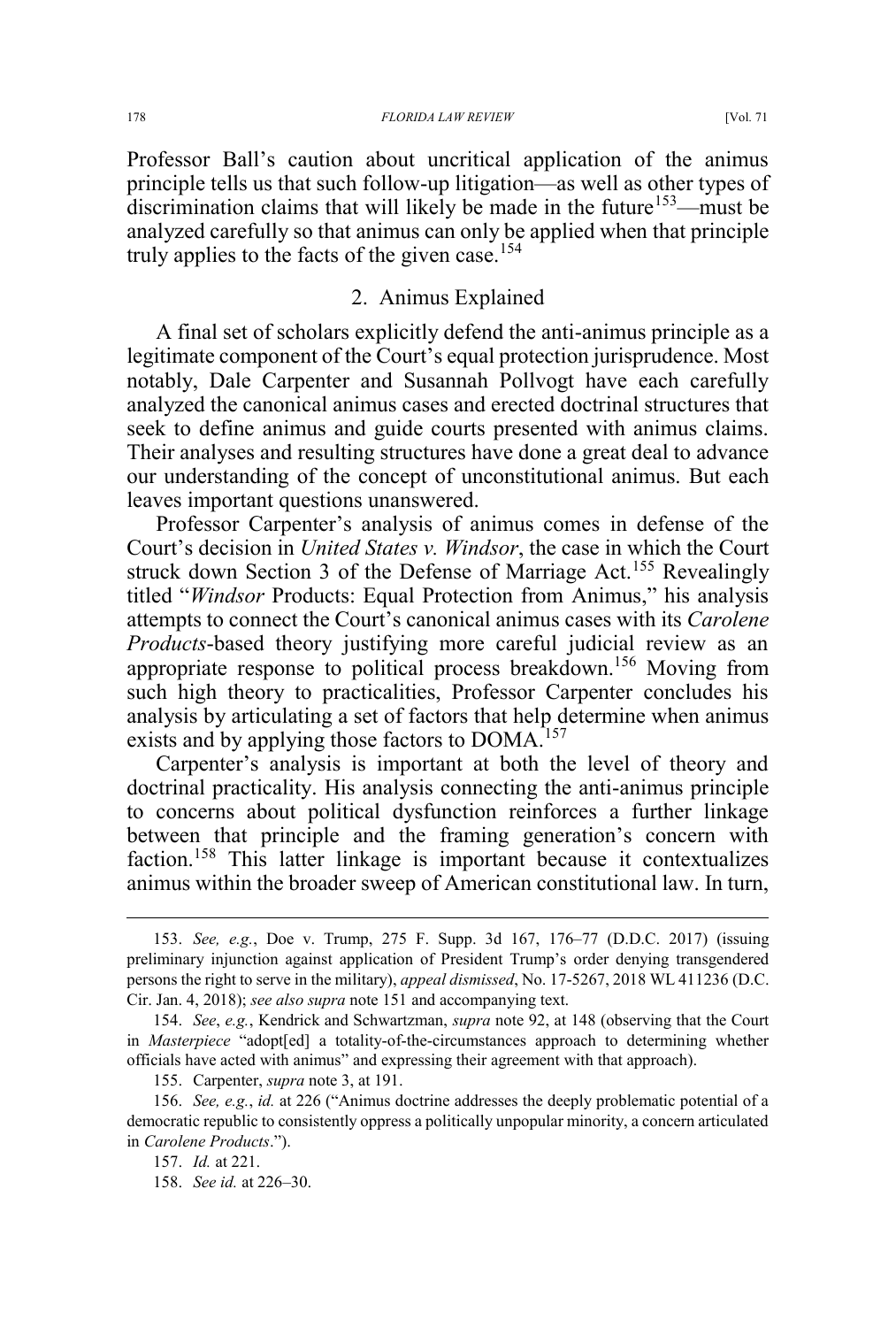such linkage helps make the case for animus as a legitimate component of modern equal protection law. In addition, his identification of practical criteria for determining the existence of animus in a given case helps provide a set of workable guideposts for courts considering claims of unconstitutional animus. Given the critique of animus as little more than pejorative name-calling,<sup>159</sup> the creation of a workable and objective doctrinal structure to assist in unmasking animus promises to aid courts when they consider whether animus constitutes a suitable judicial tool rather than simply a political cudgel.

Nevertheless, Carpenter's analysis is incomplete and in some ways flawed. It is incomplete in that it does not attempt to explicitly connect the animus principle with the nineteenth-century concept of class legislation,<sup>160</sup> which itself was a direct descendant of the framers' concerns with faction, which Carpenter does mention.<sup>161</sup> It is also flawed—or at least slightly misfocused—in its equation of purposeful discrimination in more traditional equal protection contexts (such as race) with the purposeful discrimination that constitutes animus. These more problematic aspects of Professor Carpenter's construction of an animus doctrine require a doctrinal structure that is more fully fleshed-out and sharply focused.

Susannah Pollvogt has also written thoughtfully about both the general concept of animus<sup>162</sup> and, more specifically, on some of the canonical animus cases.<sup>163</sup> In particular, she has concluded—correctly that animus can be evidenced both by explicit legislative statements and as "an inference ... based on the structure of a law."<sup>164</sup> She also concludes—again correctly—that animus must be understood as a per se constitutional wrong rather than, say, as a trigger for heightened scrutiny

 <sup>159.</sup> *See* Smith, *Denigration*, *supra* note 17, at 696.

<sup>160.</sup> Carpenter does make one brief reference to the anti-class legislation impetus for the Fourteenth Amendment. *See* Carpenter, *supra* note 3, at 229–30. But he does not provide an indepth analysis of class legislation doctrine or its connection with the animus principle.

<sup>161.</sup> *See, e.g.*, HOWARD GILMAN, THE CONSTITUTION BESIEGED: THE RISE AND DEMISE OF LOCHNER ERA POLICE POWERS JURISPRUDENCE 19–60 (1993) (drawing the connection between the framers' concern about faction and the subsequent generation's concern about class legislation).

<sup>162.</sup> *See generally* Pollvogt, *supra* note 24 (arguing animus analysis is a good alternative to tiered scrutiny analysis for Equal Protection claims).

<sup>163.</sup> *See generally* Susannah Pollvogt, *Forgetting* Romer, 65 STAN. L. REV. ONLINE 86, 89 (2013) (critiquing the Court's analysis in *Romer* as "incomplete and ultimately incoherent").

<sup>164.</sup> Pollvogt, *supra* note 24, at 926.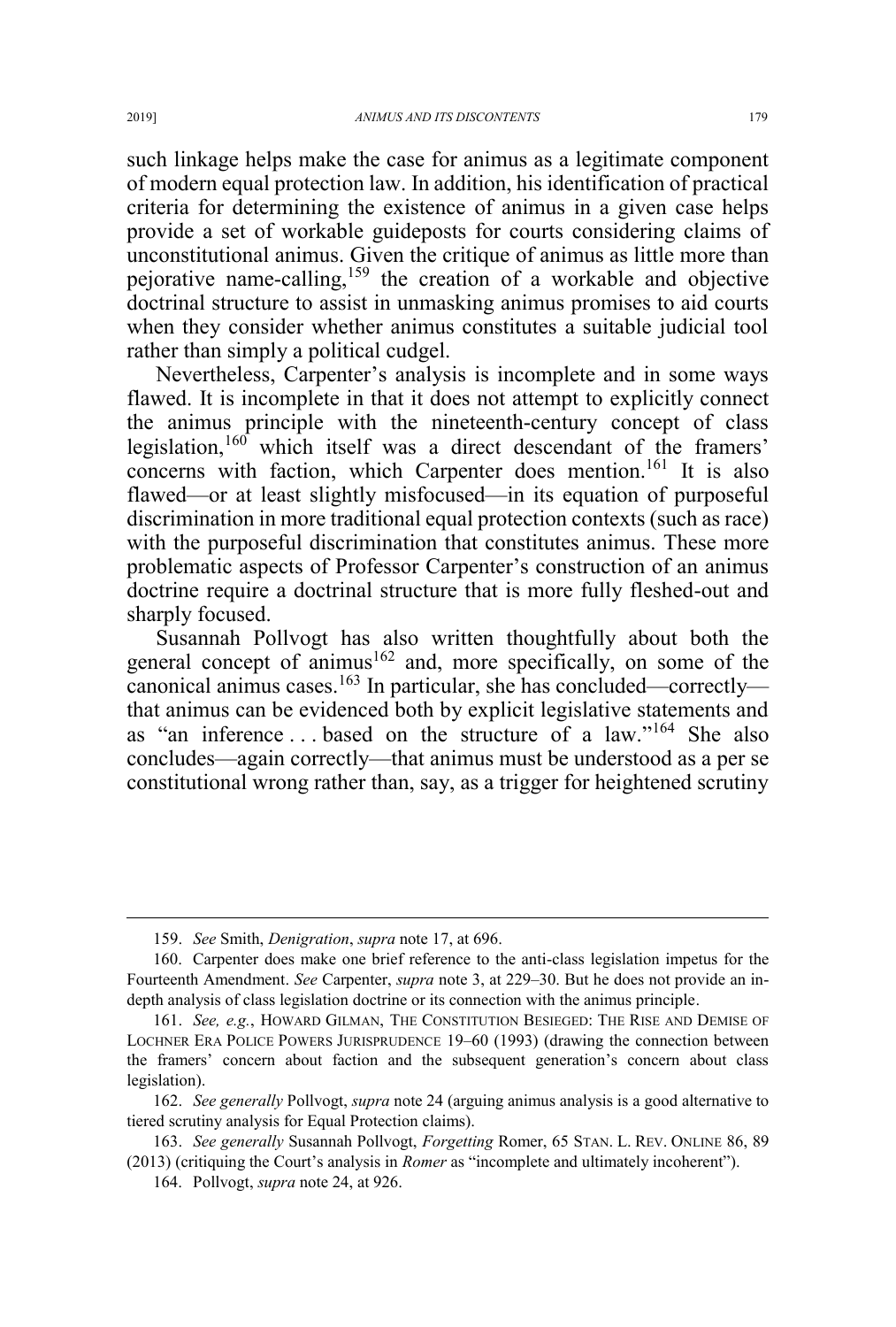of some sort.165 As she colorfully puts it, animus "functions as a doctrinal silver bullet."<sup>166</sup>

Nevertheless, Pollvogt's analysis, like Carpenter's, is incomplete. She reads several of the important animus cases as requiring an "affirmative connection" between the trait at issue and the government interest.<sup>167</sup> Similarly, she reads those cases as reflecting "skepticism of class-based legislation."<sup>168</sup> But her justification for such skepticism and for the judicial demand for such an "affirmative connection" remains hazy. At times, she suggests that such scrutiny is triggered by the status-based nature of the discrimination.<sup>169</sup> But this surely proves too much, as Justice Brennan acknowledged at the outset of the suspect class era when he conceded that the immutability of the characteristic at issue in a discrimination claim, while relevant to determining the suspectness of that characteristic, could not serve as an infallible guide to that determination<sup>170</sup>

At other times, Professor Pollvogt uses the language of "caste" and suggests that laws that create permanent classes are inherently problematic under the Equal Protection Clause.<sup>171</sup> Caste is surely an important part of the animus idea, as this Article will argue.<sup>172</sup> But without a theory of what constitutes caste-creating legislation, such language simply rephrases her identification of status-based discrimination as especially problematic. Indeed, it suggests that cases such as *Zobel v. Williams*,<sup>173</sup> in which the Court condemned state laws because they created permanent classes, should be understood cases about animus.<sup>174</sup> This suggestion is troubling, not because such cases<sup>175</sup>

- 170. *See* Frontiero v. Richardson, 411 U.S. 677, 686–87 (1973).
- 171. Pollvogt, *supra* note 24, at 926.
- 172. *See infra* Section IV.B.
- 173. 457 U.S. 55 (1982).

 <sup>165.</sup> *See id.* at 929–30. To be sure, the animus that's at issue in the cases and in this Article is animus that furnishes the basis for government action. In other words, this Article—like the law itself—does not address situations in which a legislature may have animus toward a group but fails to legislate based on that animus. Thanks to Steven Smith for pointing out this distinction.

<sup>166.</sup> *See id.* at 889.

<sup>167.</sup> *Id.* at 911, 927; *see also id.* at 910 (describing the government action in *Cleburne* as being struck down "because the trait that characterized [the plaintiff] group had no special relevance to the government's purported interests").

<sup>168.</sup> *Id.* at 927.

<sup>169.</sup> *See, e.g.*, *id.* (identifying in these cases "a general skepticism of class-based legislation").

<sup>174.</sup> *See* Pollvogt, *supra* note 24, at 920–21 (suggesting that *Zobel* should thus be understood as an animus case).

<sup>175.</sup> *See Zobel*, 457 U.S. at 55; *see also*, Hooper v. Bernalillo Cnty. Assessor, 472 U.S. 612, 624 (1985) (striking down, as violating equal protection, a property tax exemption limited to veterans who established residence in the state before a certain date).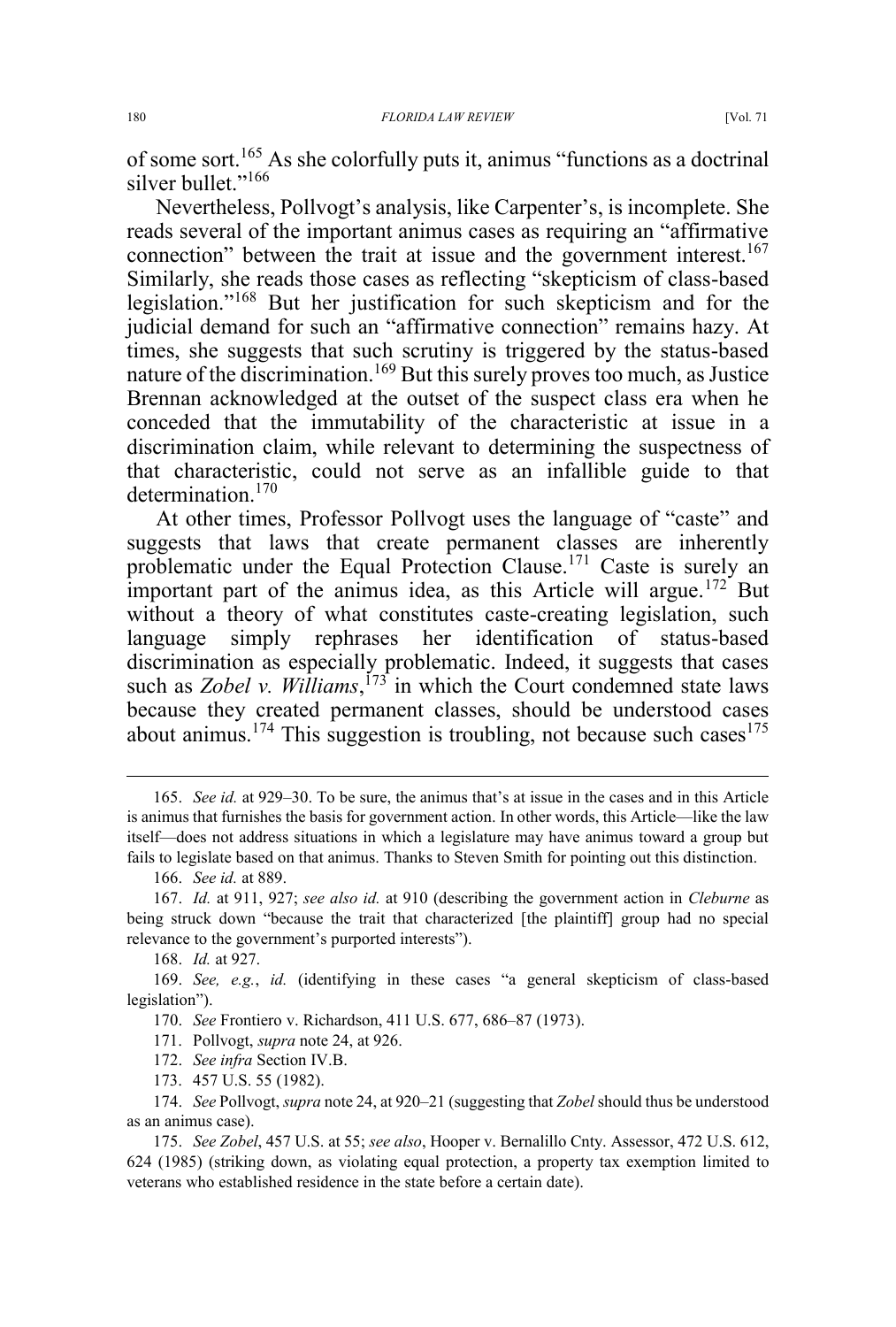are necessarily wrong, but because characterizing them as cases about animus expands the concept of animus far beyond its appropriate boundaries.<sup>176</sup> Thus, while her analysis is, like Carpenter's, thoughtful and helpful, it leaves important questions unanswered.

#### III. ANIMUS IDENTIFIED AND PROPERLY UNDERSTOOD

The challenges posed to the animus principle, described in Part II, require that the doctrine be placed on a firmer doctrinal footing. This Part seeks to do that work. It begins by offering a practical, workable doctrinal pathway for courts charged with determining whether animus exists in a given case.<sup>177</sup> This work builds on the foundation provided by Professors Ball, Carpenter, and Pollvogt, and answers the critique that animus is unknowable.<sup>178</sup> This Part of the Article then expands its scope, first by considering the doctrinal significance, $179$  and, in turn, the moral salience of an animus finding.180 Thus, it responds to the "denigration" critique set forth in Part II.<sup>181</sup> Part III then situates animus within the traditions of both rational basis<sup>182</sup> and heightened<sup>183</sup> scrutiny equal protection review. In so doing, it respectively responds to Professor Eyer's critique<sup>184</sup> and refocuses Professor Carpenter's animus analysis.<sup>185</sup> With the animus idea thus properly explained, Part IV considers how it fits within the broader sweep of American constitutional law.

- 177. *See infra* Section III.A.1.
- 178. *See supra* Section II.B.
- 179. *See infra* Section III.A.2.
- 180. *See infra* Section III.B.
- 181. *See supra* Section II.A.
- 182. *See infra* Section III.C.1.
- 183. *See infra* Section III.C.2.
- 184. *See supra* Section II.C.
- 185. *See supra* Section II.D.2.

 <sup>176.</sup> In addition, and intriguingly, Professor Pollvogt identifies *Brown v. Board of Education* and *Loving v. Virginia* as cases that reflect animus, given that the laws in those cases express a governmental view that some groups are inferior and thus not fit for social interaction. *See* Pollvogt, *supra* note 24, at 915–17. Such laws may indeed reflect such views; indeed, even the *Plessy* Court seemed to be willing to strike down the Jim Crow railway law in that case if it had been convinced that the law sent a message of African-American inferiority. *See* Plessy v. Ferguson, 163 U.S. 537, 550–51 (1896) (recognizing this possibility but then concluding that any such imputation of inferiority was one blacks cast on themselves by reading the law in that way), *overruled by* Brown v. Bd. of Educ., 347 U.S. 483 (1954); *cf.* Charles L. Black, Jr., *The Lawfulness of the Segregation Decisions*, 69 YALE L.J. 421, 422 (1960) (arguing that *Plessy* did not disagree with earlier cases' more forceful statements about the Constitution's incompatibility with laws that stamped one group as inferior, but instead merely concluded, mistakenly, that Louisiana's Jim Crow railroad law did not stamp African-Americans as inferior). Evaluating this argument and considering its relationship to other animus-based claims requires analysis that is beyond the scope of this Article.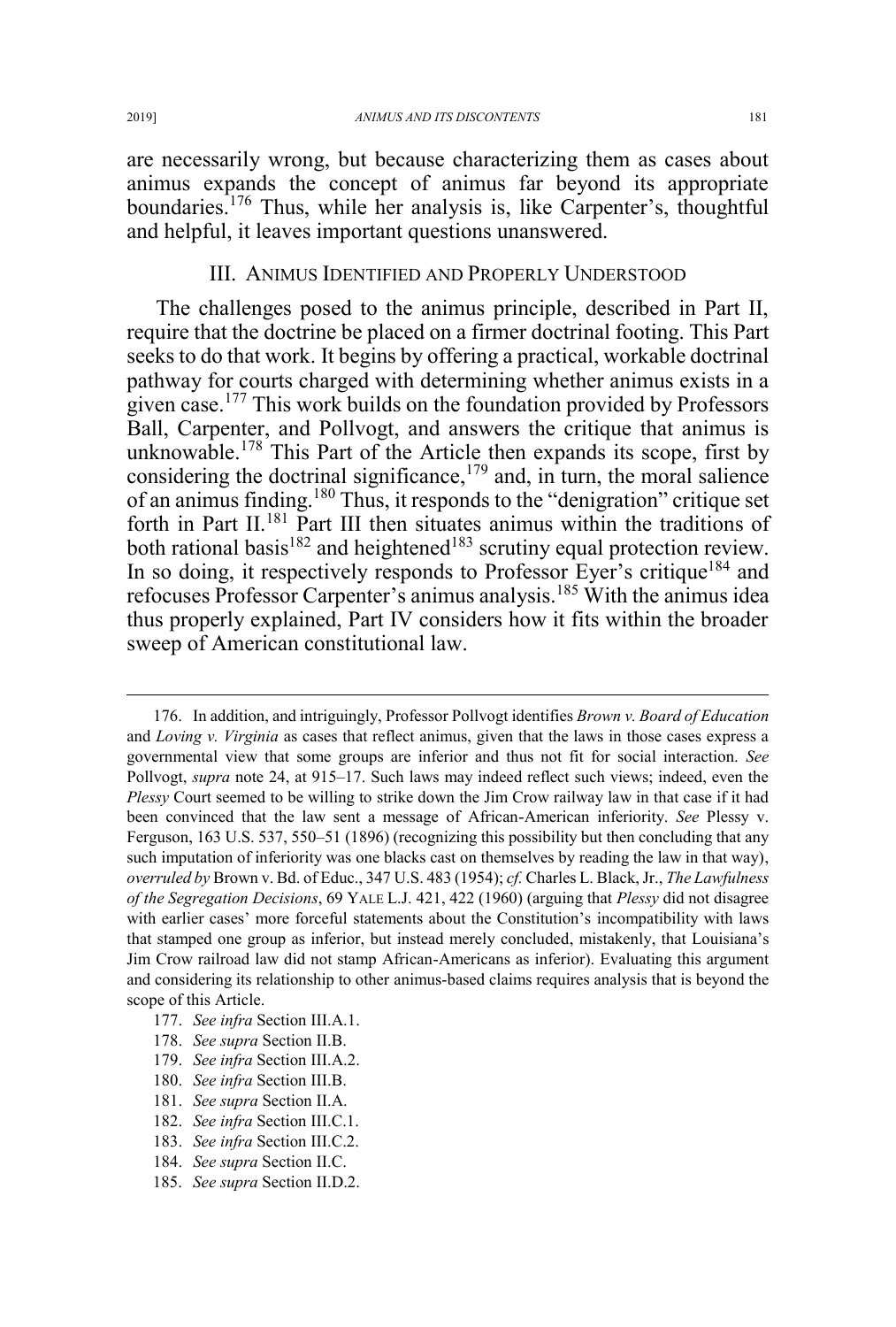#### A. *Reconstructing Animus*

## 1. How to Find Animus

The search for animus in any given case challenges courts with problems that implicate both practicality and theory. At the most practical level, animus claims confront courts with the threshold question of whether animus necessarily reflects subjective ill will on the part of the decision-maker. A requirement that courts identify such ill will would bode poorly for the doctrine's future usefulness, for reasons that have been well-known for decades.<sup>186</sup> The institutional nature of most government action means that the very concept of discrimination motivated by subjective dislike is of questionable coherence,<sup>187</sup> even if the Supreme Court insists that equal protection plaintiffs show some level of "discriminatory intent" when challenging facially neutral laws.<sup>188</sup> Even more foundationally, the well-known critique that the Court's intent jurisprudence has retarded progress toward race and sex equality<sup>189</sup>

 186. *See*, *e.g.*, Kendrick and Schwartzman, *supra* note 92, at 146-154 (discussing the problem of subjective intent).

187. *See, e.g.*, Frank H. Easterbrook, *Some Tasks in Understanding Law Through the Lens of Public Choice*, 12 INT'L REV. L. & ECON. 284, 284 (1992) ("[T]he concept of 'an' intent for . . . an institution [is] hilarious."). To be sure, some government actions might in fact reflect an individual official's choice and thus could avoid this critique. For example, many, though certainly not all, class-of-one equal protection cases feature allegations of mean-spirited action taken against the plaintiff by one or more government officials motivated by vendettas against the plaintiff. *See, e.g.*, Geinosky v. Chicago, 675 F.3d 743, 745 (7th Cir. 2012) (involving a class-ofone plaintiff alleging orchestrated harassment by city parking officers who conspired to ticket his car so continuously that he received tickets for illegally parking his car in different parts of Chicago at exactly the same time). *See generally* William D. Araiza, *Irrationality and Animus in Class-of-One Equal Protection Cases*, 34 ECOLOGY L.Q. 493, 498–500 (2007) (discussing lower courts' resistance to the Supreme Court's conclusion, in Village of Willowbrook v. Olech, 528 U.S. 562 (2000), that subjective ill will was not a necessary part of a plaintiff's class-of-one claim). Similarly, litigation over President Trump's immigration executive orders involves allegations that those orders were motivated by the President's own personal anti-Muslim animus. *See supra* Section I.B (discussing this litigation); *see also* Kendrick and Schwartzman, *supra* note 92, at 146 ("Where a single person has legal authority—for example, the President of the United States issuing a travel ban—courts can proceed on the plausible assumption that the person exercises that authority on the basis of some intention (or set of intentions).").

188. *See* Washington v. Davis, 426 U.S. 229, 239–40 (1976); *see also* Pers. Adm'r of Mass. v. Feeney, 442 U.S. 256, 281 (1979) (determining that law favoring hiring of veterans does not demonstrate animus or violate the Equal Protection Clause because "[t]he appellee . . . has simply failed to demonstrate that the law in any way reflects a purpose to discriminate on the basis of sex").

189. In particular, many scholars have criticized the intent requirement in light of subsequent decisions that have allegedly made it increasingly difficult for plaintiffs to prove the required discriminatory intent when challenging actions that burden minority groups without explicitly classifying on the basis of race. *See* Mario L. Barnes & Erwin Chemerinsky, *The Once and Future Equal Protection Doctrine?*, 43 CONN. L. REV. 1059, 1080–83 (2011) (critiquing both the intent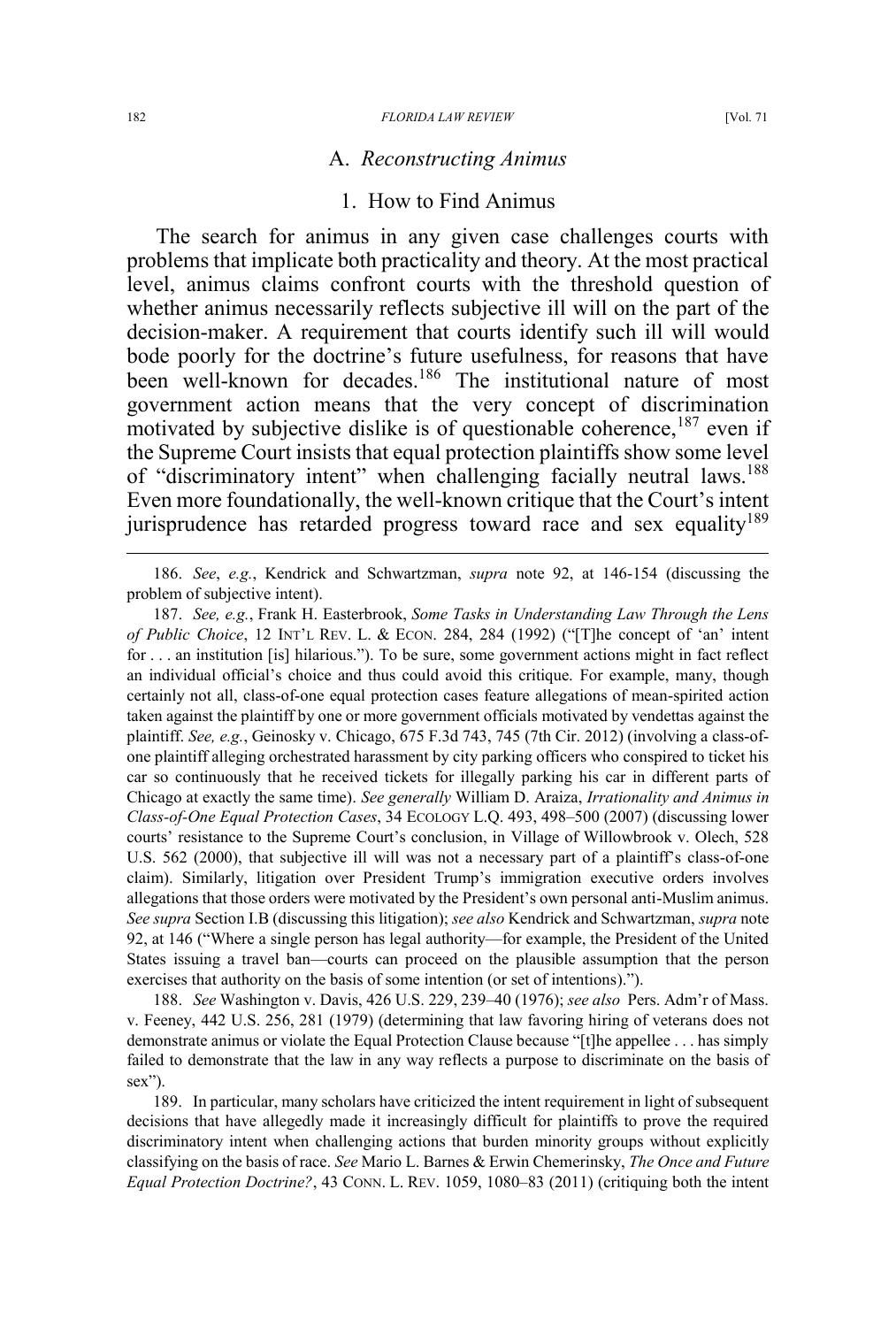constitutes a warning against an unreflective expansion of that jurisprudence into the nascent animus concept. As explained below,  $190$ however, equal protection ought to be understood as flexible and nuanced enough to require some type of bad intent in some contexts (such as animus itself) while dispensing with that requirement in others.

Relatedly, even assuming that such inquiries are conceptually coherent, the proof problems that arise when courts attempt to divine such an intent present formidable problems. Whose statements during the legislative debate count? How much weight should they carry when a judge evaluates the entire legislature's aggregate intent? Can judges legitimately pierce the veil of ostensibly neutral-sounding justifications to conclude that some subjective invidious intent lurked below? In particular, if animus is correctly considered a particularly intense, subjective frame of mind, $191$  what is a judge to make of equally idiosyncratic countervailing evidence? For example, consider the fact that one of the three Cleburne, Texas city council members who voted against the permit for the group home for intellectually disabled persons had sat on the board of a school for intellectually disabled persons, while another had an intellectually disabled grandchild.<sup>192</sup> How, if at all, should a judge evaluate those facts when determining whether those council members (let alone the council as a whole) "disliked" or harbored "irrational prejudice"<sup>193</sup> toward the intellectually disabled?

These problems plague equal protection law in general, even if they may be especially acute in animus doctrine.<sup>194</sup> It should not be surprising then, that the best-known doctrinal phenomenon implicating bad intent the "discriminatory intent" requirement most closely associated with *Washington v. Davis*<sup>195</sup>—acknowledges the fundamentally objective nature of the inquiry.<sup>196</sup> Even while using language suggesting human

194. *See supra* text accompanying notes 191–93 (suggesting this acuteness).

 $\overline{a}$ 

requirement and what the authors describe as the limited number of evidentiary factors that can be cited in support of a finding of discriminatory intent); Ian Haney-Lopez, *Intentional Blindness*, 87 N.Y.U. L. REV. 1779, 1784 (2012) ("In declaring that malice is the only form of intent that counts, discriminatory intent doctrine excludes evidence of continued discrimination against non-Whites rooted in history, contemporary practices, and social science.").

<sup>190.</sup> *See infra* text accompanying notes 318–20.

<sup>191.</sup> *Cf.* Smith, *Denigration*, *supra* note 17, at 697 (suggesting that even the inquiry into discriminatory purpose required by *Washington v. Davis* implies some level of subjective ill will, by pairing "discriminatory" with "hateful" purposes); *see also* KOPPELMAN, *supra* note 121, at 63 (using similar language to describe a finding that the defendant engaged in intentional discrimination).

<sup>192.</sup> *See* ARAIZA, *supra* note 58, at 39.

<sup>193.</sup> City of Cleburne v. Cleburne Living Ctr., 473 U.S. 432, 450 (1985).

<sup>195. 426</sup> U.S. 229 (1976).

<sup>196.</sup> *Id.* at 241 (discussing the requirement of a discriminatory purpose).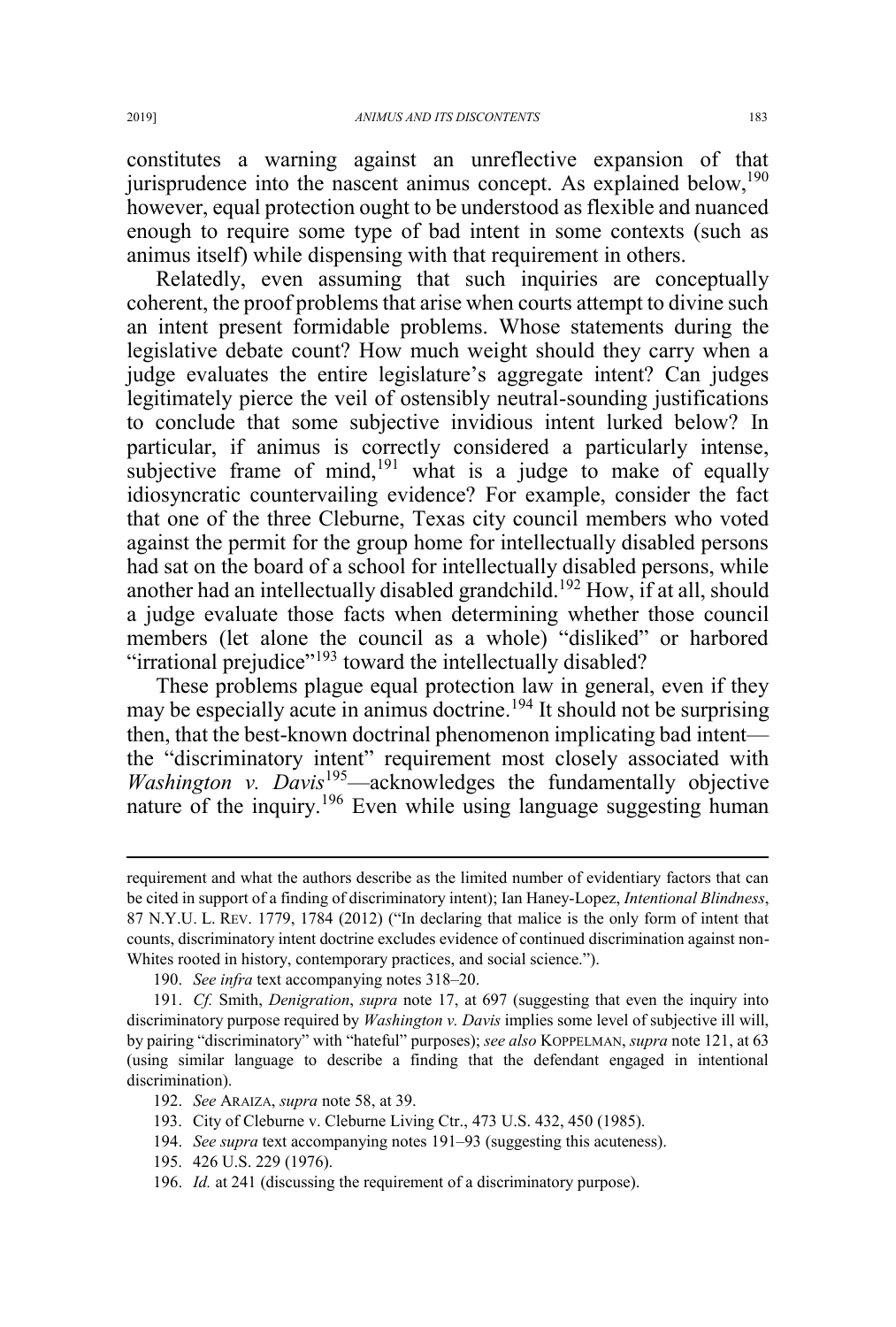motivation,<sup>197</sup> the Court's explanation of the discriminatory purpose requirement establishes that a court can find the requisite discriminatory purpose by reference to objective factors, including, but not limited to, the historical background of the decision, the deviation from normal decisional procedures, and the extent of the disparate impact itself.<sup>198</sup>

The Court's explanation of how judges can find discriminatory purpose can play a useful role in the related area of animus. As I explain in more detail in other writing,<sup>199</sup> the Court's canonical animus cases, carefully read, reveal reliance on the factors the Court has identified as relevant to a contextual<sup>200</sup> discriminatory purpose inquiry that turns on both subjective and objective factors. *Moreno* featured troubling legislative history.<sup>201</sup> *Cleburne* featured a decisional process that one observer described as an emotional and strongly negative constituent reaction that triggered an after-the-fact legislative search for legitimate justifications, $202$  impacting a group the Court acknowledged as at least somewhat politically powerless.<sup>203</sup> Both *Romer* and *Windsor* featured government actions that deviated from the normal substance of the decision-maker's conduct in the course of imposing both wide and deep burdens on a precisely targeted group.<sup>204</sup> All of these factors, in addition to appearing in one or more of the animus cases, were recognized in some way by the Court as relevant to the more standard discriminatory intent inquiry in *Village of Arlington Heights v. Metropolitan Housing*  Development Corp.,<sup>205</sup> the 1977 case that provided lower courts with guidance on the intent inquiry one year after the Court announced the

201. *See* U.S. Dep't of Agric. v. Moreno, 413 U.S. 528, 534 (1973); *cf. Arlington Heights*, 429 U.S. at 268 (identifying legislative history as a factor in the intent analysis).

 <sup>197.</sup> *See, e.g.*, Pers. Adm'r of Mass. v. Feeney, 442 U.S. 256, 279 (1979) (requiring that a challenged law have been enacted "'because of,' not merely 'in spite of'" its disparate impact on a given classification tool).

<sup>198.</sup> *See* Village of Arlington Heights v. Metro. Hous. Dev. Corp., 429 U.S. 252, 266–68 (1977) (discussing these and other factors as relevant to the discriminatory purpose inquiry).

<sup>199.</sup> *See generally* ARAIZA, *supra* note 58 (discussing the Court's animus cases in more detail).

<sup>200.</sup> *See* Haney-Lopez, *supr*a note 189, at 1806–09 (interpreting the Court's explanation of its requirement of discriminatory intent in *Davis* and its explanation of the process of finding such intent in *Arlington Heights* as reflecting a "contextual" approach).

<sup>202.</sup> *See* ARAIZA, *supra* note 58, at 38–39.

<sup>203.</sup> City of Cleburne v. Cleburne Living Ctr, 473 U.S. 432, 445 (1985).

<sup>204.</sup> *See* ARAIZA, *supra* note 58, at 53–56 (discussing *Romer*); *id.* at 67–69 (discussing *Windsor*). The second of these characteristics thus echoes, albeit imprecisely, the Court's acknowledgement in *Arlington Heights* that the extent of a law's disparate impact is relevant to the discriminatory intent inquiry. *See id.* at 56–58 (explaining how this "disparate impact" helped the Court explain why Amendment 2 was unconstitutional in *Romer*); *id.* at 67–69 (similarly explaining how this factor influenced the Court's analysis in *Windsor*).

<sup>205. 429</sup> U.S. 252 (1977).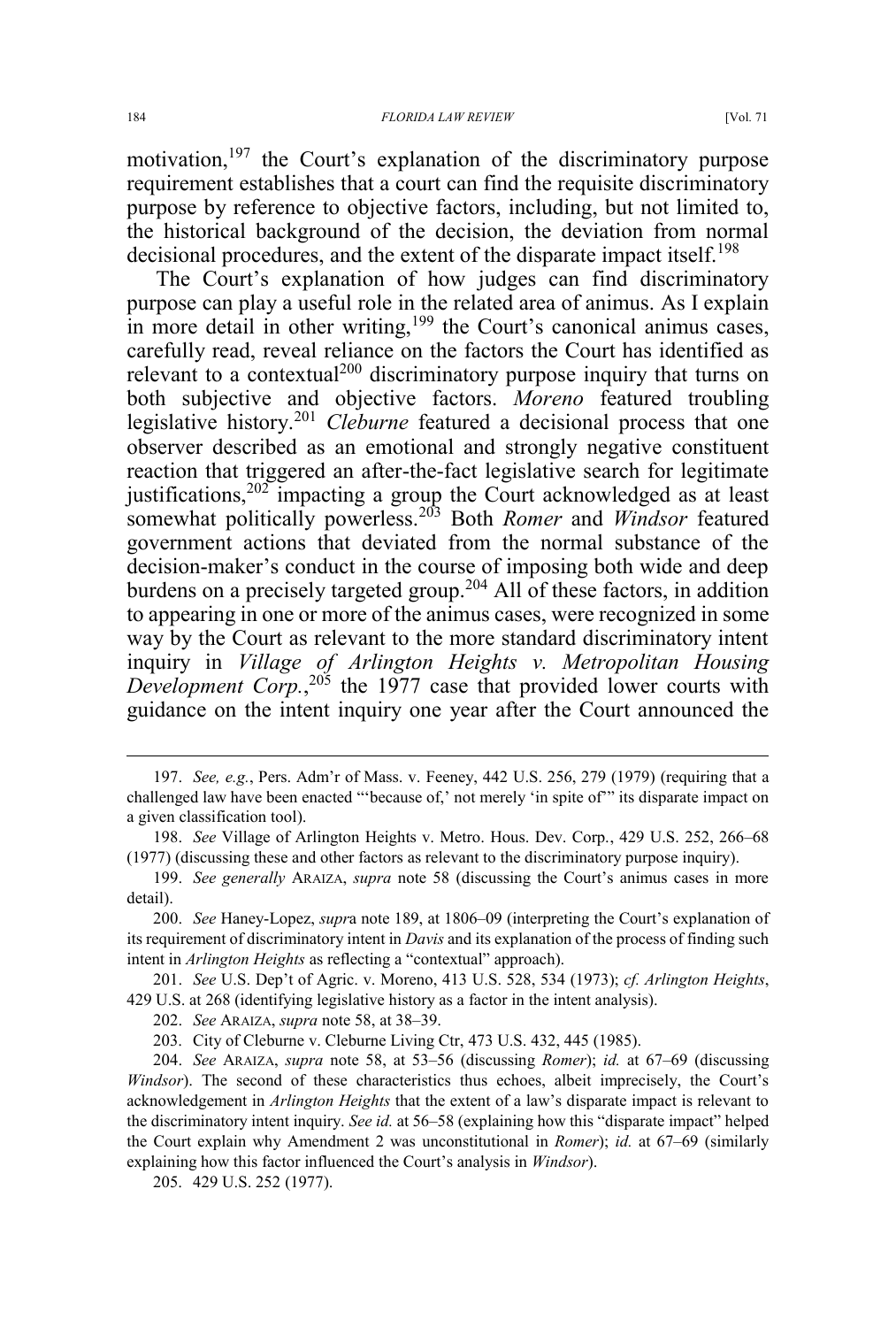intent requirement in *Washington v. Davis*. <sup>206</sup> Perhaps one can fairly dispute the precise correspondence between any of these observations and its corresponding *Arlington Heights* factor. Nevertheless, the sheer number of these phenomena lurking in animus cases, and their conceptual closeness to corresponding *Arlington Heights* factors, strongly suggests that at least as a descriptive matter, the Court's animus jurisprudence has built upon the foundational statements of its discriminatory intent jurisprudence. $207$ 

In addition to the parallels one can find between the *Arlington Heights* factors and the factors the Court has used in the animus cases, one can also find a doctrinal parallel in the burden-shifting structure of the two inquiries. Just as with discriminatory intent analysis, the animus cases, carefully read, reveal a sequence of shifting burdens.<sup>208</sup> Those cases reveal that, once the *Arlington Heights*-related factors combine to identify a plausible claim of animus, the burden shifts to the government– defendant to justify its decision.<sup>209</sup> For example, after the *Moreno* Court identified troubling legislative history expressing a desire to punish "hippies" and "hippy communes," it proceeded to consider the government's proffered interests but rejected them after employing scrutiny more stringent than is normally associated with rational basis review.<sup>210</sup> Similarly, in *Cleburne*, the Court began its rationality review of the city's decision by identifying, and condemning, the city's reliance on its constituents' fear and discomfort regarding the would-be residents of the group home.<sup>211</sup> It then proceeded to consider the city's more legitimate justifications, again subjecting them to scrutiny that has been rightly characterized as stricter than normal.<sup>212</sup> The Court's other animus cases feature similar sequences. $213$ 

These similarities between discriminatory intent jurisprudence and the animus cases are not coincidental. As students learn in an introductory

208. *See infra* notes 190–92 and accompanying text.

210. *See* U.S. Dep't of Agric. v. Moreno, 413 U.S. 528, 534–38 (1973); *see also id.* at 545– 47 (Rehnquist, J., dissenting) (commenting on the unusual stringency of the Court's scrutiny).

211. *See* City of Cleburne v. Cleburne Living Ctr., 473 U.S. 432, 448 (1985).

212. *Id.* at 449–50 (scrutiny); *id.* at 458–60 (Marshall, J., concurring in the judgment in part and dissenting in part) (commenting on the unusual strictness of the Court's review).

 <sup>206.</sup> *See* Washington v. Davis, 426 U.S. 229, 239 (1976).

<sup>207.</sup> By contrast, scholars have understood the Court's later statements about the intent requirement as enforcing a more stringent, malice-like understanding of discriminatory intent, which necessarily focused more on subjective motivations. *See* Haney-Lopez, *supra* note 189, at 1826 (restating this scholarly view and partially endorsing it).

<sup>209.</sup> *See infra* notes 190–92 and accompanying text. *Compare* Kendrick and Schwartzman, *supra* note 92, at 151–54 (criticizing the Court in *Masterpiece* for failing to perform an analogous burden-shifting exercise after finding preliminary evidence of animus).

<sup>213.</sup> *See* ARAIZA *supra* note 58, at 54–58 (discussing *Romer*); *id.* at 69–73 (discussing *Windsor*).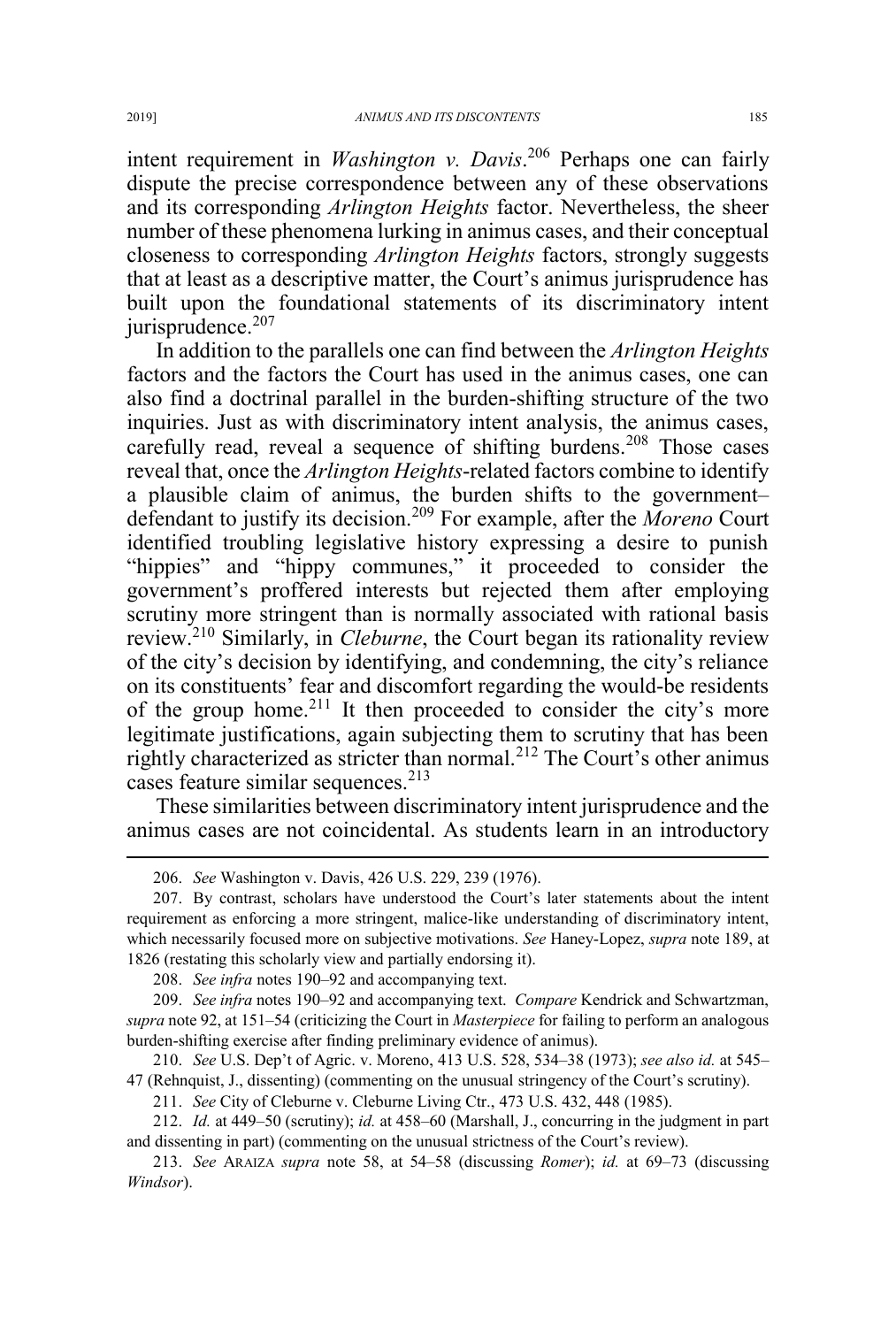#### 186 *FLORIDA LAW REVIEW* [Vol. 71

Constitutional Law class, discriminatory intent is the gateway to the heightened scrutiny that courts perform when legislation classifies on a suspect ground, either explicitly or (more relevantly here) intentionally. In turn, that heightened scrutiny seeks to uncover situations where the challenged law is found to be so tenuously related to a government interest of the requisite importance that it is held to be invidious. Justice O'Connor's opinion in *City of Richmond v. J.A. Croson Co.*, <sup>214</sup> illustrates this dynamic: As she famously explained, applying heightened scrutiny to each and every racial classification "smokes out" those uses of race that are motivated by what she described as illegitimate notions of racial inferiority or "simple racial politics."<sup>215</sup> To be sure, scholars ever since *Croson* have criticized the Court's insistence that racial classifications defended as benign run the gauntlet of strict scrutiny.<sup>216</sup> But for our more descriptive purposes, the point is simply that the Court believed that such scrutiny, preceded by a discriminatory purpose inquiry if required by the law's facial neutrality, was necessary in order to reach the ultimate conclusion about whether the law was invidious.

Animus shortcuts the process of identifying invidiousness. Recall that the Court has applied the animus idea in cases where, for whatever reason, it was not willing to apply explicitly heightened scrutiny to the law in question.<sup>217</sup> Thus, in animus cases the tool of heightened scrutiny is, by hypothesis, unavailable. But the end point of the Court's review is the same: In both animus and heightened scrutiny cases, the court ultimately seeks to determine whether the challenged law reflects discrimination that can fairly be described as invidious.<sup>218</sup> Given that a similar goal animates both inquiries, it should not be surprising that courts use similar tools to perform those inquiries.

For the same reason, the parallels in these doctrines' burden-shifting structures are also more than coincidental. In the discriminatory intent context, the burden-shifting occurs when determining whether the law in question "really" discriminates on the suspect or quasi-suspect ground, thus opening up the prospect of explicitly heightened review. By contrast,

 <sup>214. 488</sup> U.S. 469 (1989) (plurality opinion).

<sup>215.</sup> *Id.* at 493.

<sup>216.</sup> *See, e.g.*, Darren Lenard Hutchinson, *"Unexplainable on Grounds Other than Race": The Inversion of Privilege and Subordination in Equal Protection Jurisprudence*, 2003 U. ILL. L. REV. 615, 646–47 (criticizing this insistence).

<sup>217.</sup> *See supra* Part I.

<sup>218.</sup> *Compare, e.g.*, City of Cleburne v. Cleburne Living Ctr., 473 U.S. 432, 450 (1985) ("The short of it is that requiring the permit in this case appears to us to rest on an irrational prejudice against the mentally retarded."), *with Croson*, 488 U.S. at 493 ("Absent searching judicial inquiry into the justification for such race-based measures, there is simply no way of determining what classifications are 'benign' or 'remedial' and what classifications are in fact motivated by illegitimate notions of racial inferiority or simple racial politics.").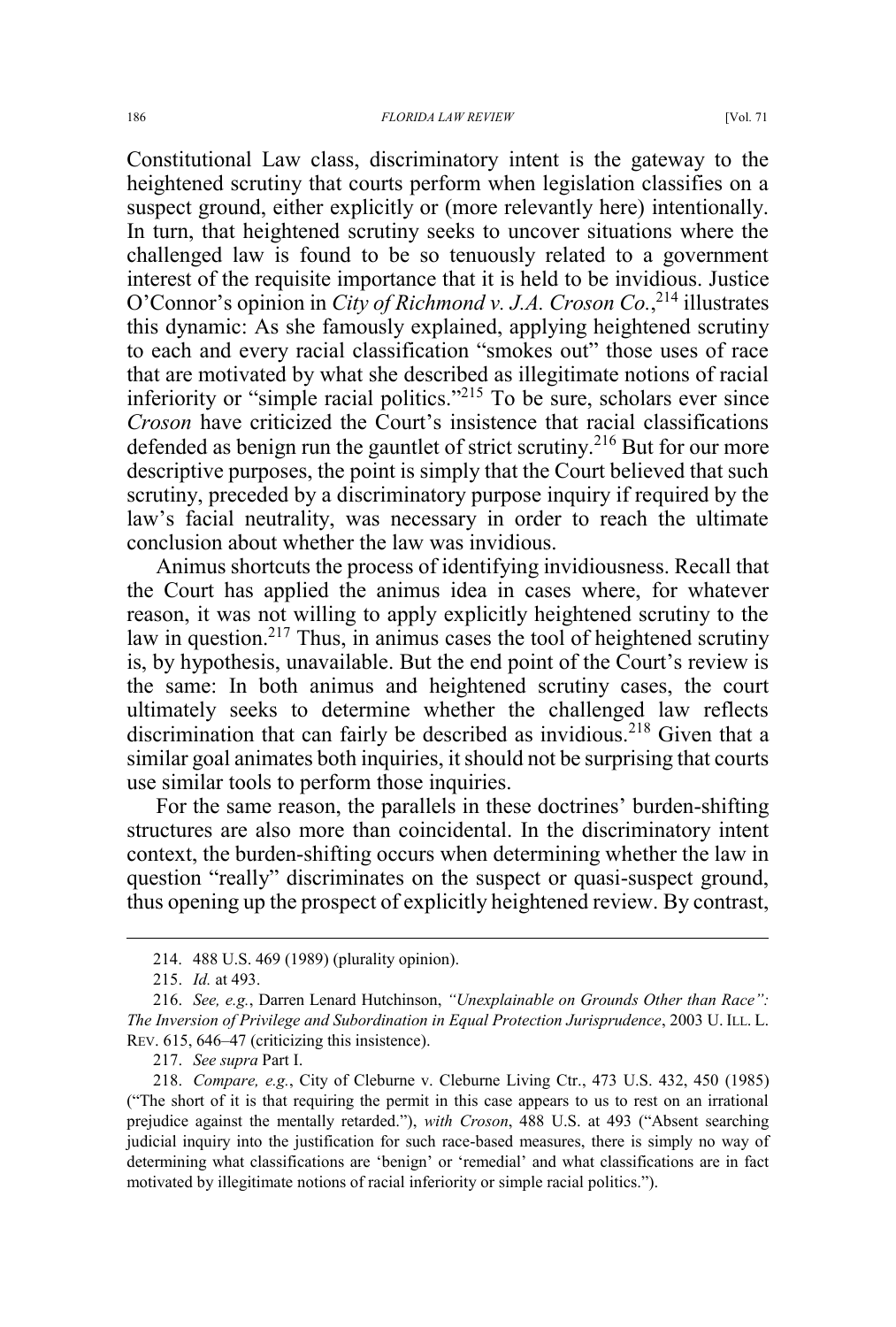animus becomes a useful doctrinal path for a court exactly when such heightened review is, for whatever reason, unavailable. Thus, in animus cases, the burden shifting must, by definition, occur within the domain of rational basis review. As illustrated by the examples discussed above, <sup>219</sup> the animus cases reveal a structure in which judicial suspicion that animus may be lurking triggers more careful scrutiny of the legitimate justifications the government offers in defense of the law. In other words, that suspicion triggers judicial scrutiny that puts the onus on the government to justify itself. Importantly, though, that more searching scrutiny occurs under the aegis of the rational basis standard, rather than either an intermediate inquiry into intent or the ultimate application of explicitly heightened scrutiny.<sup>220</sup>

Thus, both the discriminatory intent factors from *Arlington Heights*  and that case's burden-shifting structure can do additional duty as doctrinal components to assist courts in uncovering animus. To repeat, that's not a coincidence. The intent-heightened scrutiny sequence and the animus inquiry both seek to answer the same question about invidiousness, but the animus inquiry (by definition) avoids heightened scrutiny. Therefore, it stands to reason that, without explicitly saying so, the Court has latched on to those same factors—and, indeed, the same structure for using them—when asking, in the animus context, a distinct, but closely related question. Use of these factors within the burdenshifting framework that incorporates them helps provide the doctrinal framework that Pollvogt's evocative but incomplete explanation of analysis omits.<sup>221</sup>

## 2. The Doctrinal Significance of an Animus Finding

Despite these parallels in the process by which animus and discriminatory intent are uncovered, the results of these inquiries diverge in a conceptually significant way. As law students learn, a finding of discriminatory intent is a pathway to the heightened scrutiny—whether styled "intermediate" or "strict"—appropriate for the type of discrimination the intent inquiry has uncovered. But such scrutiny—even strict scrutiny—is not automatically fatal, as the Court has recognized when upholding even racial classifications that it concludes are

 <sup>219.</sup> *See supra* notes 210–13 and accompanying text.

<sup>220.</sup> *See* ARAIZA, *supra* note 58, at 139–43 (explaining that more careful review is performed in animus cases, and stressing that that review, while seeking the *actual* reasons for the challenged government action, nevertheless requires only that the fit be reasonable, rather than particularly tight, and only that the interest be legitimate, rather than unusually pressing).

<sup>221.</sup> *See supra* notes 162–76 and accompanying text (recounting Pollvogt's analysis).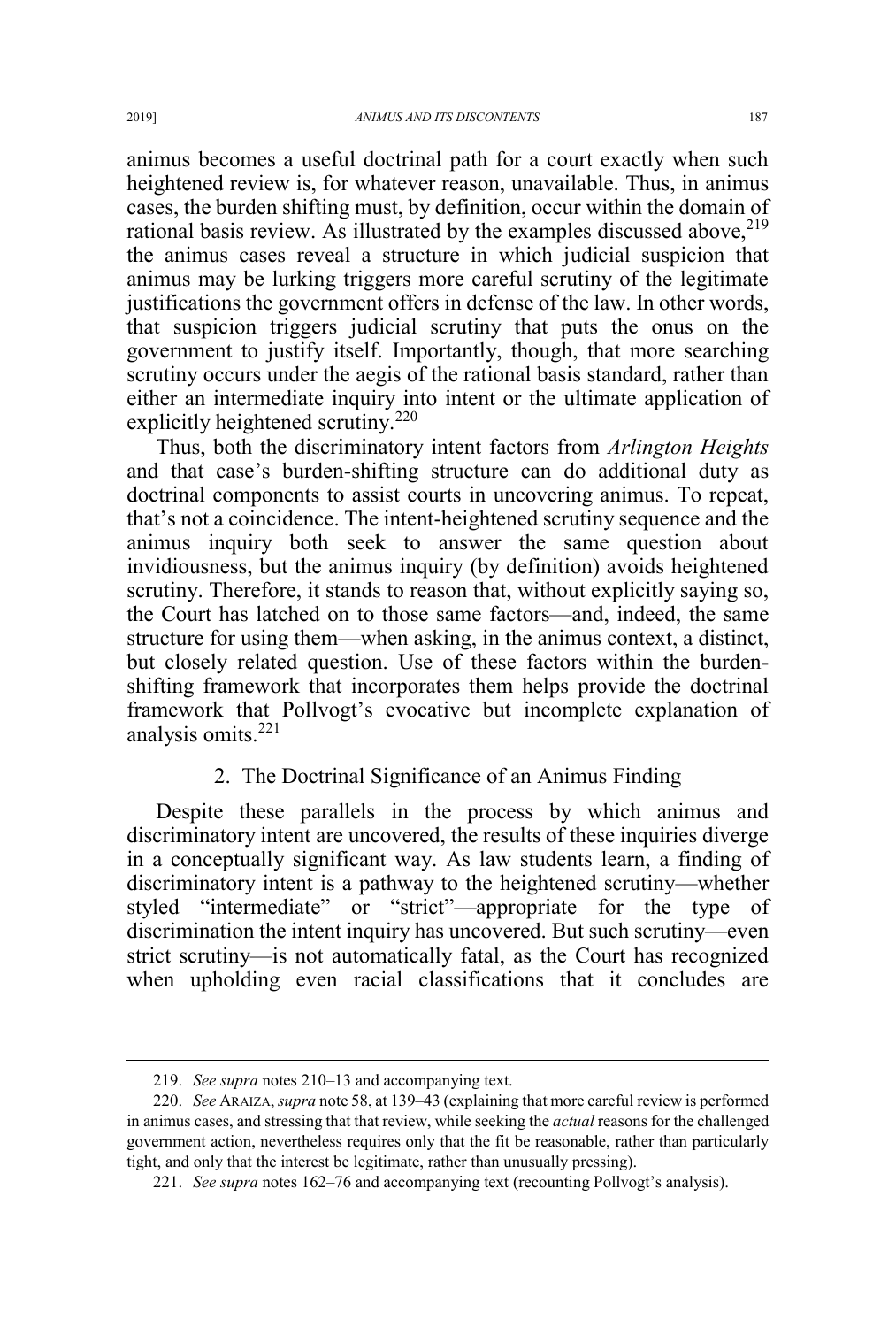sufficiently narrowly tailored to achieve a sufficiently compelling interest.<sup>222</sup>

Animus is different. Unlike a finding of discriminatory intent, a finding of animus should not trigger further scrutiny; rather, it should end the case, and end it with a defeat for the government. Because animus short-circuits the tiered scrutiny analysis, cutting immediately to the ultimate constitutional question about invidiousness, there is simply nothing left for a court to consider once it concludes that a law is grounded in animus. Such a doctrinal structure reinforces the parallel between animus and nineteenth-century ideas of class legislation, since class legislation, just like this proposed understanding of animus, reflects an ultimate constitutional wrong rather than merely an intermediate point in the analysis, such as a finding of discriminatory intent that then triggers heightened judicial review.<sup>223</sup>

Concededly, at first glance, the Court's animus cases appear inconsistent with this hypothesis. In *Moreno*, the famous language about "a bare . . . desire to harm" appeared early in the opinion, but the Court nevertheless continued on, to consider the government's more legitimate justifications for the law.<sup>224</sup> Similarly, *Cleburne*'s rational basis analysis began with its disapproving references to neighbors' fear and dislike of the would-be residents of the group home but nevertheless continued on to consider the city's traffic and flood evacuation rationales for the zoning permit disapproval.<sup>225</sup> Looking back on these cases in her concurring opinion in *Lawrence v. Texas*, Justice O'Connor wrote that "[w]hen a law exhibits such a desire to harm a politically unpopular group, we have applied a more searching form of rational basis review to strike down such laws under the Equal Protection Clause."<sup>226</sup> Her phrasing suggests either that such strike downs are the inevitable result of the scrutiny she described, or that a law found to be grounded in animus might nevertheless conceivably survive such scrutiny. The latter possibility would, of course, be inconsistent with the idea of animus as a *per se* constitutional wrong.<sup>227</sup> But it is, at least at first blush, what the Court seems to do.

 <sup>222.</sup> *See, e.g.*, Grutter v. Bollinger, 539 U.S. 306, 343 (2003) (upholding a law school's "narrowly tailored use of race in admissions decisions to further a compelling interest in obtaining the educational benefits that flow from a diverse student body").

<sup>223.</sup> *See generally infra* Part IV (explaining the parallels between animus doctrine and class legislation).

<sup>224.</sup> U.S. Dep't of Agric. v. Moreno, 413 U.S. 528, 534 (1973).

<sup>225.</sup> City of Cleburne v. Cleburne Living Ctr., 473 U.S. 432, 448 (1985).

<sup>226.</sup> Lawrence v. Texas, 539 U.S. 558, 580 (2003) (O'Connor, J., concurring in the judgment).

<sup>227.</sup> *Cf.* Pollvogt, *supra* note 24, at 889 (describing an animus finding as a "silver bullet" that is necessarily fatal to any law so described).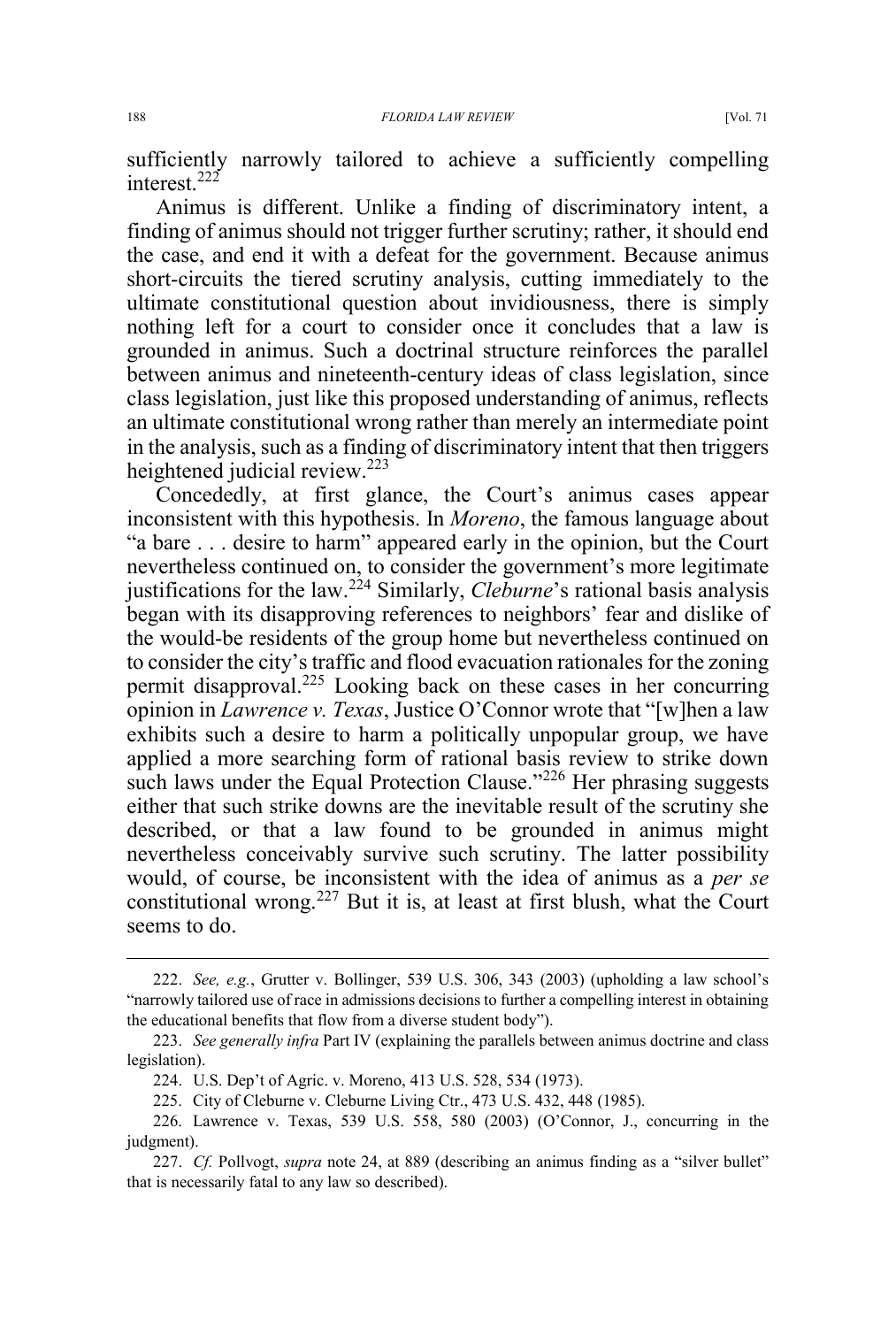But this inconsistency is more apparent than real. As I have explained in more detail elsewhere,<sup>228</sup> when the Court has pushed forward in its review of a law even after initially observing its grounding in animus, it should be understood as endeavoring to ensure that, in fact, animus was the reason for the law. In a way closely parallel to the standard discriminatory intent inquiry, suspicion about animus—in *Cleburne*, for example, the evidence of the neighbors' dislike and fear of the would-be group home residents<sup>229</sup>—should trigger a demand for proof from the government that the action was in fact motivated by more legitimate concerns. Hence, in cases such as *Moreno* and *Cleburne*, the Court's subsequent examination of the more legitimate concerns asserted by the government should be understood as constituting a judicial demand for the government's actual motivations.

This demand parallels the structure of the intent inquiry, in which a prima facie showing by the plaintiff that a "bad" intent (say, an intent to classify on the basis of sex) lurked in the government's action triggers a shift in the burden of proof, requiring the government to show that it would have taken the challenged action even had such bad intent not existed.<sup>230</sup> In both cases, the plaintiff's success in raising suspicion about the existence of potentially (or, in the case of animus, conclusively) illegitimate motivations justifies courts in insisting on proof of benign motivations. In the context of the discriminatory intent inquiry, this insistence takes the form of the burden-shifting explained in *Arlington Heights*. <sup>231</sup> In the context of the animus inquiry, it takes the form of the more stringent rational basis review that commentators have consistently noted as a feature of the animus cases.<sup>232</sup>

# B. *Responding to the Denigration Critique*

The most troubling critique of animus is the one that criticizes the animus idea as attaching an inappropriately pejorative, *ad hominem* label

 <sup>228.</sup> *See generally* ARAIZA, *supra* note 58, at 120–33.

<sup>229.</sup> *Cleburne*, 473 U.S. at 448.

<sup>230.</sup> *See* Village of Arlington Heights v. Metro. Hous. Corp., 429 U.S. 252, 270 n.21 (1977) (explaining this burden shifting in the discriminatory intent context).

<sup>231.</sup> *Id.*

<sup>232.</sup> *See, e.g.*, Eyer, *supra* note 22, at 1357 & n.178 (arguing that there is "a subintermediate tier of rational basis 'plus' . . . which a litigant must make a special showing to access (subordinated group status or animus)"). Indeed, rational basis review is ideally suited for the animus inquiry, since that inquiry's ultimate concern is not whether the government action satisfies some level of urgency, as expressed in heightened scrutiny formulas, but instead simply seeks to determine the government's real goal. That goal need not be particularly urgent, nor need the fit be particularly good, as long as the government is acting in good faith to achieve a legitimate, public-regarding, purpose. *See* ARAIZA, *supra* note 58, at 139–43.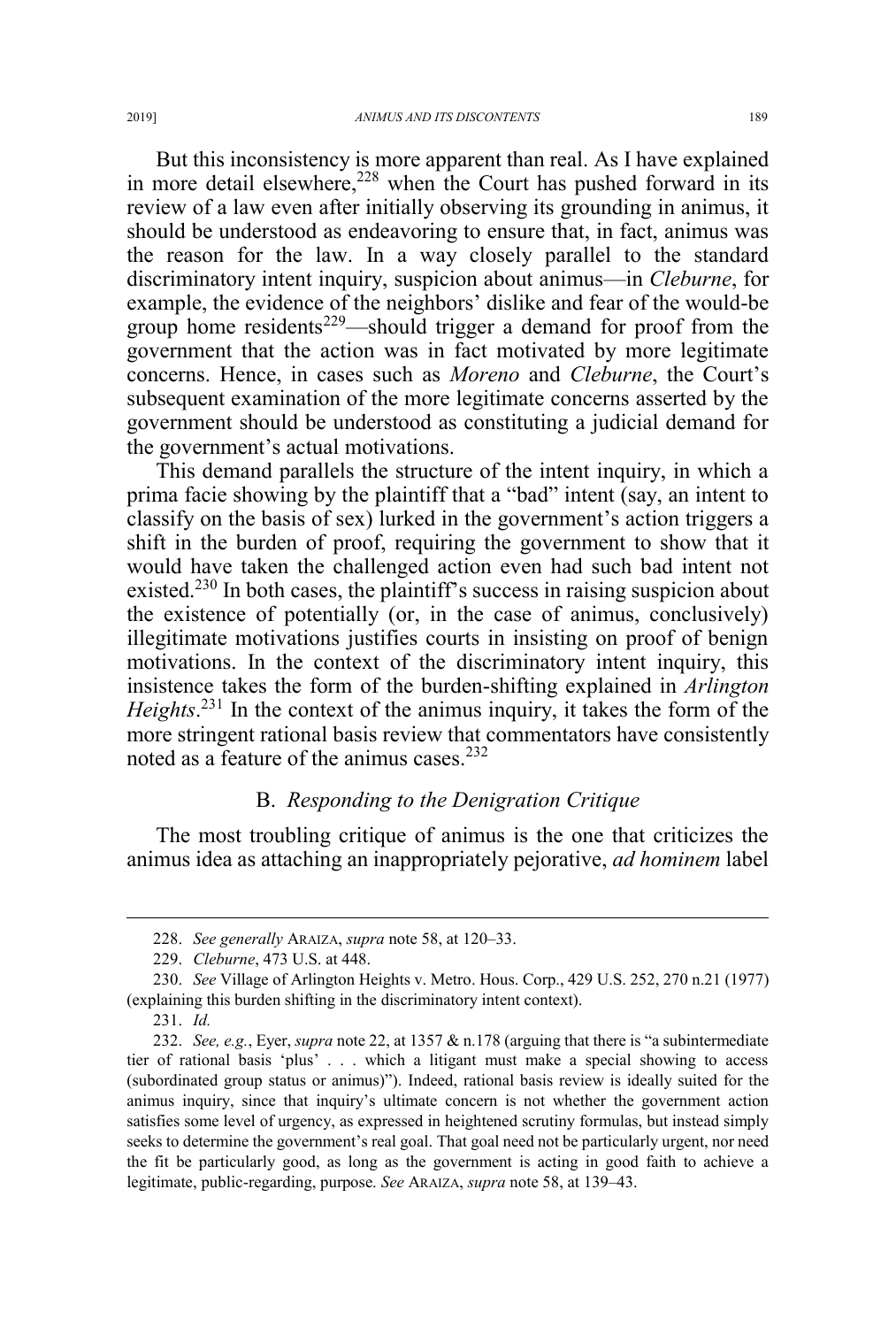to laws and their proponents.<sup>233</sup> Beyond the fact that an animus conclusion does indeed necessarily sting, this critique also implicates the well-known difficulties already mentioned,<sup>234</sup> complicating courts' search for a legislature's intent.<sup>235</sup> Upon reflection, however, both of these objections can be at least mitigated, if not fully overcome, by adopting the more nuanced understanding of animus offered above.

One way of mitigating the undoubted sting of an animus conclusion is to construct an understanding of the concept that does not rely exclusively on the sort of subjective ill will that scholars such as Professor Smith find so discomfiting.<sup>236</sup> To be sure, this construction process will not remove the ill-will component entirely. Such an erasure would be unfaithful to the facts of too many animus cases, which do in fact feature evidence of simple dislike.<sup>237</sup> Just as importantly, it would drain the concept of animus of its core meaning—in softening the blow, such a move would eliminate the force of the concept altogether.<sup>238</sup>

However, there is a way to understand animus as a meaningful concept that nevertheless eases at least some of the sting. As explained earlier,  $239$  courts confronting a claim of animus can borrow liberally from the Supreme Court's explanation of how courts should go about uncovering discriminatory intent. That earlier explanation invoked a variety of factors, most of which avoid requiring judges to delve into the subjective motivations of government decision-makers. The result of such an inquiry is thus a conclusion that does not necessarily indict the subjective motivations of any particular person or members of an institution. To be sure, being adjudged to have acted with "animus" still stings, just like being adjudged to have acted, in Professor Smith's words,

237. *See, e.g.*, U.S. Dep't of Agric. v. Moreno, 413 U.S. 528, 534 (1973); Price-Cornelison v. Brooks, 524 F.3d 1103, 1122 (10th Cir. 2008) (involving police selective enforcement explicitly justified on the ground that the victim of that selective enforcement was lesbian, toward whom animus was constitutionally acceptable).

238. *Cf. supra* notes 173–76 and accompanying text (critiquing a theory of animus that includes within its scope laws, such as the one struck down in *Zobel v. Williams*, 457 U.S. 55 (1982), that create permanent classes of persons without any imputation of ill will).

 <sup>233.</sup> *See, e.g.*, Carpenter, *supra* note 3, at 237–38 (explaining that religious groups claimed they felt insulted and attacked in response to the finding of animus in *Windsor*).

<sup>234.</sup> *See supra* notes 191–94 and accompanying text.

<sup>235.</sup> *See, e.g.*, Mark G. Yudof, *Equal Protection, Class Legislation, and Sex Discrimination: One Small Cheer for Mr. Herbert Spencer's* Social Statics, 88 MICH. L. REV. 1366, 1386–87 (1990) (acknowledging, in the context of commenting on the difficulties courts encounter when attempting to distinguish between "class prejudice" and "reasonable regulation," that "the inquiry into [legislative] motivation is treacherous").

<sup>236.</sup> *See supra* notes 17–20 and accompanying text; *see also* Kendrick and Schwartzman, *supra* note 92, at 148 (approving of the "totality-of-the-circumstances" approach to animus the Court took in *Masterpiece*).

<sup>239.</sup> *See supra* Section III.A.1.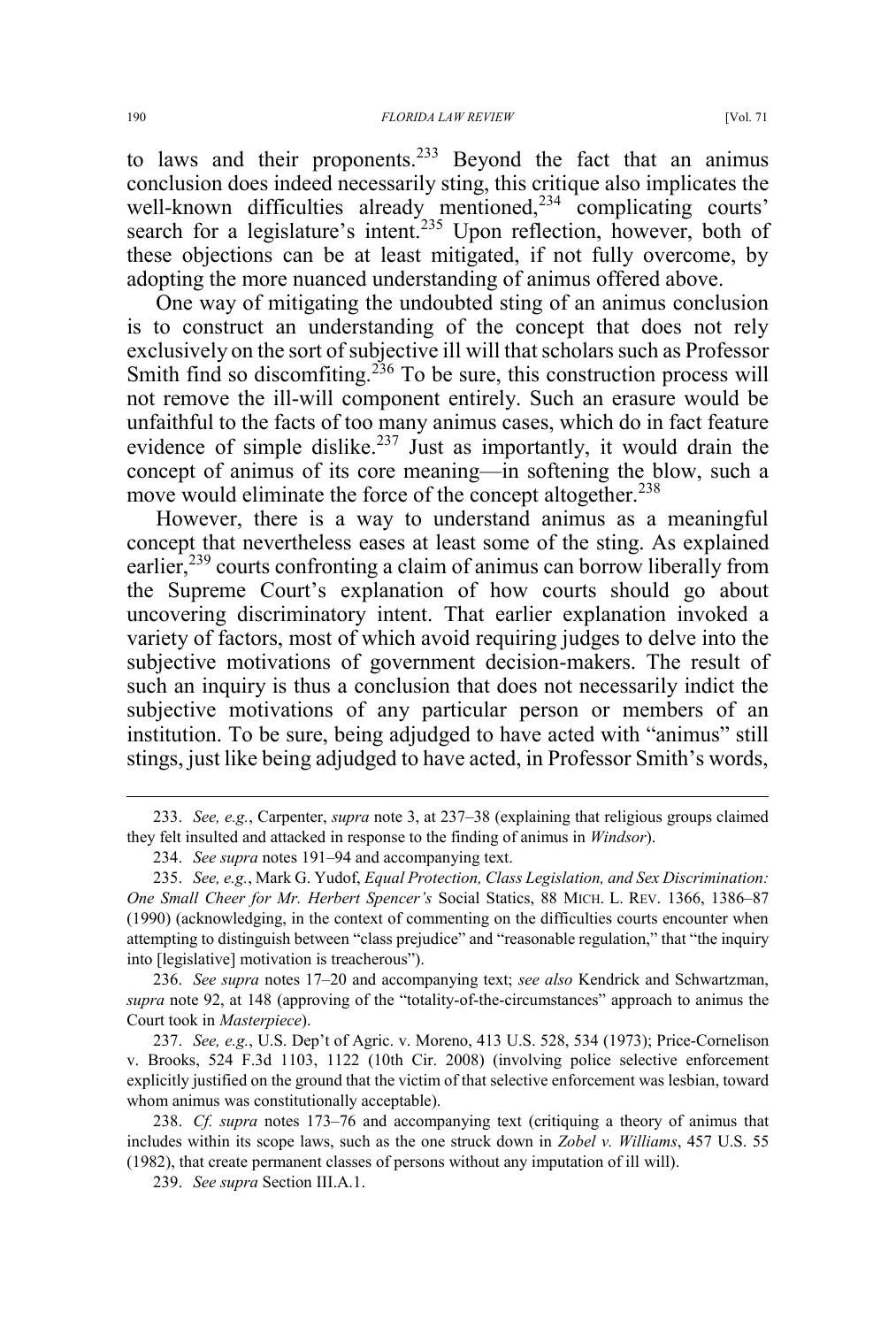with "hateful or discriminatory purposes."<sup>240</sup> But these conclusions can be shorn of their most pejorative connotations by distinguishing them from conclusions about subjective motivations.<sup>241</sup>

At this point the reader may wonder how it is even possible to conclude that a law is tainted with "animus" without also necessarily concluding something about the lawmaker's ill will. On this theory, the entire idea of animus focuses on ill will, such that it drains the term of any meaning to apply it to situations lacking such subjective feelings. But on reflection, it's not clear why this has to be, at least not in every case. Institutions, not individuals, enact laws.  $242$  Even though individuals comprise those institutions (whether a legislature or the public enacting an initiative measure), discriminatory intent determinations must be made at the level of the institution, not the individual member—at least when the challenged action is institutional in nature, for example, the enactment of a law or the decision of a multi-person governmental body.<sup>243</sup> This

242. *But see infra* notes 265–74 and accompanying text (describing class-of-one litigation); *supra* Section I.B (describing litigation against the President's executive orders on immigration).

243. Of course, individual members' stated feelings may still be probative of that institutional intent. *See, e.g.*, United States v. Windsor, 570 U.S. 744, 770 (2013) (quoting legislative history as evidence of congressional intent to act based on animus); U.S. Dep't of

 <sup>240.</sup> Smith, *Denigration*, *supra* note 17, at 697; *see also* KOPPELMAN, *supra* note 121, at 63 ("Stigma is often, and appropriately, inflicted by the law itself—most pertinently, by a legal finding that a defendant has engaged in purposeful discrimination."); *cf.* Black, *supra* note 176, at 426 ("Can a system which, in all that can be measured, has practiced the grossest inequality, actually have been 'equal' in intent, in total social meaning, and impact? 'Thy speech maketh thee manifest . . . '; segregation, in all visible things, speaks only haltingly any dialect but that of inequality.").

<sup>241.</sup> *Cf.* RESTATEMENT (SECOND) OF TORTS § 8A cmt. b (AM. LAW INST. 1965) ("Intent is not . . . limited to consequences which are desired. If the actor knows that the consequences are certain, or substantially certain, to result from his act, and still goes ahead, he is treated by the law as if he had in fact desired to produce the result."). To be sure, the Court has rejected this understanding of intent as a matter of the discriminatory purpose inquiry. *See* Pers. Adm'r of Mass. v. Feeney, 442 U.S. 256, 279 (1979) ("'Discriminatory purpose' . . . implies that the decision-maker, in this case a state legislature, selected or reaffirmed a particular course of action at least in part 'because of,' not merely 'in spite of,' its adverse effects upon an identifiable group."). Despite this seeming rejection of the approach stated in the Torts Restatement provision quoted earlier, the *Feeney* Court appended to the quoted text a footnote that recognized the role of more objective evidence of discriminatory intent. *See id.* at 279 n.25 ("This is not to say that the inevitability or foreseeability of consequences of a neutral rule has no bearing upon the existence of discriminatory intent. Certainly, when the adverse consequences of a law upon an identifiable group are as inevitable as the gender-based consequences of [the law challenged in that case], a strong inference that the adverse effects were desired can reasonably be drawn. But in this inquiry—made as it is under the Constitution—an inference is a working tool, not a synonym for proof. When, as here, the impact is essentially an unavoidable consequence of a legislative policy that has in itself always been deemed to be legitimate, and when, as here, the statutory history and all of the available evidence affirmatively demonstrate the opposite, the inference simply fails to ripen into proof.").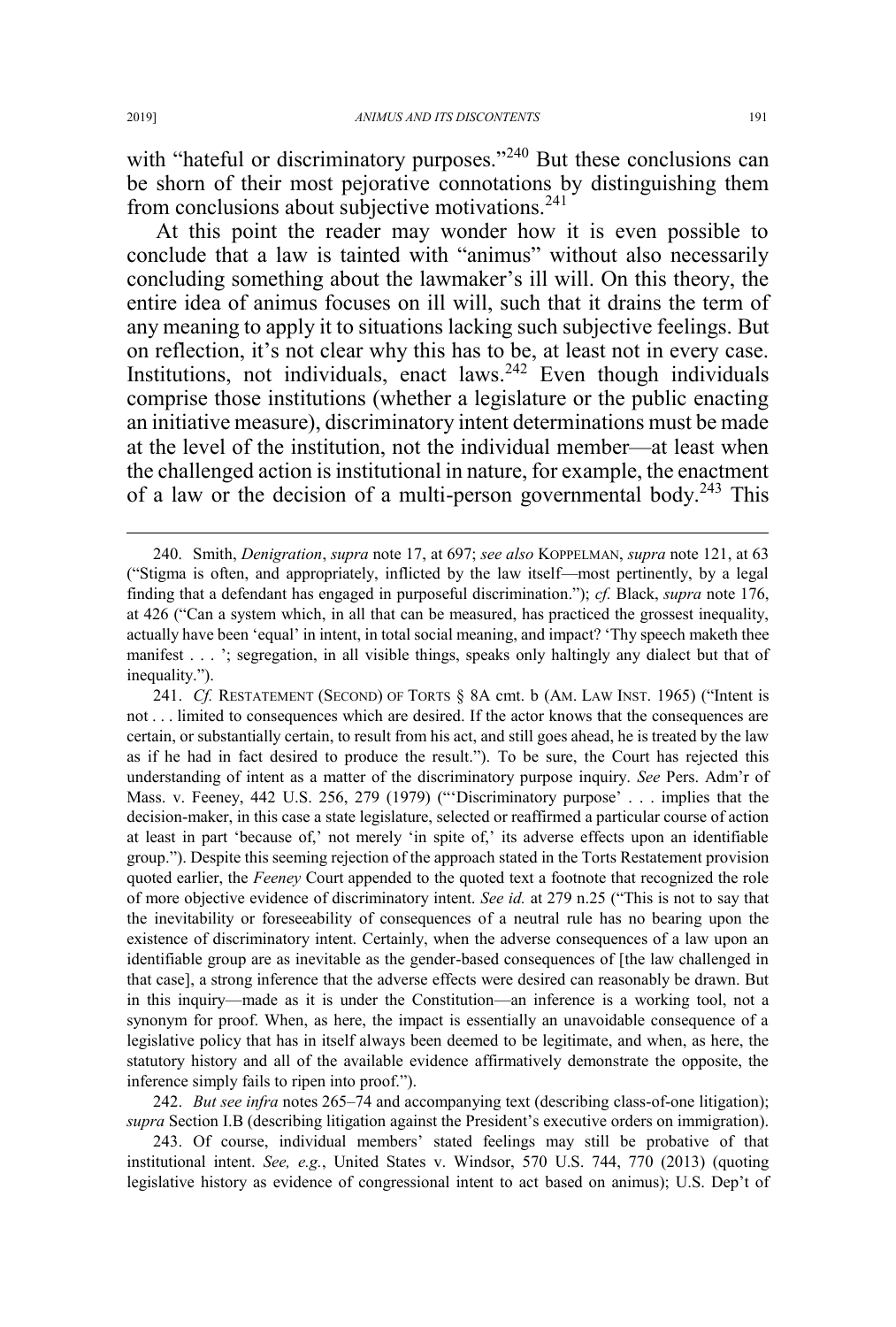must mean that it is the institution's intent that matters. Even though individuals' own subjective intents remain relevant to that institutional intent question,<sup>244</sup> the institutional nature of that inquiry strongly supports use of objective, institution-focused evidence of the sort the Court has embraced in the discriminatory intent context.

This same logic should apply in the animus context. As with the discriminatory intent inquiry, the animus inquiry can rely on a combination of evidence of lawmakers' subjective intentions and more objective evidence, such as the decision's deviation from normal practice<sup>245</sup> and the extent to which the burden the challenged law places falls predominantly on an identifiable group.<sup>246</sup> But this understanding of animus does more than simply resolve the problem of subjective intentions. This objective understanding makes it more defensible to analogize animus to the Nineteenth century class legislation tradition. Part IV takes up this work, which holds the potential to ground modern equal protection law on a firmer historical footing.<sup>247</sup>

#### C. *Animus and Its Relation to the Rest of Equal Protection Law*

So far, Part III has attempted to create a workable animus doctrine<sup>248</sup> and has begun considering the moral significance of an animus finding.<sup>249</sup> This sub-Part contextualizes this newly created animus structure within the broader scope of equal protection law. In so doing, it responds both to Katie Eyer's critique of animus and Dale Carpenter's comparison of animus to intentional race classification. The goal of this sub-Part is to go beyond the structure of animus doctrine and to begin defending it as a valuable component of equal protection law.

## 1. Animus and Rationality Review

Katie Eyer's critique, discussed above,  $250$  provides the opportunity to consider the relationship between animus and rational basis review.

 $\overline{a}$ 

Agric. v. Moreno, 413 U.S. 528, 534 (1973) (quoting legislative history as evidence of congressional intent to act based on animus). In addition, applications of law in particular situations may still reflect fundamentally individual action. *See, e.g.*, *infra* notes 265–74 and accompanying text (discussing the equal protection class-of-one doctrine).

<sup>244.</sup> *See supra* note 243 and accompanying text.

<sup>245.</sup> *See, e.g.*, *Windsor*, 570 U.S. at 767–69 (noting the unusual nature of a federal definition of marriage).

<sup>246.</sup> *See, e.g.*, Romer v. Evans, 517 U.S. 620, 633 (1996) (remarking on the breadth and targeted nature of the disability Amendment 2 placed on lesbians, gay men, and bisexuals).

<sup>247.</sup> *See infra* Part IV.

<sup>248.</sup> *See supra* Section III.A.

<sup>249.</sup> *See supra* Section III.B; *see also infra* Section IV.D (expanding on this previous analysis).

<sup>250.</sup> *See supra* Section II.C.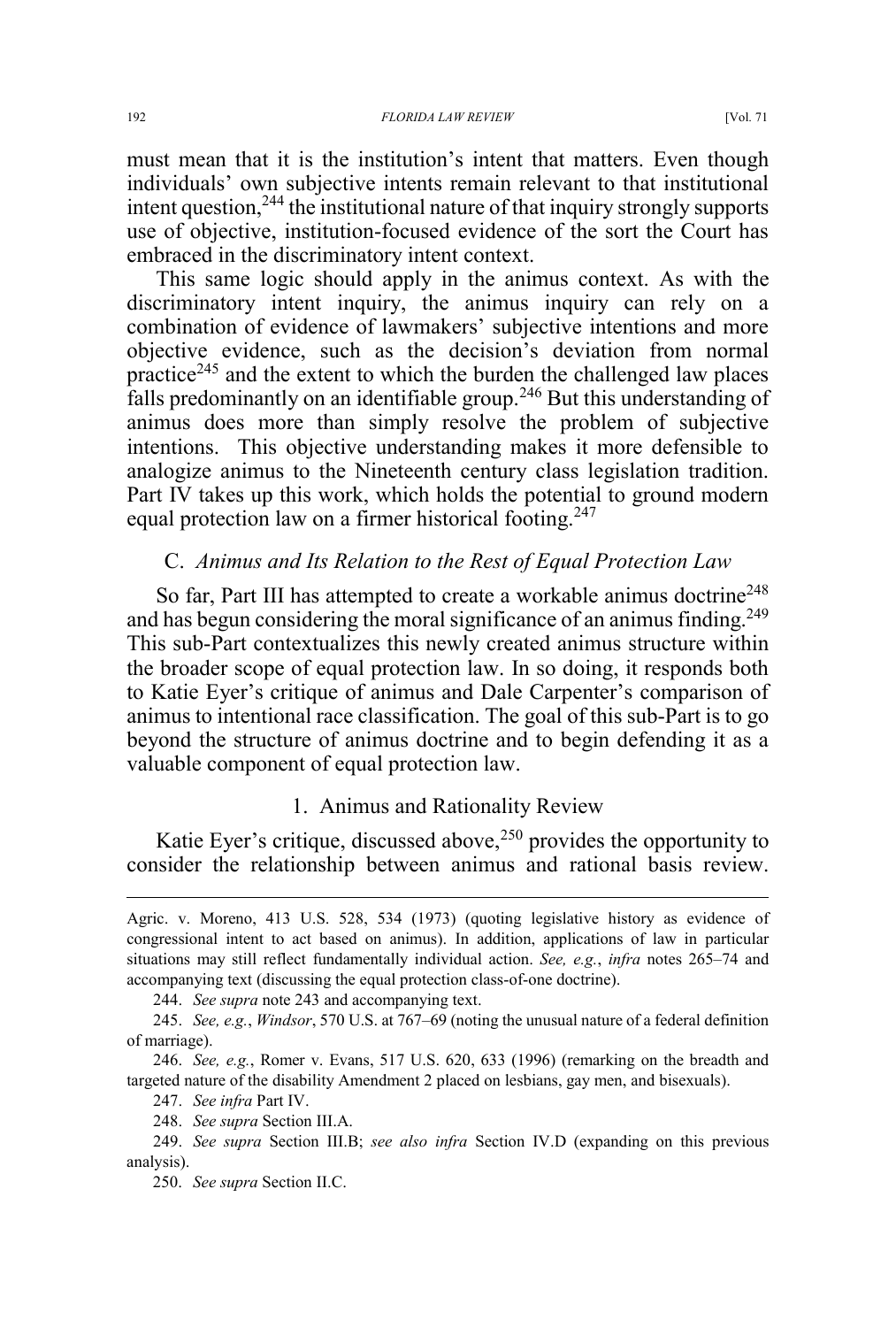Professor Eyer's main critique of animus is limited, though still important. Her main concern appears to be that identifying the canonical animus cases as, in fact, animus cases tells a misleading story about constitutional change.<sup>251</sup> At one level, this critique sounds only in pedagogy: that is, Eyer worries that today's students, when they become tomorrow's social movement litigators, will be dissuaded from making rational basis claims if they believe (wrongly so, in Eyer's view) that rational basis review is inevitably toothless and thus not worth the effort.<sup>252</sup> Rather, she argues, courts sometimes do find that challenged government action fails rational basis review.<sup>253</sup> Just as importantly, such rational basis victories—and even defeats<sup>254</sup>—can trigger an evolutionary process in which courts and the political system eventually come to accept the equality claims, either by courts ultimately bestowing suspect class status to the claim or legislatures repealing discriminatory legislation. Eyer worries that excising the animus cases (which feature victories for the plaintiffs) from the rational basis canon sends a false signal to future lawyers that rational basis argumentation fails to yield such benefits  $255$ 

On a deeper level, though, Eyer's concerns go beyond the straightforward, though important, question of what we teach our students.<sup>256</sup> Identifying a given case, for example *Cleburne*, as a rational basis case, or alternatively, as an animus case matters for the stories scholars, litigators, and judges tell each other about the development of the law.<sup>257</sup> In turn, those stories matter for the width and shape of the path lawyers and judges feel is open to them as they move the  $law<sup>258</sup>$ . Thus, they matter when a lawyer or a judge decides which arguments can be

255. *Id.* at 1320.

256. *See generally, e.g.*, Katie R. Eyer, *A Casebook Section Companion to the Canon of Rational Basis Review* (Dec. 12, 2017) (unpublished manuscript), https://papers.ssrn.com/sol3/ papers.cfm?abstract\_id=3086830 [https://perma.cc/QJ2K-FLDX] (providing teaching materials structured to avoid many of the common problems with the canon of rational basis review identified in Eyer, *supra* note 22.)

257. *Cf.* Araiza, *supra* note 5, at 665–69 (noting a similar dynamic in the context of the narrative scholars and judges derive from the text of a case, without regard to the underlying court dynamics that produced that text).

258. *Id.* at 666.

 <sup>251.</sup> *See supra* Section II.C.

<sup>252.</sup> Eyer, *supra* note 22, at 1320.

<sup>253.</sup> *Id.* at 1319.

<sup>254.</sup> *See* Douglas NeJaime, *Winning Through Losing*, 96 IOWA L. REV. 941, 969 (2011) (considering how litigation losses suffered by social movements can ultimately redound to their benefit, either by mobilizing the movement's members, triggering more favorable political action, or even persuading future courts to rule in their favor).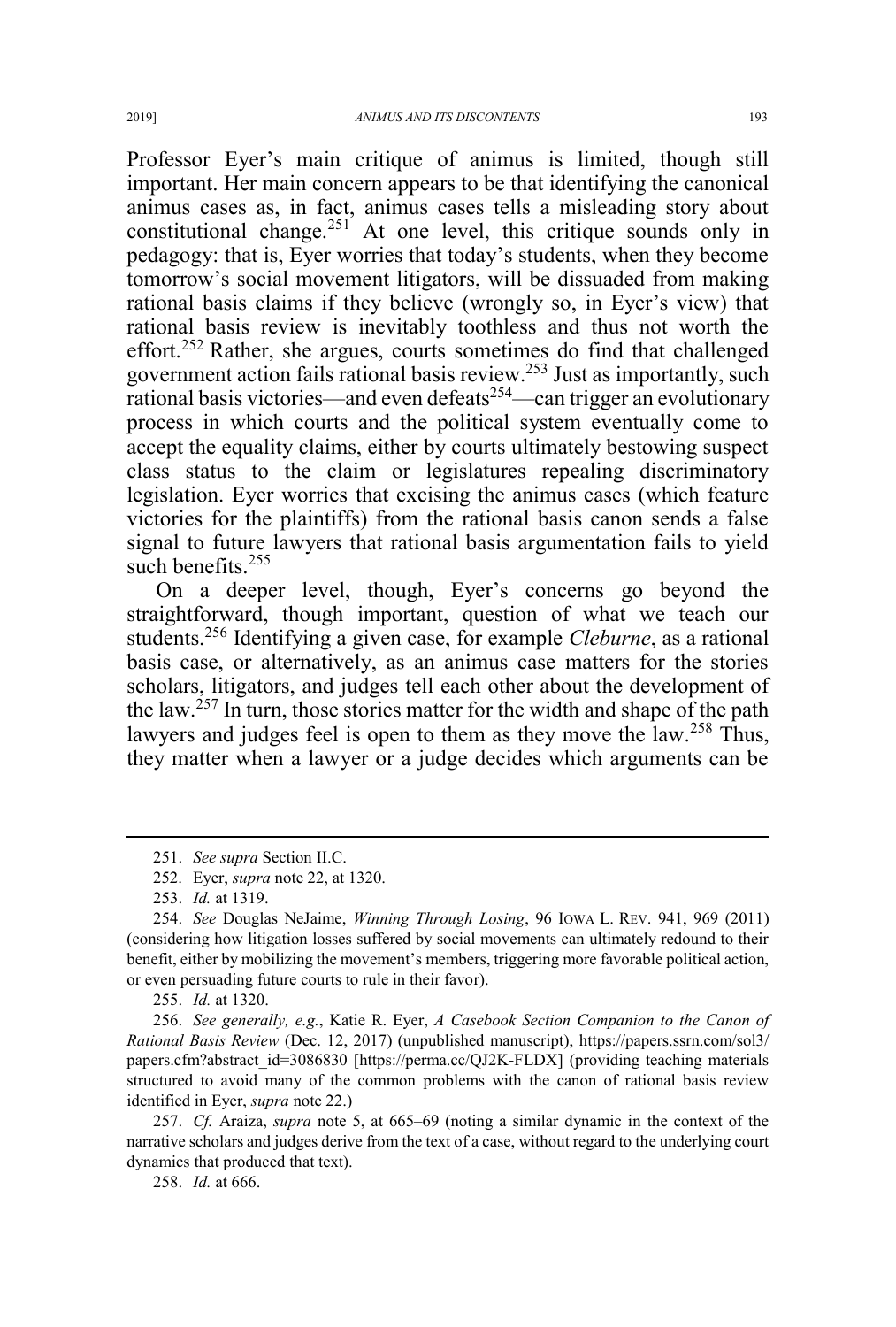respectably made or vindicated, and which are, to use Jack Balkin's term, "off the wall."<sup>259</sup>

Professor Eyer's questioning of how to understand "the animus cases"—that is, as about animus or about conventional rational basis review—can never receive a conclusive answer. Those cases can be framed either way.<sup>260</sup> Indeed, Eyer's larger point—that characterizing them as "animus" cases harms some larger value beyond simple doctrinal categorization—is consistent with this conclusion.<sup>261</sup> Eyer argues that characterizing the cases in that way causes such a larger harm by removing them as exemplars of meaningful rational basis review, and thus as precedents for future cases where an animus argument might be difficult to make. $262$ 

The dynamic Eyer fears likely exists. But characterizing the *Moreno* line of cases as cases about animus generates positive as well as negative externalities. Most notably, creating a category of "animus cases" helps rationalize equal protection law by connecting modern doctrine to equal protection's anti-class-legislation and anti-caste origins. A full exposition of this idea must await Part IV, which explains how, properly understood, animus doctrine hearkens back to the Fourteenth Amendment's anti-caste aspirations and the ante-bellum class legislation idea on which those aspirations rested. For now, though, suffice it to say that a properly understood—and properly limited—animus doctrine helps rescue equal protection law from a relentless, single-minded focus on the degree of a challenged law's fit with a legitimate government interest. To be sure, that focus has its place—but only as a mediating concept, or heuristic, that helps judges determine when the equal protection's core anti-class legislation goal is satisfied. $263$ 

262. *Id.* at 1364.

 <sup>259.</sup> *See* Jack M. Balkin, *Framework Originalism and the Living Constitution*, 103 NW. L. REV. 549, 577 (2009) ("Constitutional revolutions are changes in expectations about what constitutional provisions mean and how they are likely to be applied; changes in what kinds of positions are thought reasonable and unreasonable, 'off-the-wall' and 'on-the-wall.'").

<sup>260.</sup> To be sure, it cannot be the case that cases can be framed in any way a commentator desires. Rather, that framing must respect and comply with the norms of legal reasoning, including categorization, that obtain at a given point. *Cf.* Laurence H. Tribe, *The Puzzling Persistence of Process-Based Constitutional Theories*, 89 YALE L.J. 1063, 1074 (1980) (recognizing, in the context of analyzing the standard criteria for suspect class status, that features like immutability and even identity as a particular group exist only as a matter of social construction rather than objective reality). But current norms of legal reasoning clearly allow the *Moreno* line of cases to be categorized either as "animus cases" or "rational basis cases."

<sup>261.</sup> Eyer, *supra* note 22, at 1321.

<sup>263.</sup> *Cf.* United States v. Windsor, 570 U.S. 744, 811 (2013) (Alito, J., dissenting) ("The modern tiers of scrutiny . . . are a heuristic to help judges determine when classifications have that 'fair and substantial relation to the object of the legislation' [required by equal protection]." (quoting Reed v. Reed, 404 U.S. 71, 76 (1971))). In turn, the idea of reasonable classification,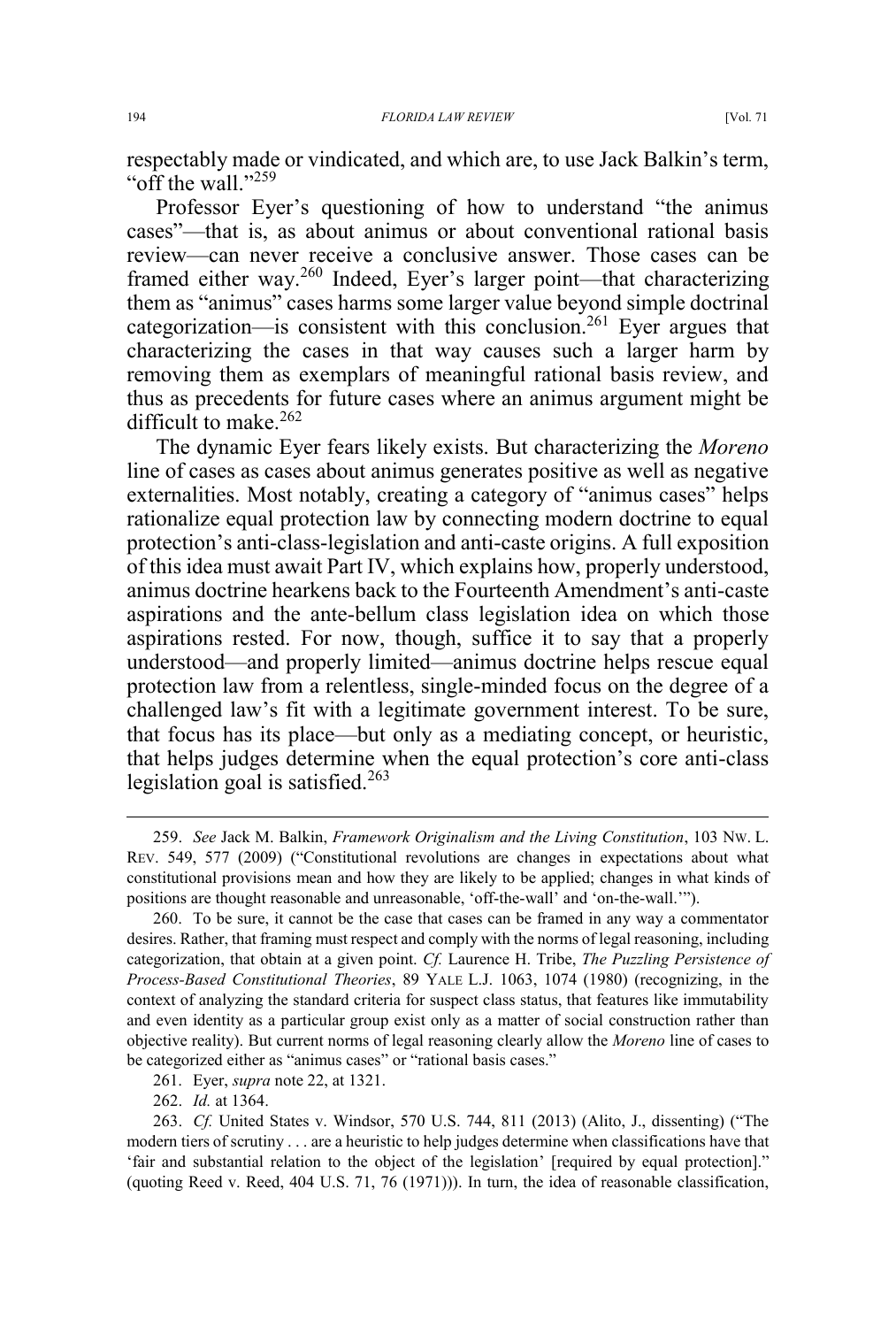One fascinating but barely known equal protection doctrine helps clarify this claim. The "class of one" doctrine, endorsed by the Court in *Village of Willowbrook v. Olech*, <sup>264</sup> holds that a person may be the victim of an equal protection violation when she is discriminated against, not on the basis of a shared characteristic such as race or sex, but simply on the basis of her own identity.<sup>265</sup> In *Olech*, the Court unanimously held that the plaintiffs—homeowners who were required to provide a larger easement in exchange for city water service than other residents receiving the same service—had stated a valid equal protection claim.<sup>266</sup> However, Justice Breyer concurred only in the judgment, to express his disagreement with the per curiam opinion's conclusion that "ill will" or "illegitimate animus" was not a necessary part of a valid class-of-one claim.<sup>267</sup> Justice Breyer worried that, without that requirement, "many" ordinary violations of city or state law" would be transformed into constitutional violations if they lacked a rational basis.<sup>268</sup>

The class-of-one doctrine, and its relation to core equal protection commitments, presents a fascinating but intricate issue, the full presentation of which extends far beyond the scope of this Article.<sup>269</sup> For our purposes, the important point is that, shorn of the animus or ill will requirement Justice Breyer (and many lower court judges)<sup>270</sup> insisted on, class-of-one litigation devolves into unhelpful and unprincipled discussions of how irrational a challenged government action has to be in

264. 528 U.S. 562 (2000).

265. *Id.* at 562.

 $\overline{a}$ 

266. *Id.* at 565.

267. *See id.* at 566 (Breyer, J., concurring in the result).

268. *Id.* In a rational basis case, Nordlinger v. Hahn, 505 U.S. 1 (1992), Justice Thomas criticized the majority opinion for seeming to read an earlier rational basis case as standing for the same proposition that concerned Justice Breyer in *Olech*: namely, that unequal state treatment of an individual based in the state's misapplication of state law converts that state law violation into an equal protection violation as well. *See Nordlinger*, 505 U.S. at 25–28 (Thomas, J., concurring in the judgment).

269. For discussions of this doctrine, see generally William D. Araiza, *Flunking the Classof-One/Failing Equal Protection*, 55 WM.&MARY L. REV. 435 (2013) (analyzing the history and current state of the class-of-one doctrine and its relationship to the core principles of equal protection); Timothy Zick, *Angry White Males: The Equal Protection Clause and "Classes of One*,*"* 89 KY. L.J. 69, 76 (2000) (arguing the original understanding, theoretical underpinnings, and Supreme Court analysis of the "equal protection guarantee do not support extending the Equal Protection Clause" to a class of one).

270. *See, e.g.*, William D. Araiza, *Constitutional Rules and Institutional Roles: The Fate of the Equal Protection Class of One and What It Means for Congressional Power to Enforce Constitutional Rights*, 62 SMU L. REV. 27, 48–49, 54 (2009).

which finds expression in the "fair and substantial relation" formula Justice Alito recited, can be traced to courts' deference to legislative judgments toward the end of the class legislation period. *See* V.F. Nourse & Sarah A. Maguire, *The Lost History of Governance and Equal Protection*, 58 DUKE L.J. 955, 981–82 (2009).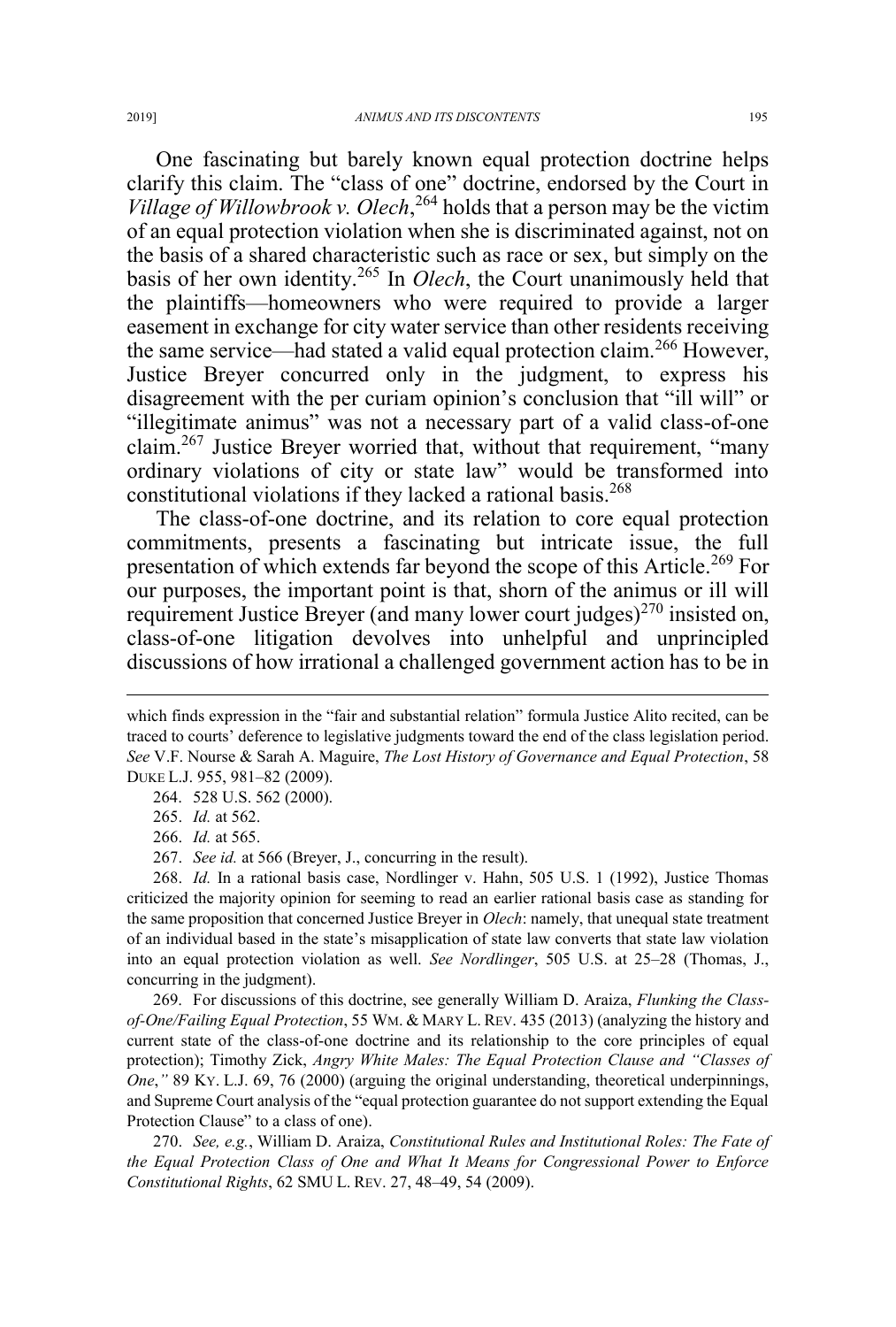order to be held unconstitutional. In turn, those discussions trigger subsidiary, and equally unhelpful, arguments about the extent of courts' latitude to indulge in extravagant speculation in order both to identify a legitimate purpose underlying the discrimination and to find a connection between that purpose and the personalized discrimination.<sup>271</sup> By contrast, requiring that government singling-out of an individual for burdensome treatment not be merely irrational, but grounded in animus or ill will, more firmly plants equal protection law in its anti-class legislation foundation.272 Indeed, it does so in what is perhaps the conceptually purest equality context imaginable: claims that a single individual was the subject of unconstitutional discrimination, based on her own identity shorn of any constitutionally-significant history of group-based oppression.

To be sure, in some historically-inflected contexts, most obviously racial discrimination, "mere irrationality" may indicate a reflexive lack of concern for the welfare of a group that society has historically subordinated.<sup>273</sup> Such a dynamic can fairly be described as reflecting ill will, at least to the extent the Constitution charges government with an obligation of affirmative concern for all members of society. But classof-one claims present situations shorn of such historical baggage and of any complicating factors related to the status of a particular group, such as the immutability of its defining characteristic. As such, these claims present in the starkest possible light the question whether simple irrationality is enough to condemn such discrimination, or instead, whether more is required.

By requiring ill will, animus, or at least some level of intentionality in class-of-one cases, courts would honor equal protection's core commitment: that government act in pursuit of a public purpose. $274$  Note that the commitment is *not* that government must *succeed* in promoting

 <sup>271.</sup> For an analysis of this issue, see generally Steve Sanders, *Making it up: Lessons for Equal Protection Doctrine from the Use and Abuse of Hypothesized Purposes in the Marriage Equality Litigation*, 68 HASTINGS L. REV. 657 (2017) (analyzing the proper scope for judicial hypothesizing of a government interest).

<sup>272.</sup> *See infra* Part IV (explaining this foundation in more detail).

<sup>273.</sup> *See generally* Kenneth L. Karst, *The Supreme Court 1976 Term—Foreword: Equal Citizenship Under the Fourteenth Amendment*, 91 HARV. L. REV. 1 (1977) (discussing the history of equal protection and racial discrimination).

<sup>274.</sup> *See*, *e.g.*, Powell, *supra* note 2, at 275 (noting this commitment). Of course, it must be admitted that the *Olech* Court did not impose this type of requirement on class-of-one claims. *See supra* note 265 and accompanying text. But it is striking that many lower courts after *Olech* continued to insist that plaintiffs plead such bad intent. *See* Araiza, *supra* note 270, at 53–54 (describing this lower court pushback). While some of this pushback might have been based on a practical desire to cut back on the otherwise-expansive potential of class-of-one claims after *Olech*, some of it may have derived from an instinct that class-of-one claims, to be conceptually coherent, needed to feature some degree of government intent or ill will.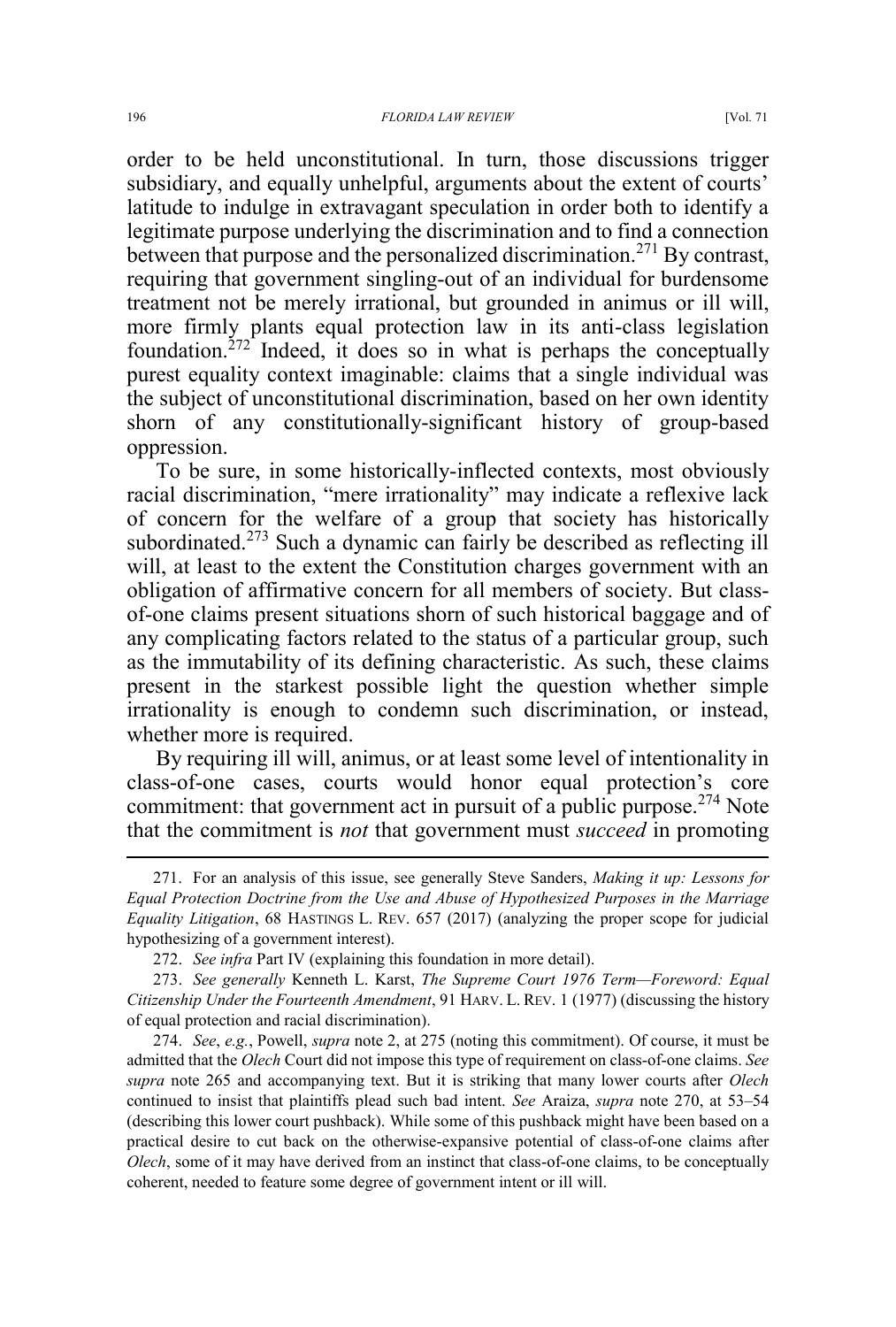that interest. Government makes mistakes all the time. But if the underlying goal of equal protection is that government not act simply with the goal of burdening any person or group, then in the context of such "pure" discrimination it makes sense to insist on some degree of intentionality with regard to the discrimination.

If all this is true—if one core of equal protection's aspiration, beyond its goal of uprooting systematic subordination of particular groups, is to condemn action taken with an intent to burden a group not in the course of pursuing a legitimate interest but simply in order to accomplish that burdening<sup>275</sup>—then a properly understood and properly cabined animus doctrine can play an important role in bridging the gap between that core commitment and the fit analysis that characterizes modern equal protection review and, in particular, rational basis review. Animus doctrine should not be understood as a replacement for equal protection's other, more historically grounded, goals. Most notably, it should not be understood as a replacement for the Amendment's historical goal of ensuring racial equality, however that goal might be understood.<sup>276</sup> But once the focus moves beyond those goals, animus doctrine can play an important role, both in providing a path forward for considering other types of discrimination and as connective tissue linking contemporary jurisprudence to its historical antecedents.

## 2. Animus and Heightened Scrutiny

As noted in Part II, Dale Carpenter's inquiry into how courts should search for animus relies heavily on the Court's discriminatory intent jurisprudence that serves as the gateway to heightened scrutiny.<sup>277</sup> While exceedingly helpful, Professor Carpenter's discussion of animus is

 <sup>275.</sup> *See, e.g.*, Romer v. Evans, 517 U.S. 620, 635 (1996) (describing Amendment 2 as "a classification of persons undertaken for its own sake, something the Equal Protection Clause does not permit"). Tellingly, in the next sentence Justice Kennedy quoted a nineteenth-century case's statement that "[C]lass legislation . . . [is] obnoxious to the prohibitions of the Fourteenth Amendment . . . ." *Id.* (alteration in original) (quoting *The Civil Rights Cases*, 109 U.S. 3, 24 (1883)).

<sup>276.</sup> For an example of a scholar arguing that the constitutional uniqueness of racial discrimination justifies a different balancing of constitutional free exercise and statutory nondiscrimination rights in areas other than race, see Douglas Laycock, *The Campaign Against Religious Liberty*, *in* THE RISE OF CORPORATE RELIGIOUS LIBEERTY 231, 252–53 (Micah Schwartzman, Chad Flanders & Zoë Robinson eds., 2016).

To be sure, animus doctrine might have some logical connection with an anti-subordination understanding of the Amendment's racial equality goal, in the sense that both animus and antisubordination focus not on classification *simpliciter* but rather the types of classifications that reflect problematic government decision-making—respectively, decision-making infected by animus and (racial) decision-making that fails to account for historical racial oppression. The scope and details of this parallel present issues that lie beyond the scope of this Article.

<sup>277.</sup> *See supra* Part II.D.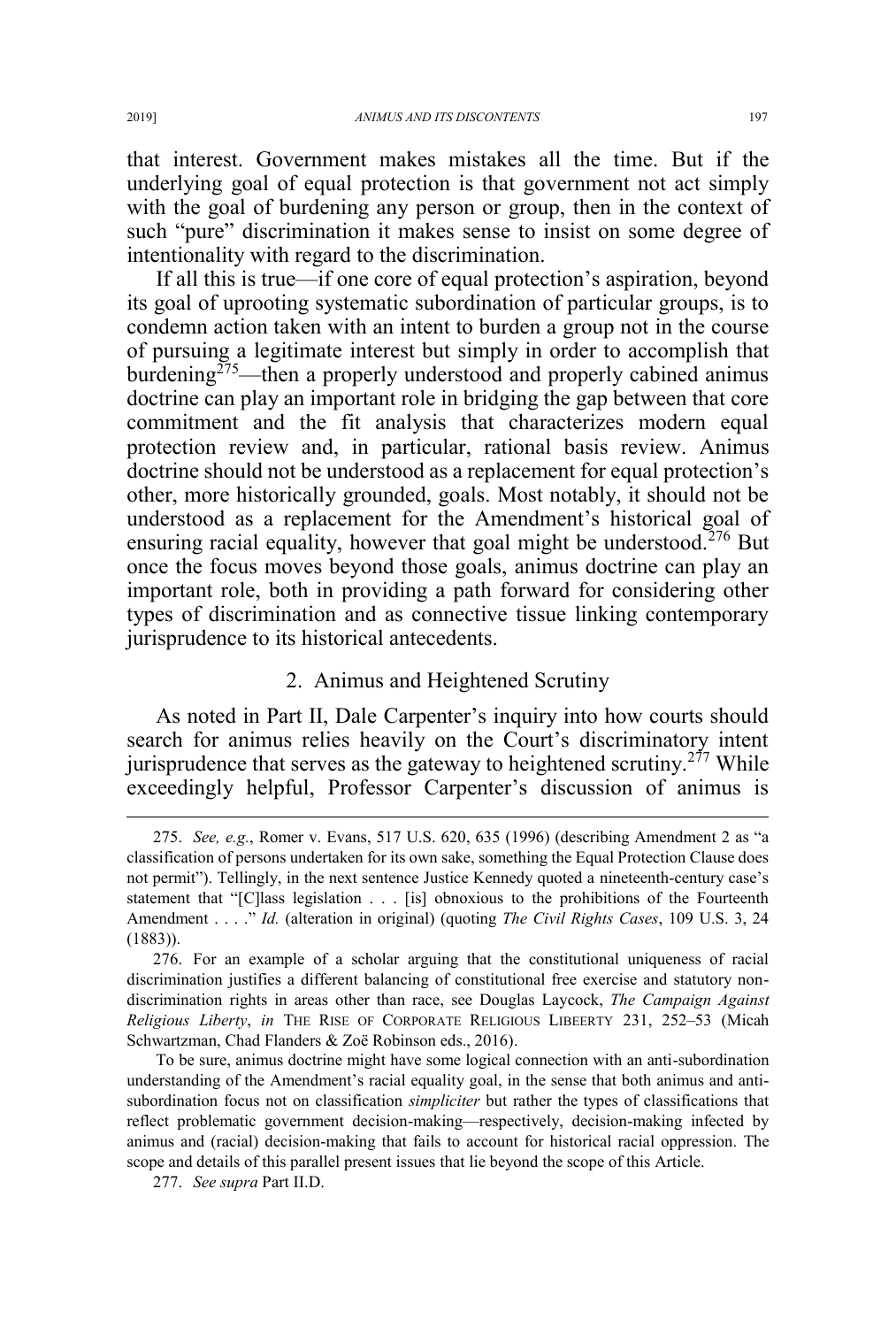incomplete. His analysis relies on the familiar *Arlington Heights* discriminatory intent factors as tools for uncovering animus.<sup>278</sup> That reliance is unsurprising, and appropriate; as explained above.<sup>279</sup> the concept of discriminatory intent bears close logical and doctrinal parallels to the animus principle.<sup>280</sup>

But those factors, and the burden-shifting framework that employs them, aim at a slightly different goal in the animus inquiry, one Carpenter does not acknowledge. He writes that, in the race context, "[t]he impermissible purpose [that is exposed by the *Arlington Heights* factors] is the purpose to discriminate on the basis of race," while "[i]n animus cases, the impermissible purpose is the purpose to inflict injury or indignity."<sup>281</sup> His equation of the two relevant "purposes" is off by a slight, but meaningful, degree. In the race context, the intent inquiry seeks to establish whether the government was indeed classifying (or "discriminating") on the basis of race.<sup>282</sup> But establishing that the government indeed classified based on race (or any other status that merits heightened scrutiny) does not by itself end the case. Instead, it merely triggers the heightened scrutiny that the Court has described as "smok[ing] out" invidious—and thus unconstitutional—uses of race.<sup>283</sup> Thus, the intent inquiry plays an intermediate, not a final, step in the constitutional analysis.

By contrast, use of those same *Arlington Heights* factors as part of the animus inquiry leads to a more direct conclusion about the constitutionality of the challenged action. As Carpenter correctly acknowledges, animus is itself a constitutional wrong.<sup>284</sup> Thus, if application of the *Arlington Heights* factors leads a court to conclude that animus is present, that conclusion—unlike an analogous conclusion that a purposeful racial classification exists—ends the case.

This may seem like a trivial distinction with little practical bite. Nevertheless, this distinction matters for two related reasons. First, it explains the seemingly heightened rationality review that scholars observe in animus cases. As this Article has explained,<sup>285</sup> the conclusive nature of an animus determination<sup>286</sup> means that the burden-shifting that

 <sup>278.</sup> *See* Carpenter, *supra* note 3, at 243–48.

<sup>279.</sup> *See supra* Section III.A.1.

<sup>280.</sup> *See* ARAIZA, *supra* note 58, at 89–133 (expanding on this point).

<sup>281.</sup> Carpenter, *supra* note 3, at 243.

<sup>282.</sup> City of Richmond v. J.A. Croson Co., 488 U.S. 469, 493 (1989) (plurality opinion).

<sup>283.</sup> Justice O'Connor (using the "smok[ing] out" language quoted in the text) made this most clear in *J.A. Croson*. *Id.* at 493.

<sup>284.</sup> Carpenter, *supra* note 3, at 221.

<sup>285.</sup> *See supra* notes 219–20 and accompanying text.

<sup>286.</sup> As Susannah Pollvogt puts it, animus "functions as a doctrinal silver bullet." Pollvogt, *supra* note 24, at 889. *See also* Carpenter, *supra* note 3, at 221.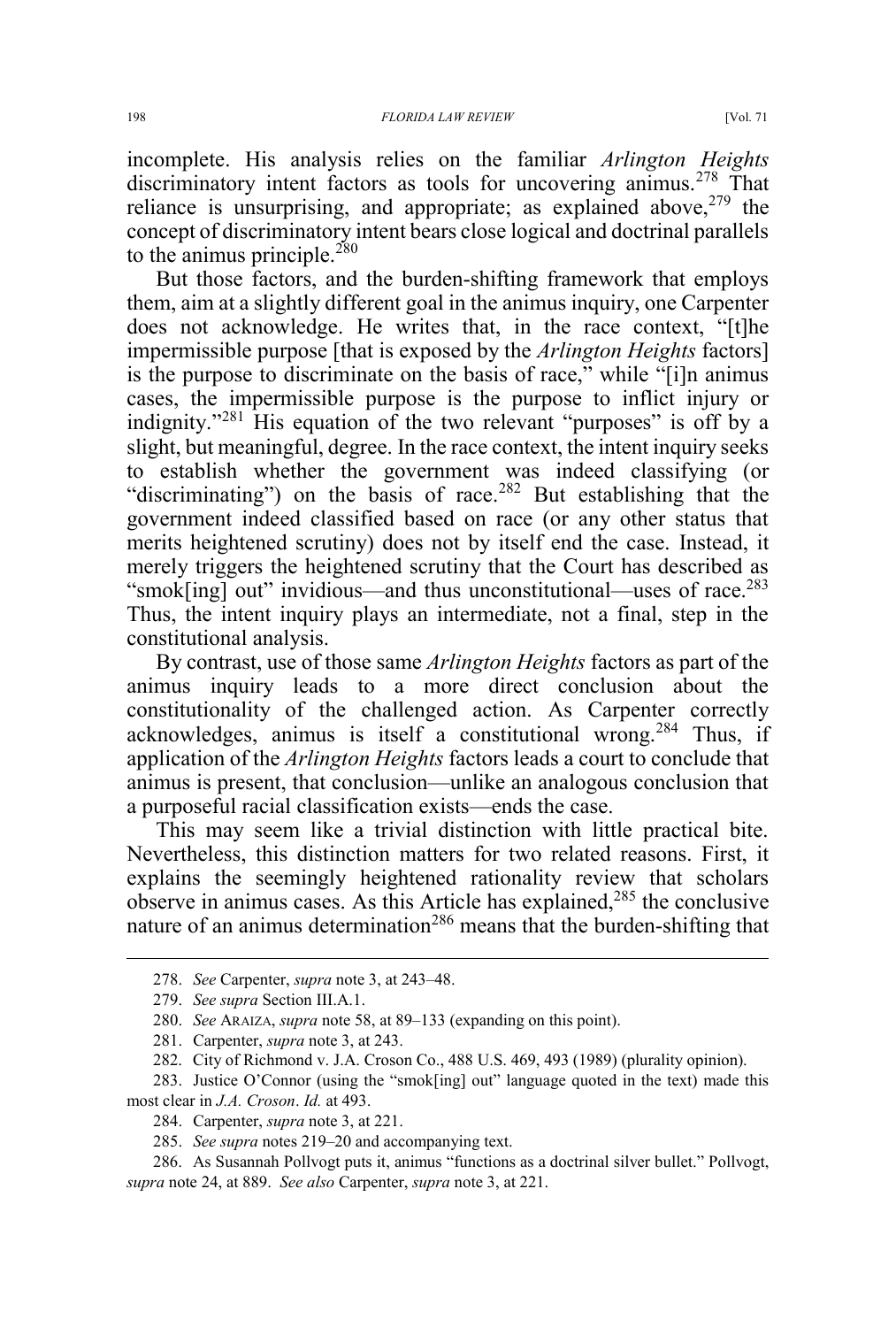normally occurs at the second stage of the discriminatory intent inquiry must occur within the domain of rational basis scrutiny when that scrutiny is focused on a search for animus. That imperative in turn requires that such scrutiny be unusually stringent.

Second, and in turn, this understanding of animus as a "doctrinal silver bullet<sup>"287</sup> reveals that animus is qualitatively different from other strands of equal protection doctrine. In particular, it reveals the animus inquiry as a doctrinal shortcut, cutting through presumptions and heuristics such as heightened scrutiny analysis to home in directly on the ultimate conclusion that other doctrinal paths reach only indirectly. This understanding of animus therefore reveals the nature of animus as a core concern of equal protection.

To be sure, this conclusion does not mean that animus properly supplants those other paths. Applying the anti-animus principle presents courts with difficult challenges. Indeed, courts apply heuristics such as tiered scrutiny analysis exactly because more direct inquiries into a law's constitutionality tax their abilities.<sup>288</sup> But heuristics can also fail or be abandoned, just as the Court appears to have abandoned any further evolution of suspect class analysis.<sup>289</sup> At such times, a return to first principles—here, to animus as a modern instantiation of the Fourteenth Amendment's anti-class legislation idea—can help refocus equal protection law on its deep foundations.

#### IV. ANIMUS CONTEXTUALIZED

Part III's concluding proposition—that animus doctrine can reflect a reformulated, contemporary expression of equal protection's historic aspirations—requires careful consideration. If animus doctrine can be made to reflect such venerable principles, then it can claim a legitimate role in American constitutional jurisprudence. Indeed, it can even do more: By presenting a contemporary version of the class legislation idea, animus doctrine can help reconnect contemporary equal protection law to its historical antecedents and thus help place that law on a firmer, more historically legitimate, footing.

The basic argument for this proposition is straightforward: Just like its class legislation ancestor, animus doctrine tasks courts with ferreting out laws that are enacted for no legitimate government purpose, and

 <sup>287.</sup> Pollvogt, *supra* note 24, at 889.

<sup>288.</sup> *See supra* note 263 and accompanying text.

<sup>289.</sup> *See, e.g.*, Kenji Yoshino, *The New Equal Protection*, 124 HARV. L. REV. 747, 757 (2011) ("At least with respect to federal equal protection jurisprudence, [the] canon [of suspect class analysis] has closed.").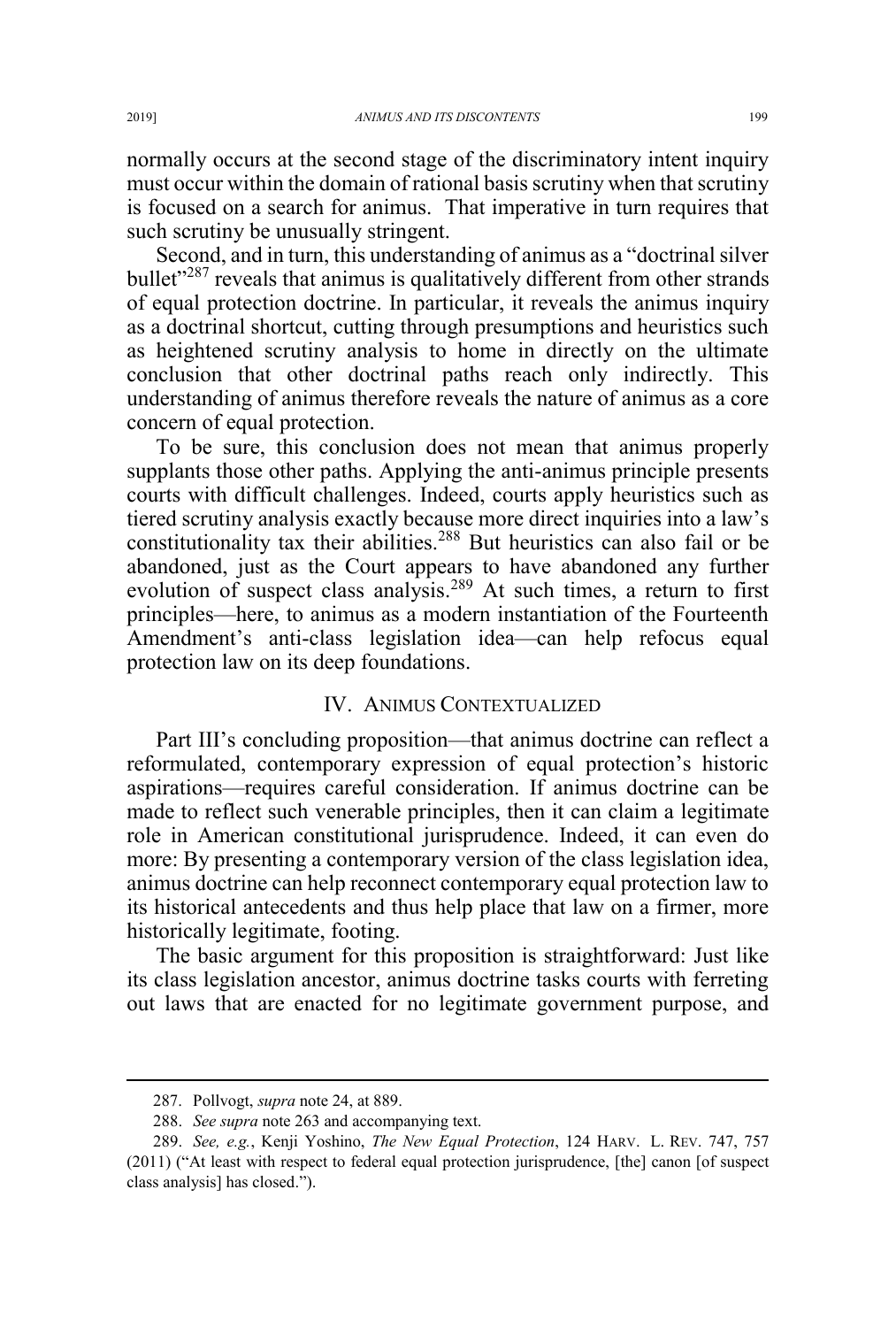which are thus fundamentally arbitrary.<sup>290</sup> To be sure, "arbitrariness" fails to fully capture the essence of the constitutional problem with either class legislation or legislation infected with animus. For example, nineteenthcentury commentators frequently described class legislation using adjectives that suggested defectiveness, impurity, and corruption, $291$ words that suggest more than what one might call "arbitrariness," "innocent irrationality," or simple bad fit.<sup>292</sup> These more critical descriptions distantly echo this Article's earlier argument that considerations of fit, while important to equal protection law, should play a secondary role in equal protection analysis—secondary, that is, to considerations of motive that are closer to the core of the equal protection guarantee.<sup>293</sup>

But beyond this straightforward comparison, difficult questions arise when evaluating whether animus-grounded legislation can be understood as the modern equivalent of class legislation. The jurisprudential world

292. *See* Araiza, *supra* note 187, at 509–11 (discussing the differences between animus and "pure irrationality" in the context of class-of-one equal protection cases); *see also* Powell, *supra* note 2, at 266 (analyzing the applicability of equal protection to "arbitrary or irrational" government decisions made on an individualized basis). This more precise focus of the animus idea also effectively brackets the doctrinal question of hypothesized, rather than actual, government purposes. *See* Sanders, *supra* note 271, at 693–94 (discussing the proper scope of judicial hypothesizing of governmental purposes in constitutional litigation).

293. To repeat a point made earlier, such troubling motivations could also include omissions, such as failures to give conscious consideration to the interests of particular groups whose concerns have historically been ignored. *See* Karst, *supra* note 273, at 52 (offering such an understanding of equal protection as a response and partial rebuttal to the imposition of a generally-applicable discriminatory intent requirement).

 <sup>290.</sup> For a deep consideration of class legislation and its influence on nineteenth and early twentieth century American constitutional thinking, see HOWARD GILLMAN, THE CONSTITUTION BESIEGED: THE RISE AND DEMISE OF LOCHNER ERA POLICE POWERS JURISPRUDENCE 10 (1993).

<sup>291.</sup> Consider, for example, the definitions of "vicious," an adjective commonly used to describe class legislation. *See, e.g.*, Peonage Cases, 123 F. 671, 688 (M.D. Ala. 1903); State v. Nashville, C. & St. L. Ry. Co., 135 S.W. 773, 774, 776 (Tenn. 1911); *see also* 2 NOAH WEBSTER, AN AMERICAN DICTIONARY OF THE ENGLISH LANGUAGE 882-83 (1828) ("Vicious, ... 1. Defective; imperfect; as a system of government *vicious* and unsound . . . . 2. Addicted to vice; corrupt in principles or conduct; depraved; wicked; habitually transgressing the moral law; as a *vicious* race of men; *vicious* parents; *vicious* children. 3. Corrupt; contrary to moral principles or to rectitude; as *vicious* examples; *vicious* conduct. 4. Corrupt; in a physical sense; foul; impure; insalubrious; as *vicious* air. 5. Corrupt; not genuine or pure; as *viciou*s language; *vicious* idioms. 6. Unruly; refractory; not well tamed or broken; as a *vicious* horse."); WEBSTER'S COMPLETE DICTIONARY OF THE ENGLISH LANGUAGE 1474 (Chauncey A. Goodrich et al. eds., 1886) ("Vicious . . . 1. Characterized by vice or defects; defective; imperfect. The title of these lords was *vicious* in its origin. . . . 2. Addicted to vice; corrupt in principles or conduct; depraved; wicked; corrupt; as, a *vicious* race of men; *vicious* children; *vicious* examples; *vicious* conduct. 3. Lacking purity; foul; bad; as, *vicious* air, water, weather, and the like. 4. Not genuine or pure; as, *vicious* language; *vicious* idioms. 5. Not well tamed or broken; given to bad tricks; unruly; refractory; as, a *vicious* horse.").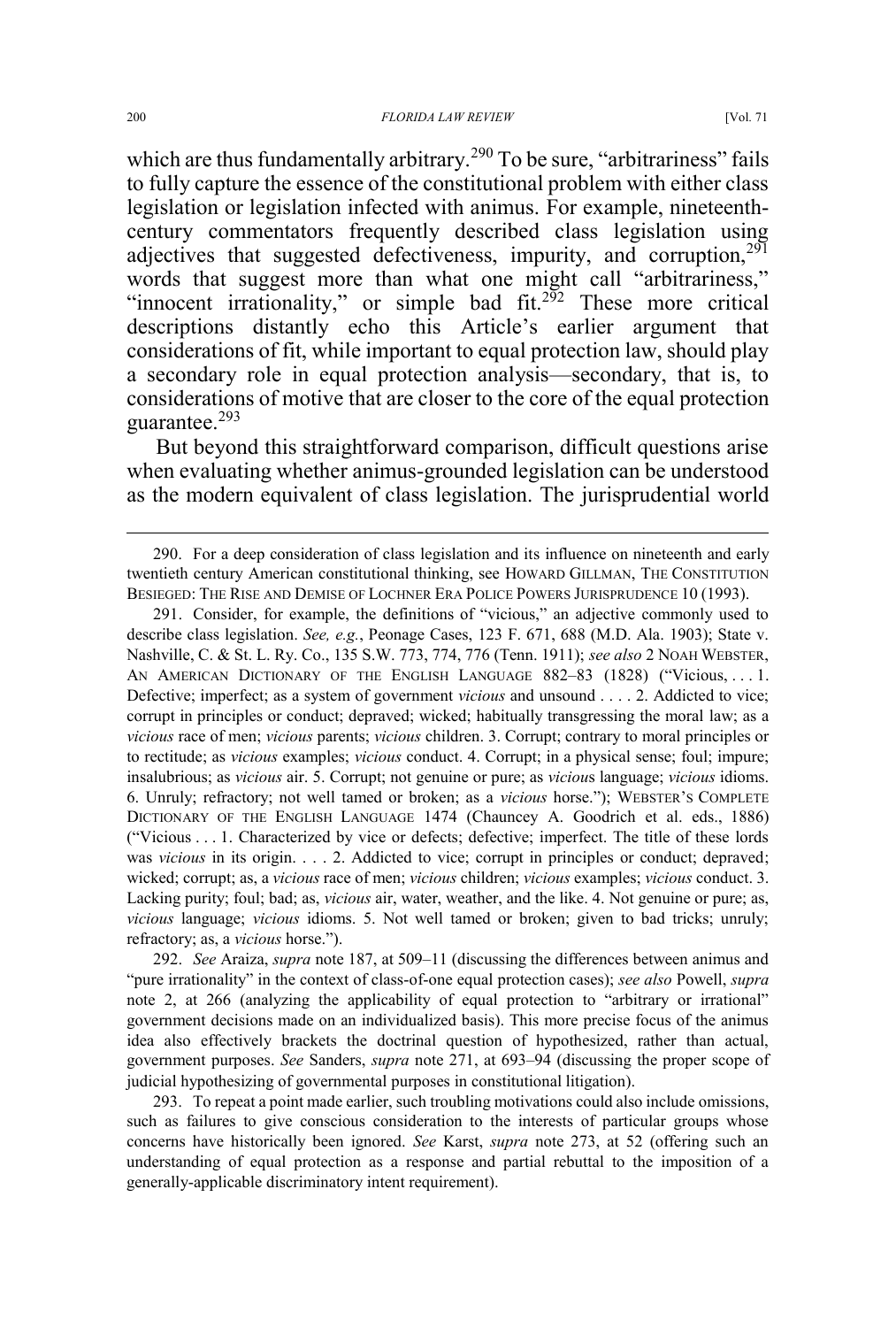of 1866 is vastly different from ours;<sup>294</sup> thus, drawing anything more than a superficial connection between animus and class legislation requires revisiting some basic assumptions about equal protection and constitutional rights in general.<sup>295</sup> Still, some tantalizing, if necessarily speculative and tentative, parallels exist between the class legislation idea and the anti-animus principle.

## A. *Class Legislation as Legislation Lacking a Public Purpose*

First, consider the core of the class legislation idea. As explained by Melissa Saunders, the class legislation prohibition condemns laws that single out particular groups for burdens or benefits without a corresponding public purpose.<sup>296</sup> Professor Saunders offers a thin but broad definition of class legislation, one that raises the prospect of encompassing within it laws that reflect not just oppressive intent, but also laws that reflect "mere" government irrationality or private party rent-seeking.<sup>297</sup>

296. *See* Melissa L. Saunders, *Equal Protection, Class Legislation, and Colorblindness*, 96 MICH. L. REV. 245, 247–48 (1997); *see also* WILLIAM E. NELSON, THE FOURTEENTH AMENDMENT: FROM POLITICAL PRINCIPLE TO JUDICIAL DOCTRINE 177 (1988) (explaining how Reconstructionera theorists would have understood that a law that burdened one group without a corresponding public benefit would be understood as arbitrary). Jack Balkin defines the term to incorporate a subordinating effect on the burdened group. *See* Jack M. Balkin, *How New Genetic Technologies Will Transform* Roe v. Wade, 56 EMORY L.J. 843, 852 (2007) (defining class legislation as "legislation that imposes special burdens on a social group and tends to perpetuate their subordinate status").

297. Saunders disclaims any interest in linking the class legislation idea to any conception of bad government intent. *See* Saunders, *supra* note 296, at 300 (describing the "guidance" of antebellum class legislation doctrine for the meaning of the Equal Protection Clause as a prohibition "aimed at state action that had the *effect* of singling out certain classes of persons for special benefits or burdens"). Her disinterest in the existence *vel non* of such intent suggests that a class law's failure to promote any public purpose must either flow from the law's sheer irrationality or its purpose to promote one group's private interest without any intent to also promote the public interest. The question of a law's sheer, but "innocent," irrationality is an interesting one. *See, e.g.*, Powell, *supra* note 2, at 276 (suggesting that the Constitution does not require rationality where the government exercises "discretion"). The other possibility—that class legislation reflects nothing but rent-seeking by an interest group—should also be excluded from animus's domain, given that rent-seeking laws generally reflect "mere" personal wealth maximization, rather than aiming at the social subordination of a group. *See, e.g.*, Steven G. Calabresi & Julia T. Rickert, *Originalism and Sex Discrimination*, 90 TEX. L. REV. 1, 4 n.15 (2011) (describing Saunders' definition of class legislation as including rent-seeking legislation, even if, according to the authors, such laws do not impose the "social stigmatization" that marks caste-creating legislation); *see also* Steven G. Calabresi & Larissa C. Leibowitz, *Monopolies and* 

 <sup>294.</sup> *Cf.* Nourse & Maguire, *supra* note 263, at 996 ("[A]nalogizing class legislation to modern political theories poses risks of presentism."). The same could be said about analogizing class legislation jurisprudence to modern judicial doctrine.

<sup>295.</sup> *Cf. id.* at 1006 (calling for a reconceptualization of equality law as principles guiding governance so as to ensure that minority interests are accounted for in the legislative process).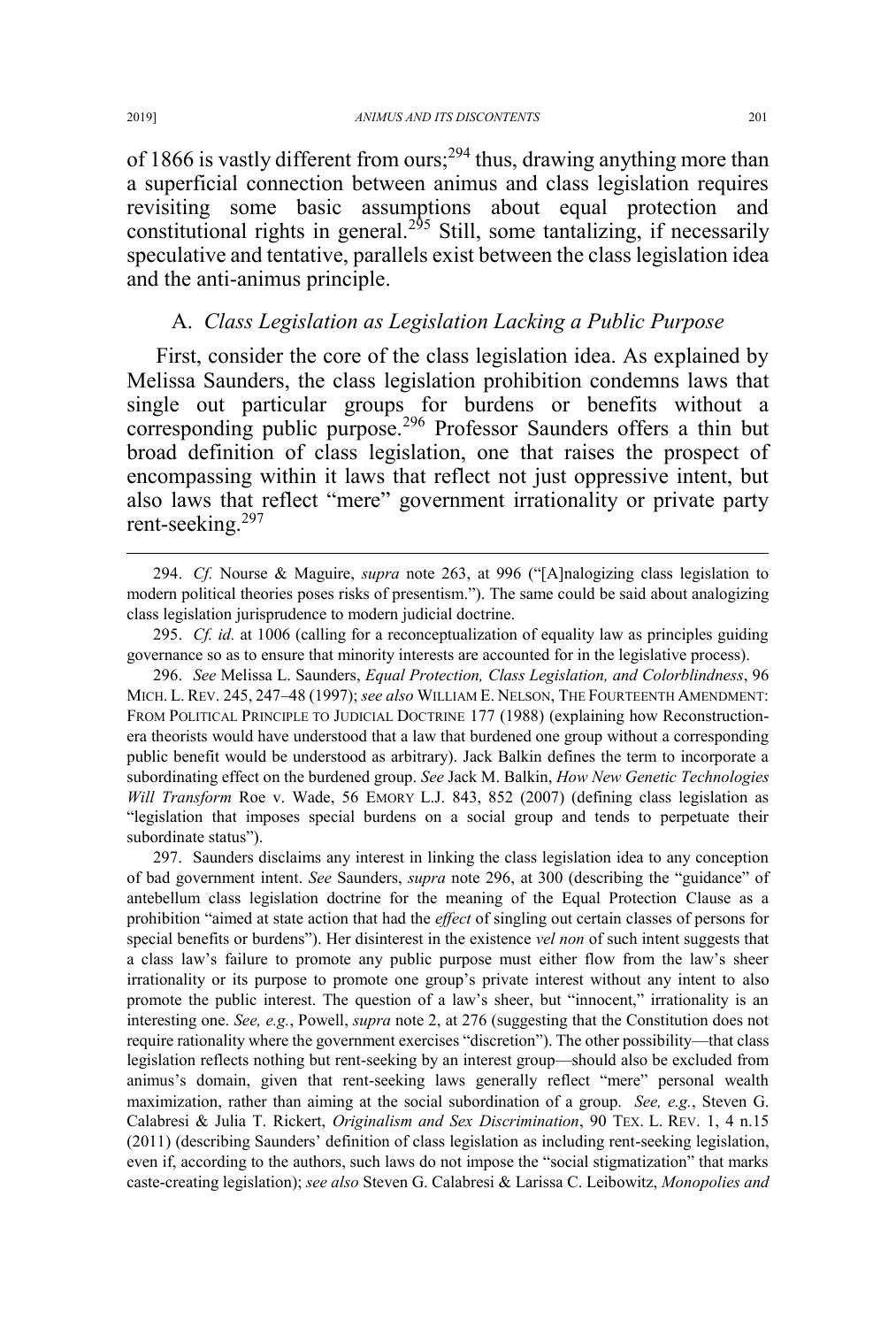This broad definition of class legislation helps secure a handle on the proper meaning and role of animus in constitutional law, but it does not do the entire job. Exactly because this broad definition encompasses laws that cannot fairly be described as grounded in animus,<sup>298</sup> it cannot provide a precise historical parallel for a properly understood animus doctrine. Instead, that broad understanding of class legislation suggests that animus-based laws are best viewed as a subset of class legislation. In particular, while class legislation, as defined by Saunders, refers to legislation that *lacks* a connection to a *public*-regarding purpose, animus should be understood as a subset of such legislation that affirmatively *promotes* a *non-public*-regarding purpose.<sup>299</sup>

## B. *Animus as Caste Enforcement*

The previous sentence offers the prospect of narrowing the understanding of animus to a subset of class legislation that focuses on the establishment or reinforcement of castes.<sup>300</sup> Scholars have shown that the idea of caste resonated with the drafters of the Fourteenth Amendment.<sup>301</sup> In rejecting earlier drafts of the amendment that focused explicitly on racial equality, members of the Thirty-Ninth Congress expressed a broader concern with ensuring equal fundamental rights for all Americans.<sup>302</sup> They thus also expressed a corresponding antipathy to legislation that reduced any group of Americans to a subservient social position, such as the Black Codes that provided the impetus for both the Amendment and the Civil Rights Act of 1866.<sup>303</sup> Members of that

 $\overline{a}$ 

302. *Id.* at 32.

*the Constitution: A History of Crony Capitalism*, 36 HARV. J.L. & PUB. POL'Y 983, 1024–25 (2013) (defining class legislation as including "legislation that singles out groups, individuals, or classes of people and grants them special privileges").

<sup>298.</sup> *See supra* note 297.

<sup>299.</sup> *See* Saunders, *supra* note 296; *see also* Jane R. Bambauer & Toni M. Massaro, *Outrageous and Irrational*, 100 MINN. L. REV. 281, 284, 337 (2015) (describing the equal protection rational basis test as one that "root[s] out blatant exploitations of power that needlessly abuse the disfavored constituents or pointlessly reward the favored" and describing rational basis equal protection cases as "cases in which animus, political capture, and gross violations of public trust depart from the barest expectations that the government will engage in public-minded pursuits").

<sup>300.</sup> Indeed, some scholars define class legislation in this narrower way. *See, e.g.*, Balkin, *supra* note 296 (defining class legislation as "legislation that imposes special burdens on a social group and tends to perpetuate their subordinate status"). *See also* Pollvogt, *supra* note 24, at 926 (connecting the concepts of animus and caste).

<sup>301.</sup> *See* Calabresi & Rickert, *supra* note 297, at 31–36.

<sup>303.</sup> *Id.* at 31–35. These ideas of equality focused on treating all members of a given class equally, a fact that opened up significant room for discrimination that modern Americans might find unjustifiable, if, at the time, the discriminated-against group was thought to be relevantly different from the favored group. *See, e.g.*, *id.* at 34–35, 52 (recounting members of the 39th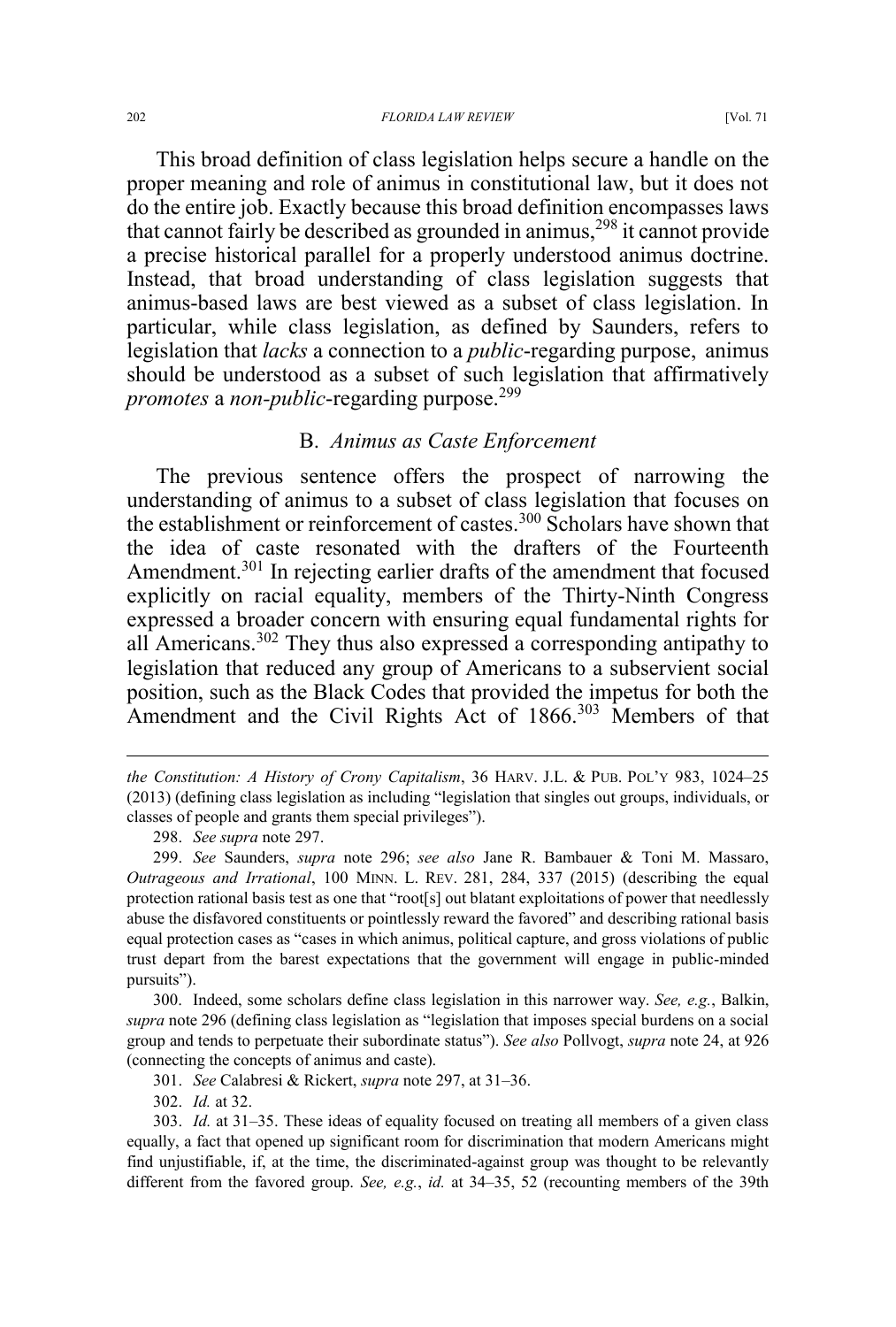Congress used evocative examples from foreign cultures, suggesting that they understood caste legislation as legislation that imposed status-based burdens creating or reinforcing a rigid social hierarchy.<sup>304</sup> This understanding of what the Reconstruction Congress sought to prohibit makes comprehensible both Justice Harlan's use of the term "caste" in his *Plessy v. Ferguson* dissent as an apt label for laws, like the Louisiana streetcar segregation law, that were motivated by a belief that blacks were not fit to associate with whites, and his belief that such laws thereby violated the Equal Protection Clause.<sup>305</sup>

The modern animus cases have distinct parallels with the anti-caste idea. First, all of those cases concerned discrimination based on identity. To be sure, in *Moreno*, the identity wasn't of the type that standard equal protection doctrine would recognize as immutable.<sup>306</sup> Nevertheless, even in that case, the "bare congressional desire to harm" targeted a social group based on its distinctive living choices, rather than on identity attributes society understands as less socially salient, such as occupation or geographic residence.<sup>307</sup>

Other parallels also exist, especially with regard to caste's focus on creating physical and social distance between groups that in turn reinforces social hierarchy. *Cleburne* involved a decision to prohibit the disfavored group from taking up residence in a particular neighborhood, a context that distinctly, if admittedly distantly, echoes Justice Harlan's critique of Jim Crow legislation as reflecting the majority's distaste for associating with the burdened group.<sup>308</sup> In *Romer*, Justice Kennedy described Amendment 2 in ways that suggested a similar social

306. U.S. Dep't of Agric. v. Moreno, 413 U.S. 528, 534 (1973).

307. *Id.*

 $\overline{a}$ 

Congress stating or assuming that men and women were often different and thus that sex discrimination often did not amount to class legislation).

<sup>304.</sup> *See id.* at 43 (quoting congressional debates on the Fourteenth Amendment).

<sup>305.</sup> *See* Plessy v. Ferguson, 163 U.S. 537, 555–59 (1896) (Harlan, J., dissenting) ("[I]n view of the Constitution, in the eye of the law, there is in this country no superior, dominant, ruling class of citizens. There is no caste here."), *overruled by* Brown v. Bd. of Educ., 347 U.S. 483 (1954). Indeed, Jim Crow legislation itself is certainly susceptible to an allegation of animus, to the extent it was justified simply by a view that races should not mix. And, as Justice Harlan recognized via his "[t]here is no caste here" language, it would be even more susceptible to such an allegation to the extent such laws were justified by the desires of white persons not to associate with particular types of other people—that is, black people. *See id.* at 557 (Harlan, J., dissenting) (setting forth his view of the underlying motivation for Jim Crow laws).

<sup>308.</sup> *See Plessy*, 163 U.S. at 557; Aziz Z. Huq, *What Is Discriminatory Intent?*, 103 CORNELL L. REV. 1211, 1243 (2018) (citing *Cleburne* as an example of a majority's desire to create a physical distance between it and the burdened group). Professor Huq likens this phenomenon to the idea of "taste-based discrimination" pioneered by Gary Becker, which Professor Huq identifies as one manifestation of animus. *Id.* (citing GARY BECKER, THE ECONOMICS OF DISCRIMINATION 15 (2d ed. 1971)).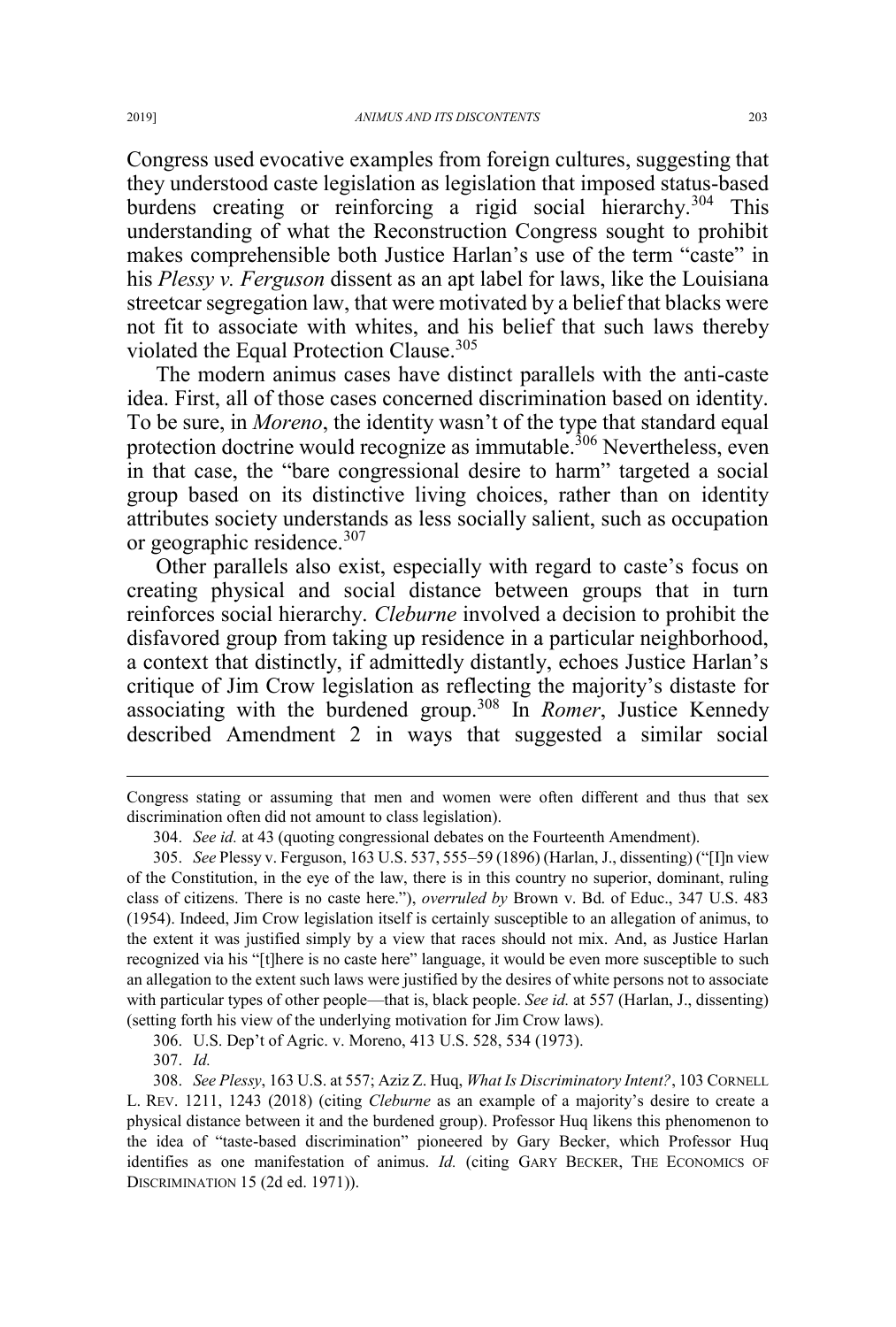distancing.<sup>309</sup> That distancing was more metaphorical than physical, as the Court concluded that Amendment 2 walled off the burdened group from the very status of enjoying the protection of the laws.<sup>310</sup> But such metaphorical distancing still resonates as social or civic exclusion: consider that the last substantive sentence of the *Romer* opinion described Amendment 2 as "deem[ing] a class of persons a stranger to its laws."<sup>311</sup> Consider also that Justice Kennedy began his opinion with a reference to Justice Harlan's rejection of caste in *Plessy*. 312

Admittedly, *Windsor* is a tougher fit with the caste idea. Yet even that case features meaningful allusions to caste. Justice Kennedy noted how Section 3 of DOMA effected an across-the-board denial of a legal status that states, the traditional providers of that status, had chosen to bestow on same-sex couples.<sup>313</sup> More explicitly, repeating his emphasis on dignity in *Lawrence v. Texas*, he stressed the stigma DOMA imposed, describing the law as "undermin[ing] both *the public* and private significance" of their state-sanctioned marriages, and "plac<sup>[ing]</sup> same sex couples in . . . a second-tier marriage" that "demeans the couple," and "humiliates" their children.<sup>314</sup> These descriptions all suggest the public subordination of a class of relationships<sup>315</sup> that, in turn, reflects caste-like status.<sup>316</sup>

311. *Romer*, 517 U.S. at 635; *cf.* Editors of Encyclopaedia Britannica, *Outlawry*, ENCYCLOPAEDIA BRITTANICA (May 4, 2018), https://www.britannica.com/topic/outlawry [https://perma.cc/RJR9-8SMQ] (describing "outlawry" in terms suggesting social ostracism).

312. *See Romer*, 517 U.S. at 623; *see also* Akhil Reed Amar, *Attainder and Amendment 2: Romer's Rightness*, 95 MICH. L. REV. 203, 203–04 (1996) (arguing that Amendment 2 was the equivalent of an unconstitutional bill of attainder).

313. *See* United States v. Windsor, 133 S. Ct. 2675, 2690 (2013).

314. *Id.* at 2694 (emphasis added). For an argument that such humiliation and stigmatization constitute the equivalent of an unconstitutional bill of attainder, see Amar, *supra* note 312, at 208– 09.

315. *See Windsor*, 133 S. Ct. at 2694 (observing that DOMA intentionally created inequality within the class of marriages recognized by states, the institutions that traditionally bestow marital status); *see also* Obergefell v. Hodges, 135 S. Ct. 2584, 2599–602 (2015) (establishing that samesex marriages further the same societal goals for which marital status is created to begin with).

316. *Cf.* Martha C. Nussbaum, *A Right to Marry?*, 98 CAL. L. REV. 667, 683 (2010) (drawing a connection between majoritarian views that extending marriage rights to same-sex couples will

 <sup>309.</sup> Romer v. Evans, 517 U.S. 620, 631 (1996).

<sup>310.</sup> *See id.* (describing the protections Amendment 2 withdrew as "protections against exclusion from an almost limitless number of transactions and endeavors that constitute ordinary civic life in a free society"); *cf.* Civil Rights Act of 1866, ch. 31, § 1, 14 Stat. 27 (1866) (codified as amended at 42 U.S.C. § 1982 (2012)) (guaranteeing that all persons would enjoy the same basic civil rights as enjoyed by white persons). The wording of the statute—not guaranteeing "equal rights" *simpliciter*, but rather, guaranteeing that all persons would be accorded the level of rights protection as that enjoyed by white persons—again suggests, however obliquely, the idea of raising up all Americans to the highest level of rights protections American law provided, thus directly attacking the idea of hierarchy.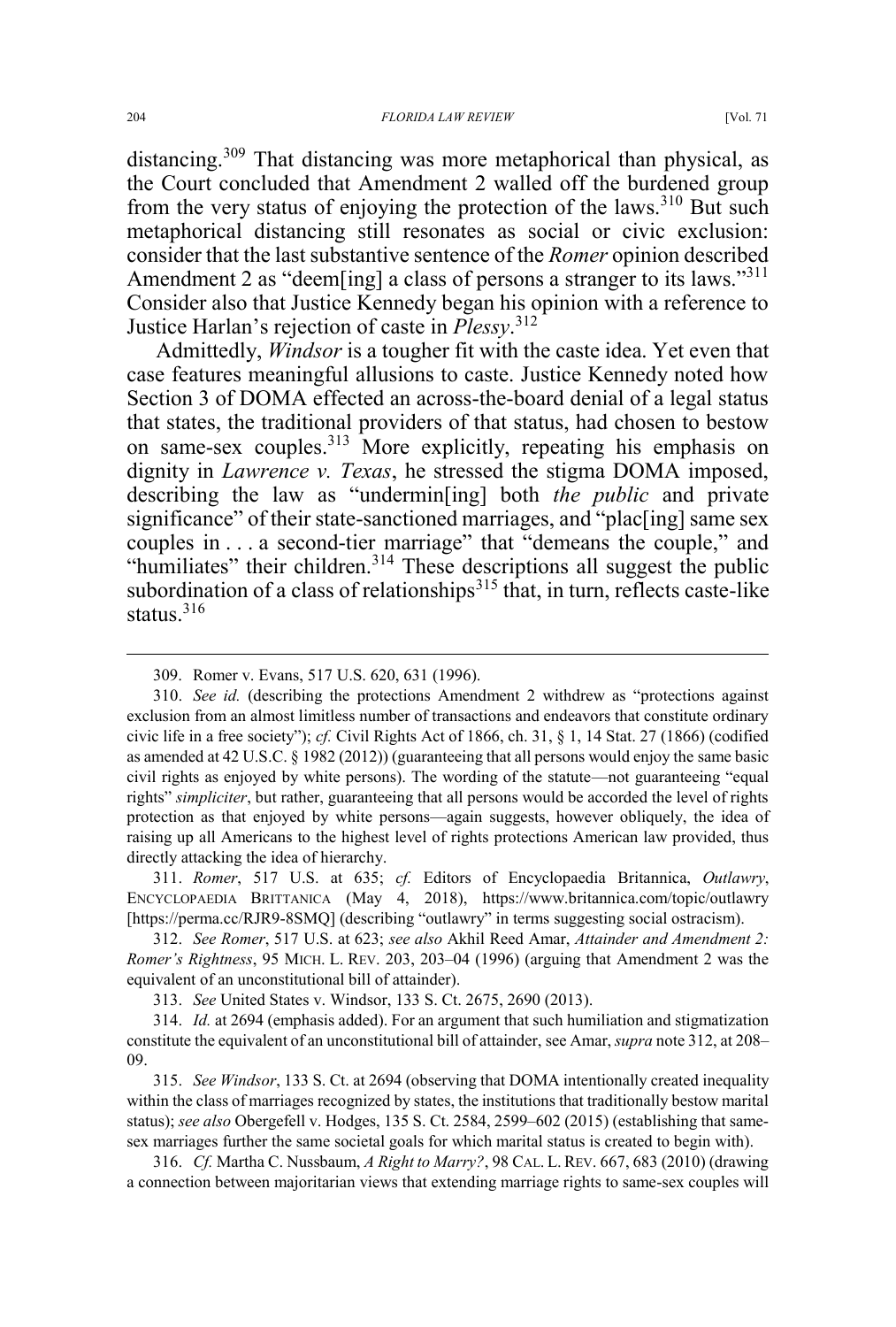These cases' focus on identity-based physical or social separation enacted in the service of preserving the purity of the dominant group by segregating disfavored groups $317$  suggests an intuitive parallel with the idea of caste. As such, they suggest that animus doctrine may fit neatly within a subset of laws condemned as class legislation—those that create a caste regime.

Of course, animus is not the only equal protection doctrine that features these parallels to caste. Indeed, given that the anti-caste imperative provided at least some of the motivation for the Fourteenth Amendment,<sup>318</sup> it is not surprising that many scholars have insisted that caste-like social subordination should constitute the main focus of equal protection law.<sup>319</sup> The great variety of discrimination that raises colorable equal protection claims, and in particular the historical legacies of certain types of discrimination, suggests that an anti-caste and anti-subordination theory of equal protection should be flexible enough to encompass a variety of doctrinal mechanisms. With regard to race, for example, such a theory should easily be flexible enough to accommodate lesser reliance on an intent requirement in light of the historical embeddedness of racism in American society that risks leaving much of it unremedied if a plaintiff is required to satisfy such a requirement.<sup>320</sup> One could make a similar observation about sex discrimination in light of deeply entrenched and often unacknowledged assumptions about the relative capabilities of, and appropriate social roles for, men and women. $321$ 

For other types of discrimination, however, broad presumptions about the likely existence of either obvious prejudice or "merely" stereotyped thinking either become less persuasive or, at the very least, encounter obstacles to effective judicial implementation. For example, distinguishing caste-creating discrimination from appropriate differential

320. *See, e.g.*, Karst, *supra* note 273, at 30.

321. *See, e.g.*, Cary Franklin, *The Anti-Stereotyping Principle in Constitutional Sex Discrimination Law*, 85 N.Y.U. L. REV. 83, 136 (2010) (noting Justice Blackmun's apparently startled reaction to Justice Brennan's suggestion in his draft opinion in *Weinberger v. Weisenfeld*, 420 U.S. 636 (1975) that the male widower-father in the case might have chosen to stay at home with the couple's child even if his wife had not died). For statements about the caste-like status of gender relations in the United States at the time of the Fourteenth Amendment's enactment, *see* Calabresi & Rickert, *supra* note 297, at 57–60.

 $\overline{a}$ 

sully traditional marriage and notions of disgust and contamination that are heavily casteinflected).

<sup>317.</sup> *See Romer*, 517 U.S. at 635; Nussbaum, *supra* note 316.

<sup>318.</sup> *See, e.g.*, Calabresi & Rickert, *supra* note 297.

<sup>319.</sup> *See, e.g.*, Ruth Colker, *Anti-Subordination Above All: Sex, Race, and Equal Protection*, 61 N.Y.U. L. REV. 1003, 1007 (1986); Hutchinson, *supra* note 216, at 692 nn.516–17 (citing several of those scholars); *id.* at 692 ("[A]ntisubordination theory looks toward ending only those governmental practices that reinforce caste.").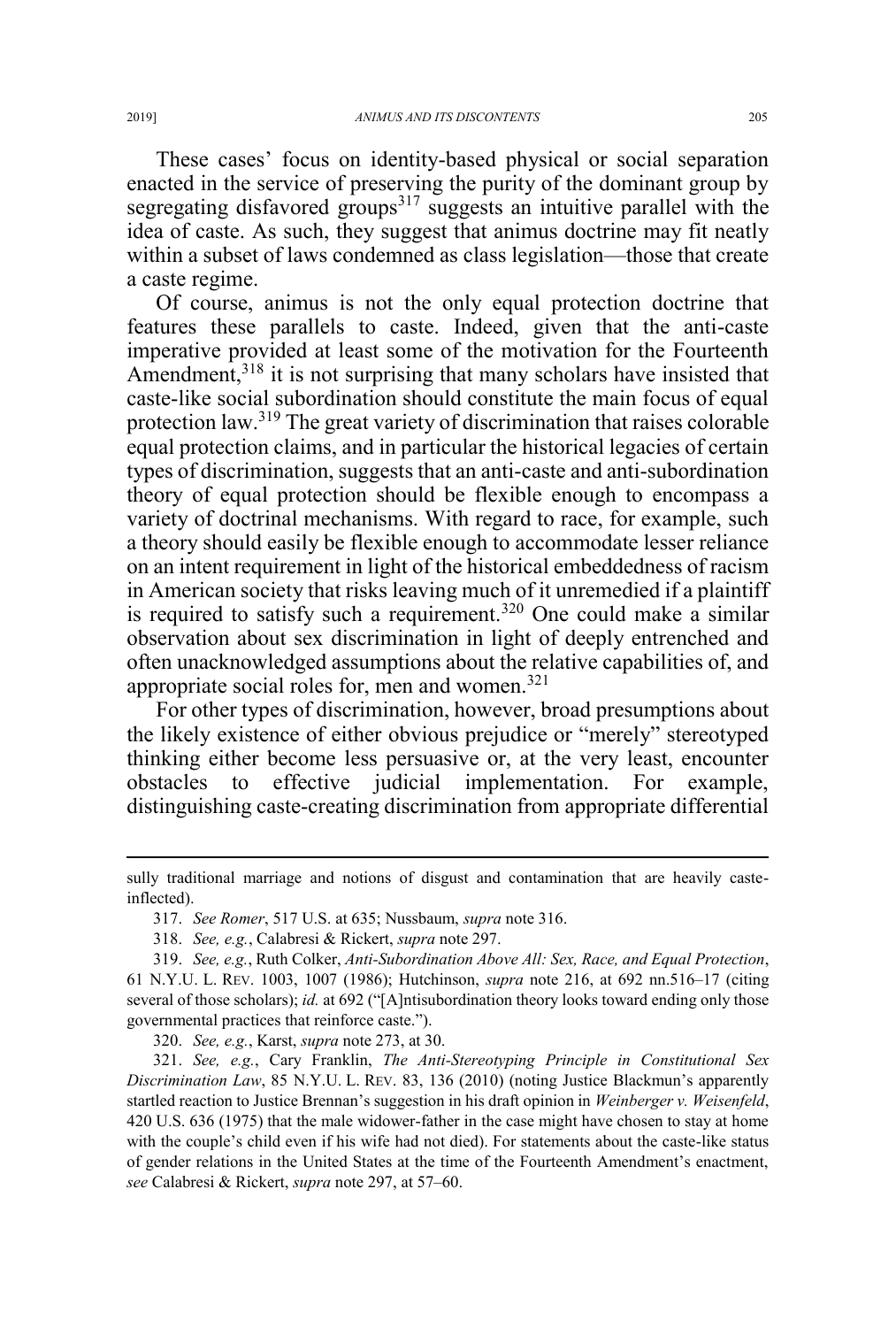treatment may be difficult in the context of disability discrimination.<sup>322</sup> In the context of transgender rights, the still-evolving nature of public opinion may make some judges nervous about issuing blanket condemnations of such discrimination—a phenomenon that some might even continue to ascribe to the context of gay and lesbian rights.<sup>323</sup>

Of course, some axes of discrimination have yet to arise, or yet to command significant public and judicial attention.<sup>324</sup> Indeed, to the extent majorities can impose social subordination based on the lifestyle choices of the burdened group,  $325$  the constantly evolving nature of such choices means that new axes of subordination will likely arise with the living choices made by each new generation. Even assuming that society eventually condemns such emerging discrimination, the process by which that condemnation develops takes time and proceeds in a series of somewhat regular stages, as scholars have begun to uncover.<sup>326</sup>

In situations like these, animus doctrine can play a useful role in ferreting out, at a more granular level, the kind of socially subordinating discrimination the Reconstruction generation would have characterized and condemned as caste-creating. But this promising possibility requires doing the hard work of uncovering the retail-level analogues to the wholesale legacies of racism and sexism that make anti-subordination an attractive approach to equal protection in those latter contexts.

The outline of an animus doctrine provided earlier in this Article<sup>327</sup> furnishes guideposts for that inquiry. Its focus on legislation that imposes unusually-targeted burdens that deviate from normal governmental practices and procedures, and that does so against a background that suggests that these effects were intended (rather than mere by-products of legislative attempts to pursue other, more legitimate, goals) channels

323. *Cf.* Obergefell v. Hodges, 135 S. Ct. 2584, 2605–07 (2015) (addressing the argument that more public debate was necessary on the question of same-sex marriage).

324. *See, e.g.*, William D. Araiza, *New Groups and Old Doctrine: Rethinking Congressional Power to Enforce the Equal Protection Clause*, 37 FLA. ST. L. REV. 451, 478–80, 524–28 (2010) (discussing the prospect of discrimination based on genetics, and how such discrimination fits within equal protection doctrine); *see also id.* at 529–30 (discussing obesity discrimination). *See generally* ANA KIRKLAND, FAT RIGHTS: DILEMMAS OF DIFFERENCE AND PERSONHOOD (2008) (providing a deeper discussion of obesity discrimination).

325. *See supra* note 46 and accompanying text (discussing legislators' hostility to the lifestyle choices of hippies).

326. Among the large literature in this area, see William N. Eskridge, Jr., *Some Effects of Identity-Based Social Movements on Constitutional Law in the Twentieth Century*, 100 MICH. L. REV. 2062, 2073 (2002).

327. *See supra* 215–67 and accompanying text.

 <sup>322.</sup> *See, e.g.*, City of Cleburne v. Cleburne Living Ctr., 473 U.S. 432, 444–45 (1985) (observing that some disability differentiation may in fact redound to the benefit of disabled persons and expressing doubt about courts' ability to distinguish between beneficial and detrimental treatment).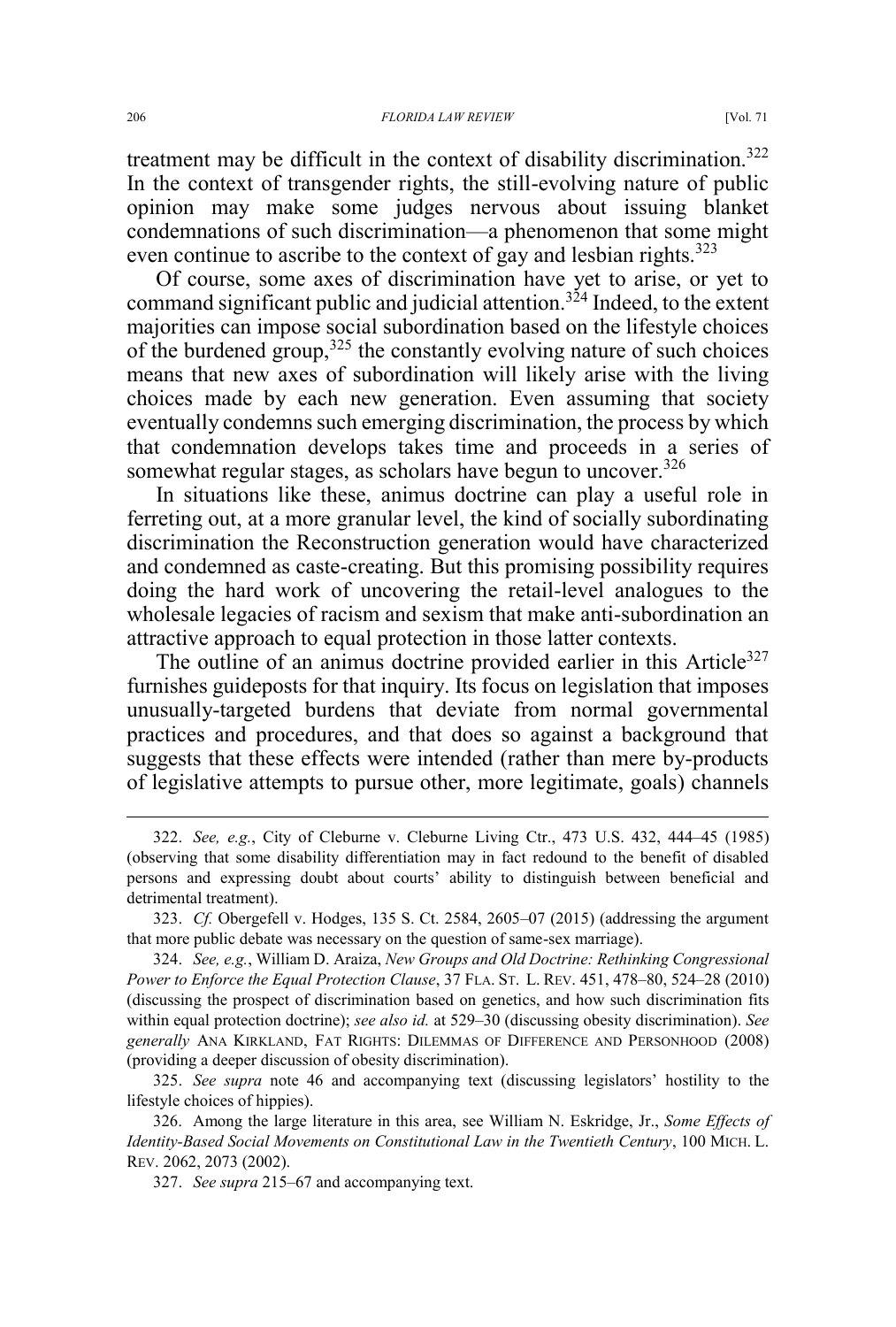the inquiry toward laws that appear to have been enacted simply to legislate inequality.<sup>328</sup> To be sure, such suspicion does not equate to proof. But, as that outline explains, it justifies reversing the normal presumption of constitutionality accorded government action, and it requires the government to demonstrate that the law was in fact motivated by a legitimate purpose.

Unlike formally heightened scrutiny, this burden shifting does not require the government to demonstrate an unusually good fit between the law and that legitimate purpose. Given that the inquiry's goal is determining the government's ultimate motivation, and given that, by definition, the discrimination in question is not entirely suspicious, it demands only a reasonable fit. $329$  But it must be a fit with the government's *actual* goal.<sup>330</sup> This insistence on identifying a challenged law's actual goal reflects animus doctrine's underlying concern with the government's motivation.<sup>331</sup> If the challenged law fails the burdenshifting described above,  $332$  then the government's true motive becomes apparent. And it isn't good.

## C. *Obergefell: The Doctrinal Promiscuity of the Class Legislation Prohibition and the Future of Animus Doctrine*

*Obergefell v. Hodges*<sup>333</sup> is the most recent gay rights victory at the Court—and, more importantly, the Court's most recent significant individual rights case that cannot be fully explained by conventional equal protection or due process doctrine. As such, it provides clues to animus doctrine's possible evolution and, in particular, its relationship to Fourteenth Amendment equality and liberty.

Consider that relationship: Late nineteenth and early twentieth century-judges and scholars frequently commented on the overlap between the Due Process and Equal Protection Clauses. That overlap

333. Obergefell v. Hodges, 135 S. Ct. 2584 (2015).

 <sup>328.</sup> *Cf.* Romer v. Evans, 517 U.S. 620, 635 (1996) ("[Amendment 2] is a classification of persons undertaken for its own sake, something the Equal Protection Clause does not permit.").

<sup>329.</sup> For an expanded discussion of this point, see Araiza, *supra* note 58, at 139–43. Indeed, to the extent a requirement of precise fit is itself a decisional heuristic that flows from the identification of the classification as suspect, *see*, *e.g.*, United States v. Windsor, 570 U.S. 744, 802, 811 (2013) (Alito, J., dissenting) ("The modern tiers of scrutiny . . . are a heuristic to help judges determine when classifications have that fair and substantial relation to the object of the legislation [that equal protection requires].") (internal quotation omitted), the more direct, unmediated nature of the animus inquiry dispenses with this requirement in favor of a more direct inquiry into the law's constitutionality. *See* Araiza, *supra* note 58, at 139–43.

<sup>330.</sup> On the question of actual versus hypothesized government purposes, see Sanders, *supra*  note 271, at 695.

<sup>331.</sup> *See* ARAIZA, *supra* note 58, at 139–43.

<sup>332.</sup> *See supra* notes 208–13 and accompanying text.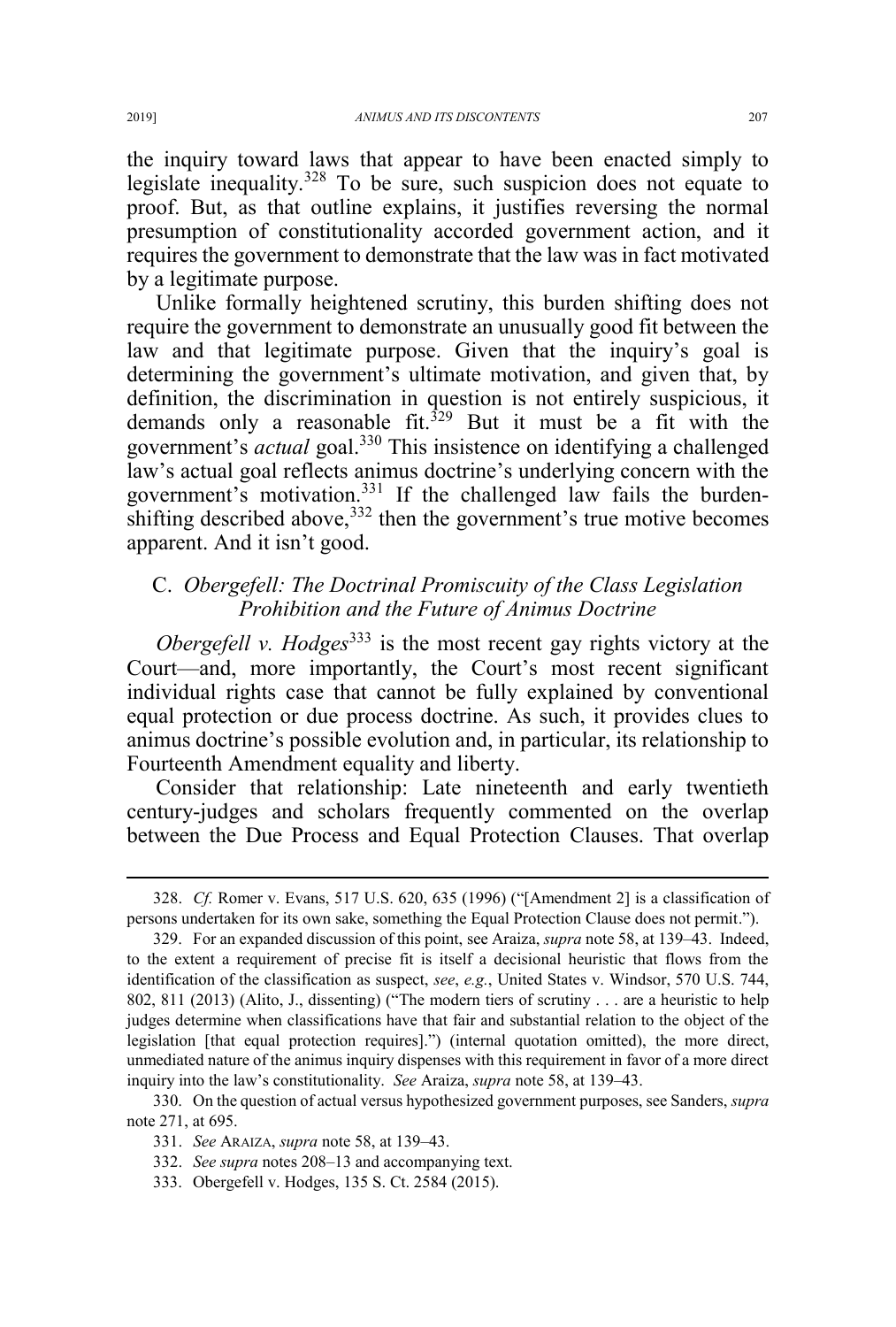manifested in the prohibition on class legislation, which nineteenthcentury courts often described as contrary to the Fourteenth Amendment as a general matter, without bothering to further specify its textual basis.<sup> $334$ </sup> In the last decades before 1937, the Court began to specify that the Equal Protection Clause provided the strongest protection against the sort of non-public-regarding discrimination that was condemned as class legislation.<sup>335</sup> Nevertheless, the Court continued to insist that the Due Process Clause, in addition to protecting against deprivations of thennewly-announced rights such as the right to contract and raise a family, also provided at least some protection against generally arbitrary discrimination.<sup>336</sup>

One can find a trace of that latter idea in *Obergefell*'s determination that same-sex couples married for the same reasons as their opposite-sex counterparts.<sup>337</sup> While normally one might expect such a finding to lead a court to decide that same-sex marriage bans simply fit badly with the underlying reasons government recognizes marriages, *Obergefell* drew a different lesson. According to Justice Kennedy, that finding led him to conclude that same-sex marriage bans "teach[] that gays and lesbians are unequal in important respects" and "demean[] gays and lesbians" by "lock[ing] them out of a central institution of the Nation's society."<sup>338</sup> This is not the language of misclassification. Rather, it is a conclusion that excluding same-sex couples from access to marital status subordinates—a conclusion that it "teach[es]" inequality, "demeans" its victims, and "lock[s] them out of a central [social] institution."<sup>339</sup> Regardless of its grounding in due process rather than equal protection, such effects suggest the kind of oppressive discrimination and exclusion from a desirable status that could legitimately be described, not just as class legislation, but more specifically as legislation that creates a caste. $340$ 

337. *Obergefell*, 135 S. Ct. at 2589.

 <sup>334.</sup> *See, e.g.*, Barbier v. Connolly, 113 U.S. 27, 31–32 (1885) (providing a detailed explanation of the constitutional impermissibility of class legislation but failing to specify which Fourteenth Amendment clause condemned such laws).

<sup>335.</sup> *See* Truax v. Corrigan, 257 U.S. 312, 331–34 (1921) (discussing the respective roles of the Due Process and Equal Protection clauses); *see also* Nourse & Maguire, *supra* note 263, at 987 (discussing *Truax*).

<sup>336.</sup> *See Truax*, 257 U.S. at 351–52.

<sup>338.</sup> *Id.* at 2602.

<sup>339.</sup> *Id.*

<sup>340.</sup> *Cf. Windsor*, 570 U.S. at 771 ("[DOMA's] demonstrated purpose is to ensure that if any State decides to recognize same-sex marriages, those unions will be treated as second-class marriages for purposes of federal law."). It should not be surprising, or particularly problematic for this analogy, that *Obergefell*'s neo-class legislation conclusion found its doctrinal home in the Due Process Clause rather than the Equal Protection Clause. As noted earlier in the text, *see* text accompanying *supra* notes 334–36, judges and scholars from the nineteenth and early twentieth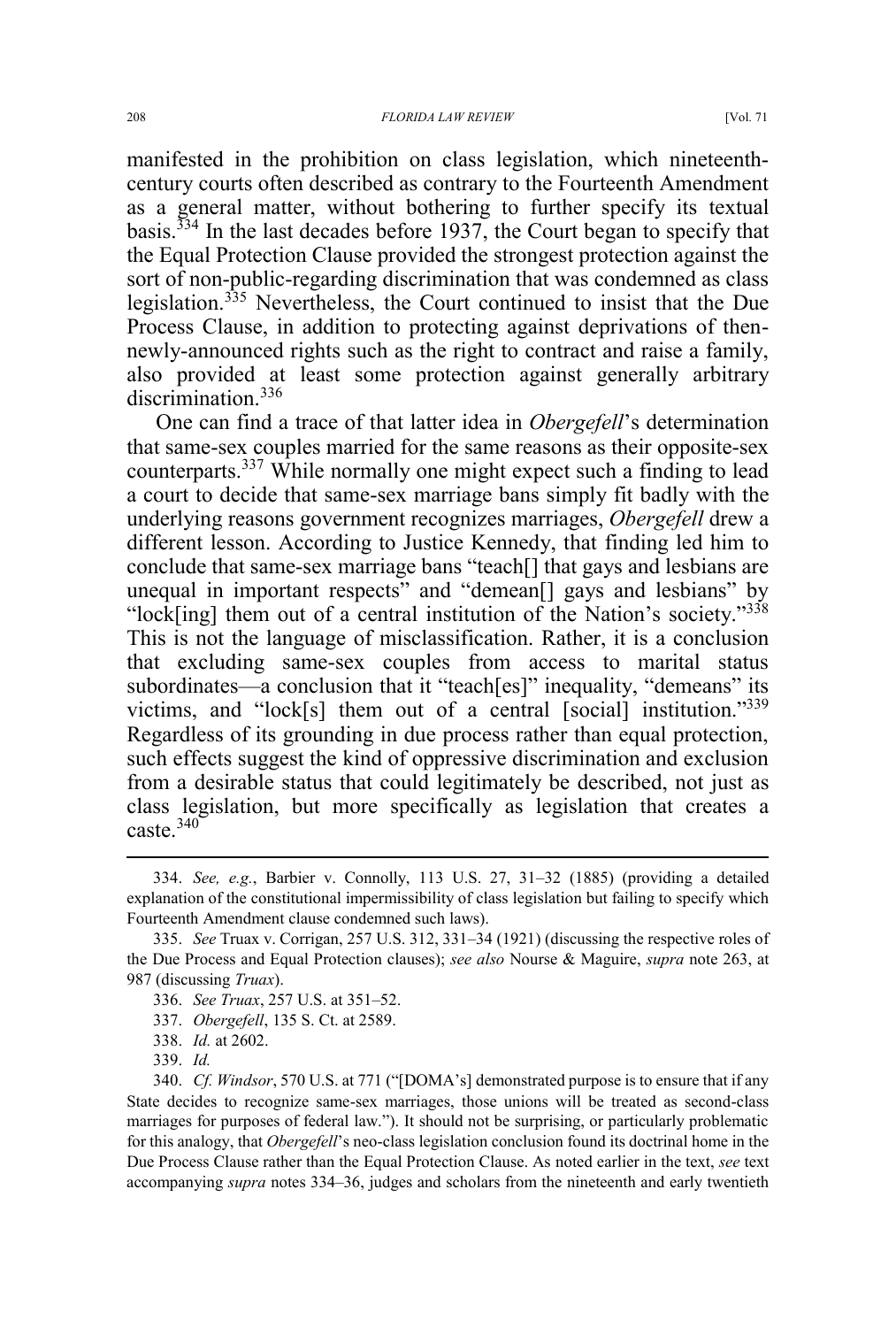To be sure, one cannot precisely equate *Obergefell's* interlocking of due process and equal protection<sup>341</sup> to the doctrinal promiscuity of nineteenth-century class legislation jurisprudence. That earlier jurisprudence may have flowed uniquely from that era's more general conception of "rights" as the residual liberty that remains after the legitimate scope of government power—what was called the "police power"—ran out.<sup>342</sup> That understanding of rights implied that the precise identification of the right did not matter as much as it does today, when the law considers rights as trumps, and thus insists on specifying which right is at issue and how far that right extends.

Nevertheless, the nineteenth-century idea that the police power does not extend to government actions that impose arbitrary burdens on persons' residual liberty can be analogized to *Obergefell*'s conclusion that same-sex marriage bans impose an analogously arbitrary burden. For purposes of that comparison, note *Obergefell*'s apparent conclusion that same-sex marriage bans furthered no legitimate government interest, given the Court's understanding that same-sex marriage furthers the same social goals as its opposite-sex counterpart.<sup>343</sup> So understood, one could understand bans on same-sex marriage as a modern species of the arbitrary burdening of liberty that class legislation doctrine condemned. Indeed, by "lock[ing] out" those relationships from an important status, "demean[ing]" their victims, and "teach[ing]" inequality,<sup>344</sup> those bans could be understood as a particularly odious type of class legislation—a type appropriately describable as imposing caste-like disabilities. To be sure, the analogy is far from precise. But ideas of class legislation and caste can help make an otherwise-inscrutable opinion both more comprehensible and more firmly grounded in constitutional first principles.

 $\overline{a}$ 

centuries recognized that both of these provisions required some level of equality, and both were offended by laws that were exposed as class legislation. *See, e.g.*, *Truax*, 257 U.S. at 312. Indeed, Nourse and Maguire argue that at some point in the early Twentieth century, courts used the presence of a right as a trigger for more careful class legislation scrutiny. *See* Nourse & Maguire, *supra* note 263, at 983–84. Translating this development into modern doctrine, one could understand *Obergefell*'s acknowledgement of the fundamental right to marry, *see* 135 S. Ct. at 2598, as triggering equally careful neo-class legislation scrutiny.

<sup>341.</sup> *See, e.g.*, Tribe, *supra* note 41, at 20–23.

<sup>342.</sup> *See, e.g.*, Bambauer & Massaro, *supra* note 299, at 286 n.19 (collecting sources making this point).

<sup>343.</sup> *See id.* at 2588–602.

<sup>344.</sup> *Obergefell*, 135 S. Ct. at 2602.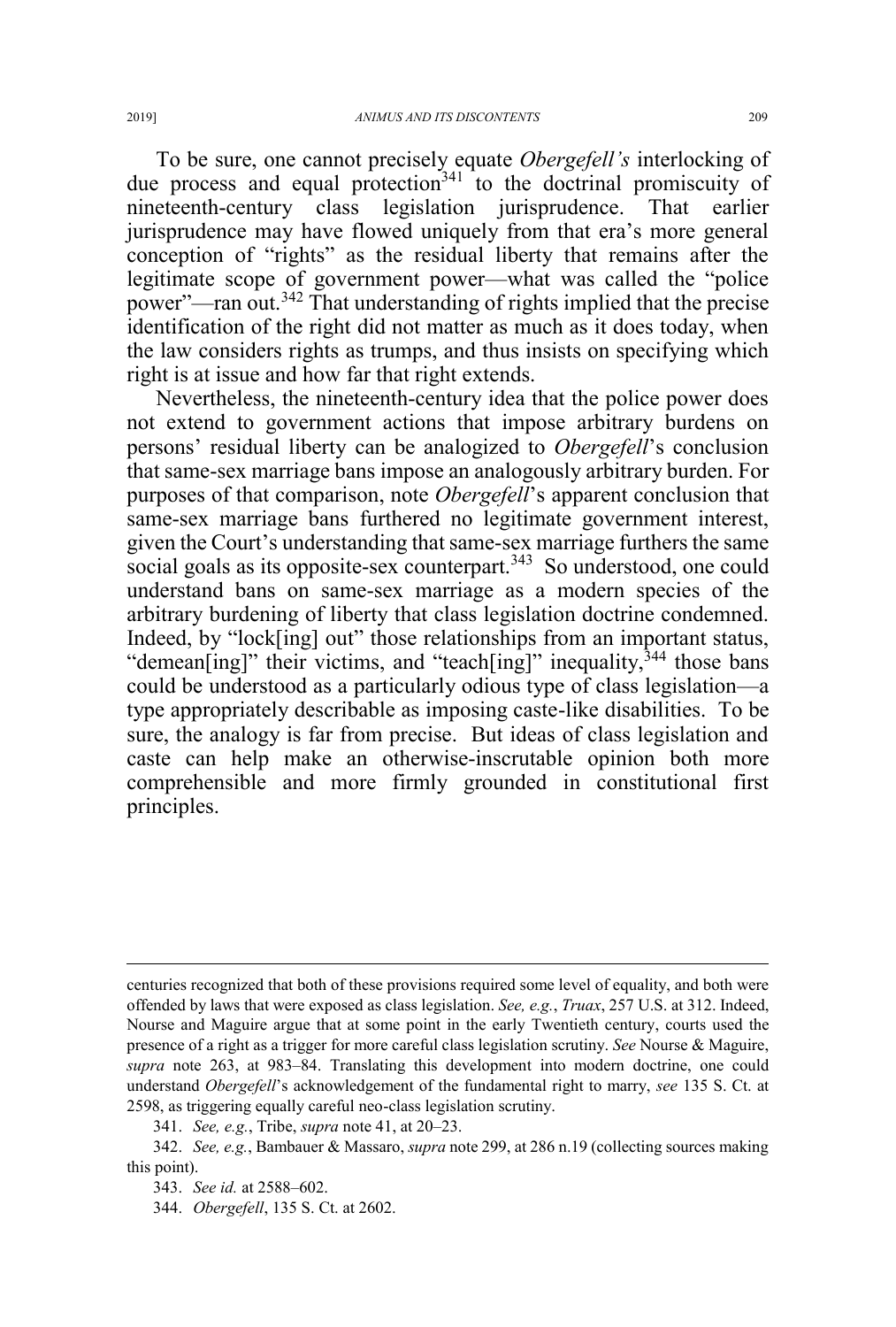## D. *Animus as Ill Will*

While an earlier part of this Article addressed the criticism that animus jurisprudence constitutes, at base, the "jurisprudence of denigration,"<sup>345</sup> Part IV's comparison between animus and caste requires returning to the idea that the concept of animus necessarily includes some imputation of ill will. It is unsurprising that the ill will issue should return as the ultimate challenge facing animus doctrine. Questions about intent are central to any coherent concept of animus, but have bedeviled the Court's constitutional rights jurisprudence, not just in equality law but more generally.<sup>346</sup> As scholars such as Professor Smith have observed, the animus idea exacerbates these difficulties, given both the undeniably freighted nature of the very term "animus," the reheating of the culture wars of the 1990s, and the Court's willingness to venture into that battleground.<sup>347</sup> To Professor Smith's catalog of reasons to worry about animus doctrine, one can add more recent developments reflecting renewed xenophobia in American society, and courts' seeming willingness to characterize it as animus.<sup>348</sup>

At the most general level, this final consideration of the descriptive accuracy and normative appropriateness of a doctrine called "animus" presents a problem whose full analysis far exceeds the scope of this Article. Indeed, one can plausibly argue that the debate over animus doctrine ultimately implicates the debate over the judiciary's role in enforcing constitutional rights at all, or at the very least, its enforcement of constitutional rights beyond their thinnest, most textuallyincontestable versions. After all, a legal culture that often seems to equate "unconstitutional" with "evil" or "benighted" almost necessarily "denigrates" those associated with conduct that a court—and especially *the* Court—determines to be unconstitutional. The heroic story America tells itself about the Constitution—a story of setbacks and advances, but

347. Masterpiece Cakeshop, Ltd. v. Colo. Civil Rights Comm'n, 137 S. Ct. 2290, 2290 (2017) (mem.) (granting *cert.*); *see, e.g.*, *Obergefell*, 135 S. Ct. at 2605–07 (explaining why it was unnecessary and inappropriate for the Court to wait and let political debate about same-sex marriage mature further).

 <sup>345.</sup> Smith, *Denigration*, *supra* note 17, at 275; *see supra* Section III.B.

<sup>346.</sup> *See, e.g.*, Emp't Div., Dep't of Human Res. v. Smith, 494 U.S. 872, 872 (1990) (ruling that judicial review under the Free Exercise Clause is triggered only by laws that target religion); Huq, *supra* note 308, at 1224 (identifying a turn toward requiring intent in Equal Protection, Free Exercise Clause, and Establishment Clause law); Elena Kagan, *Private Speech, Public Purpose: The Role of Governmental Motive in First Amendment Doctrine*, 63 U. CHI. L. REV. 413, 431 (1996) (doing the same in Free Speech Clause law).

<sup>348.</sup> *See supra* Section I.B and accompanying text (describing the travel ban litigation); *see also, e.g.*, Keshner, *supra* note 16 (noting a judge's possible reliance on anti-Latino comments made by the President when deciding a legal challenge to the President's rescission of the DACA program).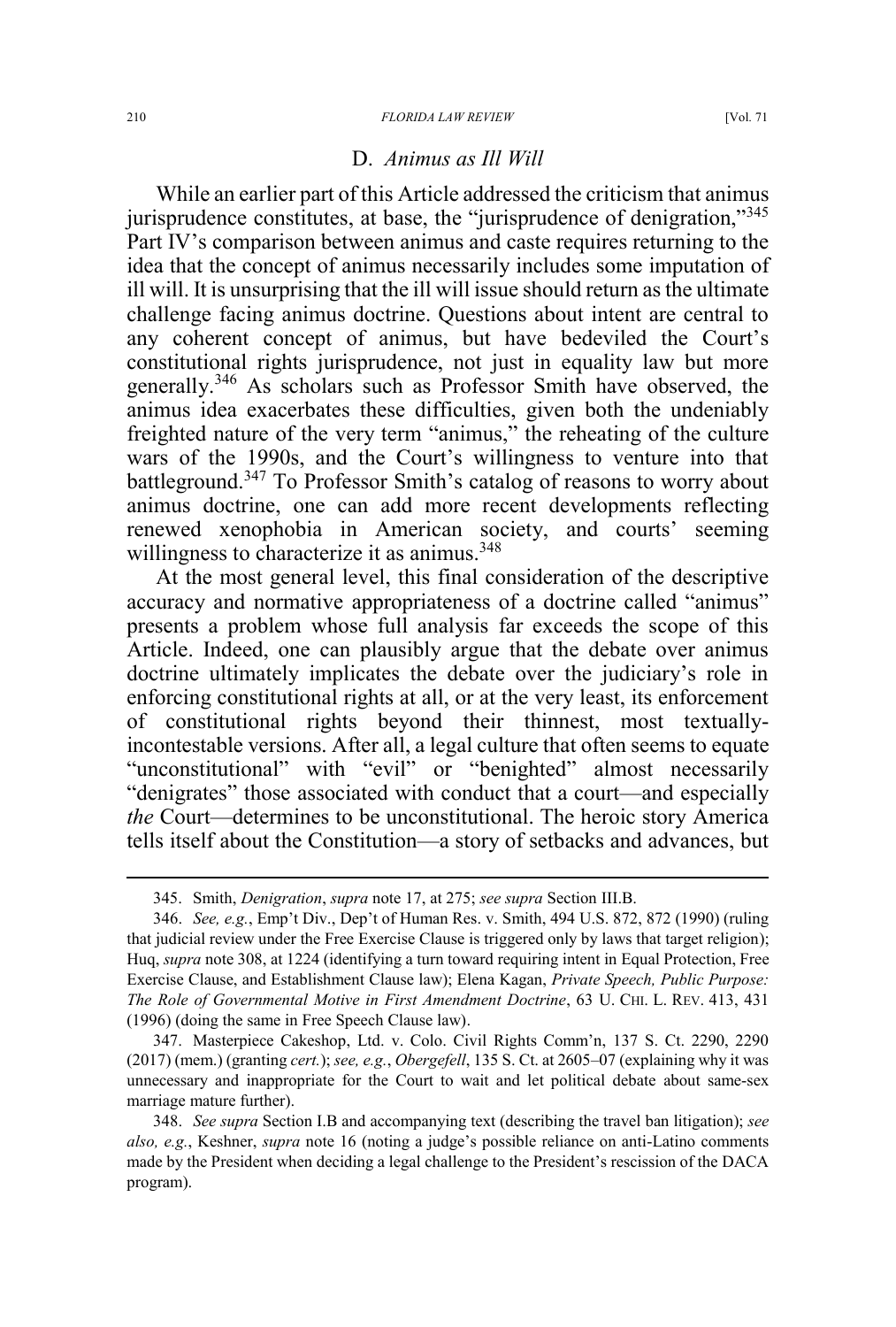ultimately a triumphal story of good eventually prevailing over evil<sup>349</sup> necessarily casts as villains the characters who have ended up on the short side of the Supreme Court vote: the police torturers,<sup>350</sup> the censors,<sup>351</sup> the segregationists,<sup>352</sup> the sexists,<sup>353</sup> the prudes<sup>354</sup>—and now, the the sexists,  $353$  the prudes  $354$  and now, the homophobes?<sup>355</sup>

If this story resonates even a little,  $356$  then query whether it is possible to find a doctrinal vocabulary that allows for advances in human freedom without necessarily casting aspersions on those who stand in the way. Indeed, the very language of "advancing human freedom" necessarily calls into question the motives of those who oppose that advance. One can easily sympathize with Justice Kennedy in *Obergefell* when he struggled to use soaring terms to portray marriage rights for same-sex couples without simultaneously denigrating those who opposed granting those rights. Tradition, deeply held and deeply respectable religious belief:<sup>357</sup> How could these concepts be lauded when they blocked access to such admirable concepts, advanced by such admirable people?<sup>358</sup>

- 350. *See* Brown v. Mississippi, 297 U.S. 278, 278 (1936).
- 351. *See* N.Y. Times Co. v. Sullivan, 376 U.S. 254, 254 (1964).
- 352. *See* Brown v. Bd. of Educ., 347 U.S. 483, 488 (1954).
- 353. *See* United States v. Virginia, 518 U.S. 515, 558 (1996).
- 354. *See* Jenkins v. Georgia, 418 U.S. 153, 154–55 (1974).

355. To be sure, some villainous characters have taken the form of *defenders* of constitutional rights—in the stereotypical telling, the *Lochner*-era defenders of a so-called liberty of contract who were, at, base, simply defending the right to exploit. But opponents of that right were ultimately able to cast themselves as the true defenders of constitutional rights, correctly understood. *See, e.g.*, REBECCA E. ZIETLOW, ENFORCING EQUALITY: CONGRESS, THE CONSTITUTION, AND THE PROTECTION OF INDIVIDUAL RIGHTS 68–69 (2006) (explaining, in quasiconstitutional terms, the rights of labor unions to organize for better pay and working conditions, and for statutory protections). More recently, *Lochner* "revisionists" have sought—with some success—to flip the traditional script, and to cast defenders of economic rights as standing in similar, if not the exact same, shoes as the defenders of more traditionally-celebrated constitutional rights. *See, e.g.*, DAVID E. BERNSTEIN, REHABILITATING LOCHNER: DEFENDING INDIVIDUAL RIGHTS AGAINST PROGRESSIVE REFORM 122–25 (2011) (concluding that *Lochner* and similar, individual-rights jurisprudence have been unfairly maligned).

356. Not every story about constitutional rights will take this form. For example, governments seeking to restrict guns are generally not portrayed as evil, but, at least in mainstream tellings, as (at worst) well-intentioned officials sincerely concerned about gun violence. *See* ZIETLOW, *supra* note 355, at 76 (suggesting that regulators of the labor market could also be understood as well-intentioned). Thanks to Lee Strang for this insight.

357. *See, e.g.*, Obergefell v. Hodges, 135 S. Ct. 2584, 2602 (2015) (describing the views of those who oppose same-sex marriage in those terms).

358. *See id*. at 2594–95 (presenting, in very favorable light, the stories of the plaintiffs in the litigation); *see also* Cynthia Godsoe, *Perfect Plaintiffs*, 125 YALE L.J.F. 136, 138 & 138 n.9 (2015)

 <sup>349.</sup> *See generally, e.g.*, RICHARD D. MOHR, THE LONG ARC OF JUSTICE: LESBIAN AND GAY MARRIAGE, EQUALITY, AND RIGHTS (2005) (discussing, prior to *Obergefell*, the hope that samesex marriage would be legalized by the Court).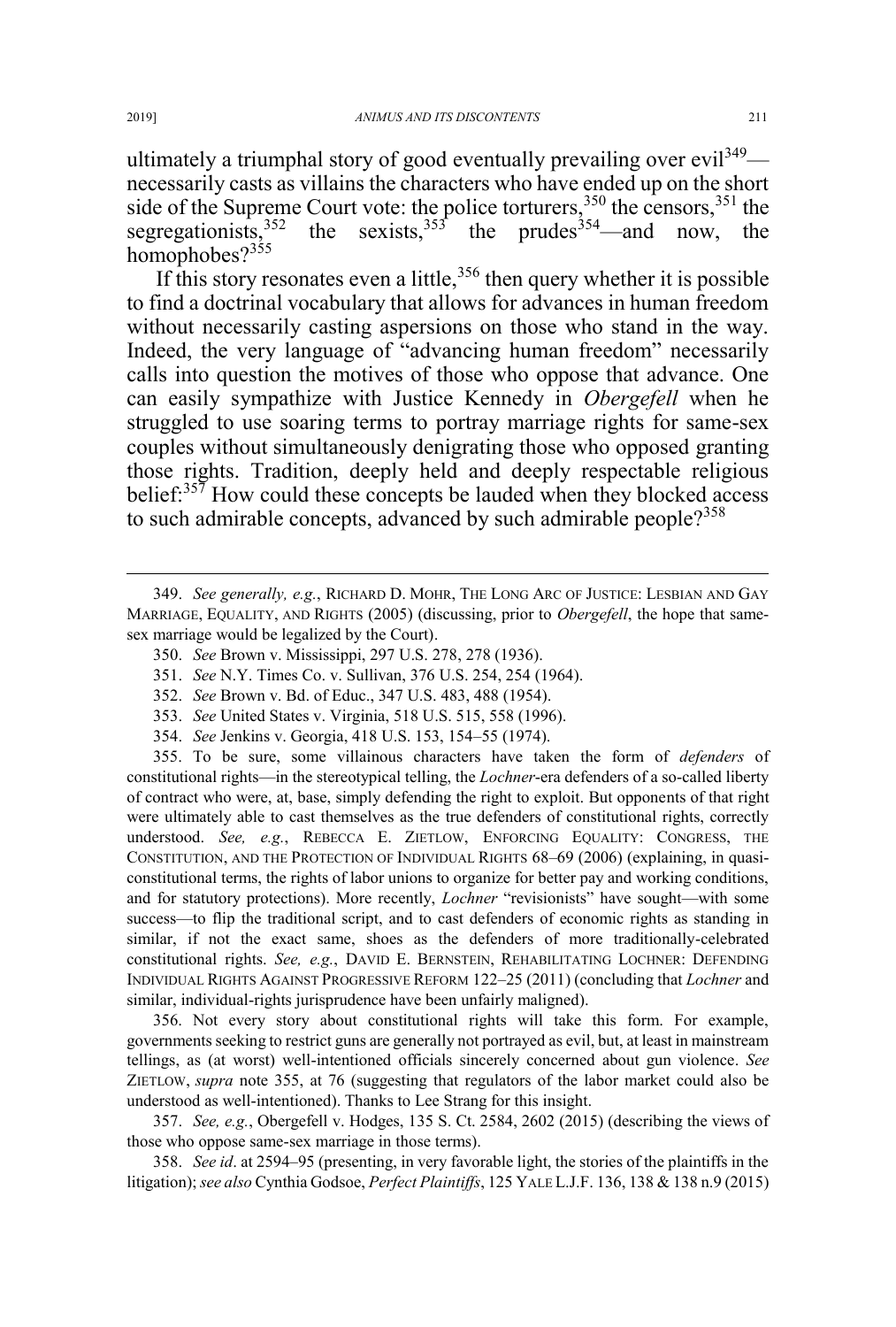One answer is to employ doctrinal indirection. For example, had the *Obergefell* Court concluded that sexual orientation was a suspect classification, then discrimination implicating that trait would be subject to more stringent proof requirements that it likely could not have satisfied in the case of marriage. $359$  But this effacing of the underlying normative judgment is only skin-deep. As Justice Scalia recognized (and protested) in *Romer*, a holding that sexual orientation discrimination requires more than the barest public-regarding justification "places the prestige of [the Court] behind the proposition that opposition to homosexuality is as reprehensible as racial or religious bias."<sup>360</sup>

But *Romer* did not even involve explicitly heightened scrutiny.<sup>361</sup> Such heightened scrutiny would have made the normative argument against homophobia (and thus, presumably, homophobes) even clearer, given that traditional suspect class analysis inquires into concepts such as the general relevance of the classification trait and the group's (unfair  $362$ ) political powerlessness.<sup>363</sup> If such a trait was held to be generally irrelevant and a marker for an unfairly marginalized group, but yet was employed in a given law, it is hard to avoid the conclusion that the enactors of that law—such as the Coloradans who voted for Amendment 2—must simply have disliked that group. The only other explanations would hold that the majority was simply woefully uninformed about that group or indifferent to its well-being (another form of denigration, to be sure).  $364$ 

The fundamental rights route similarly offers little hope of evading the implied moral judgment condemning homophobes. Ultimately, rights are fundamental for those who are deemed potentially proper recipients of that right.<sup>365</sup> The right to vote is fundamental, but nobody thinks strict

365. Indeed, this observation helps explain at a doctrinal level the practical emphasis in impact litigation such as that challenging same-sex marriage bans on finding what one scholar

 $\overline{a}$ 

<sup>(</sup>describing how the plaintiffs in *Obergefell* were chosen for their likely attractiveness to mainstream American society).

<sup>359.</sup> For one scholar's argument that this doctrinal path was the preferable path to same-sex marriage rights, *see* Conkle, *supra* note 29.

<sup>360.</sup> Romer v. Evans, 517 U.S. 620, 636 (1996) (Scalia, J., dissenting). Indeed, Justice Scalia's quote implicitly criticized the Court's stand against "disfavoring" homosexuality, thus suggesting that such disfavoring need not even satisfy minimal constitutional standards.

<sup>361.</sup> *See id.* at 631, 634 (basing the Court's holding not upon strict scrutiny, but rather, upon a finding of animus, which cannot withstand rational basis review).

<sup>362.</sup> *See* ELY, *supra* note 126, at 152 (conceding that the political powerlessness prong of suspect class analysis had to refer to powerlessness that was in some way "discreditable" or unwarranted); *see also* Bruce A. Ackerman, *Beyond* Carolene Products, 98 HARV. L. REV. 713, 740–41 (1985) (making a similar argument, but as part of a critique of standard suspect class criteria).

<sup>363.</sup> *See, e.g.*, Frontiero v. Richardson, 411 U.S. 677, 689–90 (1973).

<sup>364.</sup> *See, e.g.*, Karst, *supra* note 273, at 65.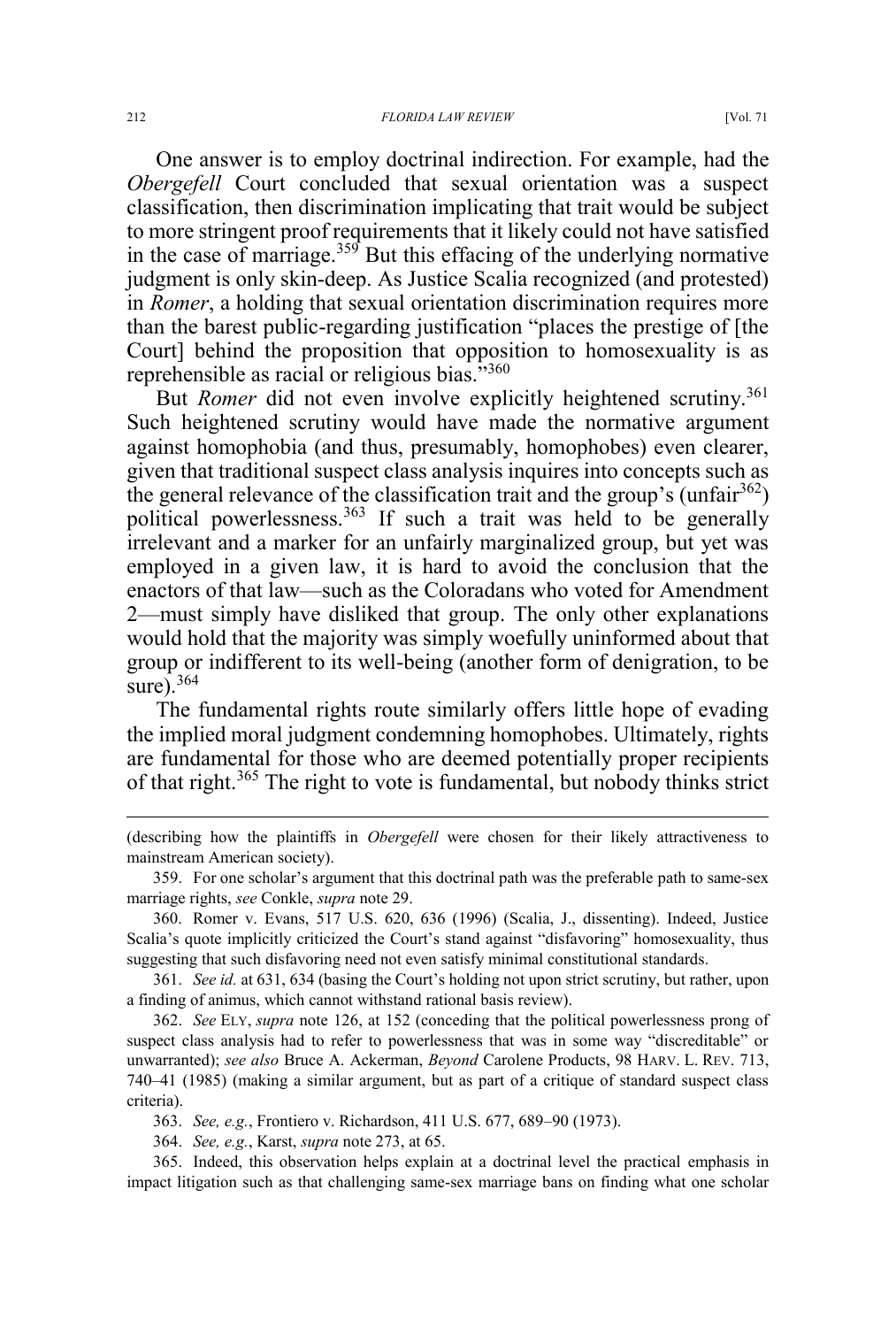scrutiny is required to justify its denial to a precocious fourteen yearold.<sup>366</sup> If the right to marriage extends to same-sex couples because the right is fundamental, it must be because same-sex couples are proper recipients of that right. Of course, this is exactly what Justice Kennedy said in *Obergefell* when he concluded that gays and lesbians marry for the same socially desirable reasons as heterosexuals.<sup>367</sup> Indeed, it's what he *had* to say, lest the fundamental nature of the right to marry therefore mean that it must extend to children and polyamorous groupings. As with the heightened equal protection scrutiny route, the due process fundamental rights route requires validating the claim that sexual orientation is a morally and practically neutral feature, either generally (in the case of a heightened scrutiny approach) or within the context of the right in question (in the case of a fundamental rights approach). Opposition to claims stated through either route thus becomes hard to express in terms that allow that opposition to escape moral taint.

A final approach is to emphasize the distinction between the public and the private realm. Under this approach, the Court purports to withhold judgments about the correctness vel non of moral qualms about homosexuality and simply decrees, as a matter of jurisprudential housekeeping, that such qualms per se have no place in government decision-making. Thus, as Justice Kennedy concluded in both *Lawrence* and *Obergefell*, privately held moral precepts about sexuality, marriage, and family simply have no place in law, at least when they have the oppressive effect Justice Kennedy described in those cases.<sup>368</sup> This approach has the benefit of rendering such qualms legally irrelevant, and thus obviating any need for courts to condemn them. Indeed, it allows even more: As in *Obergefell*, it allows a court to pay homage to the sincerity and goodwill with which those qualms are held and expressed, while nevertheless ruling them jurisprudentially out of bounds.<sup>369</sup>

This approach opens the door, if only a crack, to a thin understanding of rights such as the same-sex marriage right. Under this approach, moral disapproval of the right (or of the equality claim) is disallowed as a factor and drops out of the analysis. This leaves the government to defend the rights deprivation or discrimination on utilitarian grounds—as some

 $\overline{a}$ 

calls "perfect plaintiffs." *See* Godsoe, *supra* note 358, at 155 (describing the process of plaintiff selection in several foundational individual rights litigations).

<sup>366.</sup> U.S. CONST. amend. XXVI.

<sup>367.</sup> *See* Obergefell v. Hodges, 135 S. Ct. 2584, 2599 (2015).

<sup>368.</sup> *See* Lawrence v. Texas, 539 U.S. 558, 577 (2003) (quoting with approval a previous dissenting opinion arguing that a legislative majority's view that certain conduct is immoral does not authorize it to criminalize that conduct); *Obergefell*, 135 S. Ct. at 2602; *see also Lawrence*, 539 U.S. at 575 (describing the oppressive effects of Texas's sodomy laws); *Obergefell*, 135 S. Ct. at 2604 (describing the oppressive effects of same-sex marriage bans).

<sup>369.</sup> *Obergefell*, 135 S. Ct. at 2602.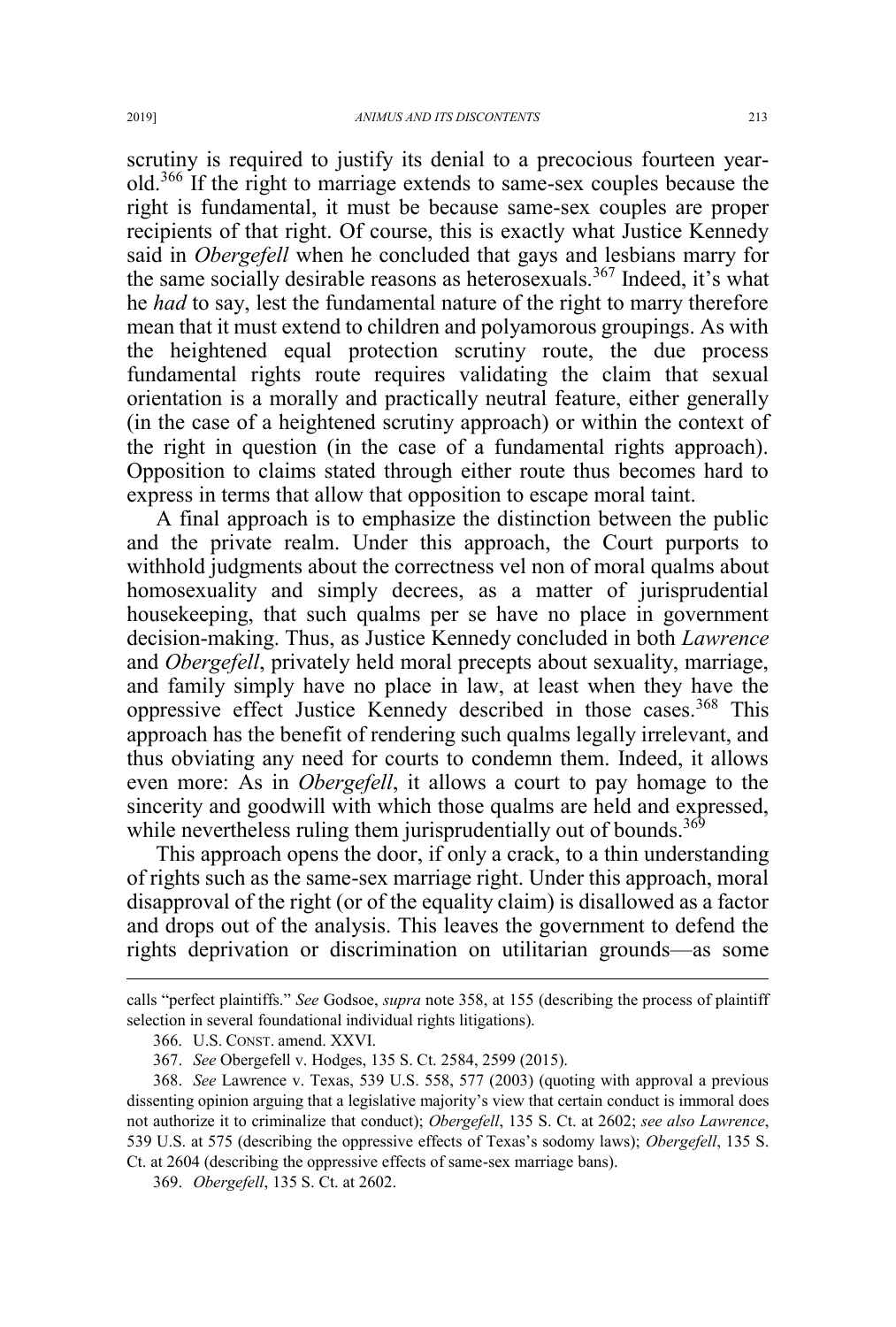states did, unsuccessfully, in the run-up to *Obergefell* when they offered child welfare and so-called "accidental procreation" arguments as justifications for same-sex marriage bans.<sup>370</sup> Under this approach, culture war issues such as same-sex marriage become straightforward questions of a challenged law's fit with a utilitarian justification.<sup>371</sup> As such, courts are relieved of any need to rule on an animus ground.

The problem is that the private realm is not so easily cabined. Florists, photographers, and bakers may all have private views about same-sex marriage, but when those views affect their conduct in the public sphere, their rights to private belief collide with governmental recognition and protection of the other side's public status as equal members of the community. This, of course, is the issue today.<sup>372</sup> Whether the Court can find a satisfactory dividing line between the public and the private realms is a matter of much doubt.<sup>373</sup> Perhaps more importantly, any dividing line the Court offers may well be understood as endorsing "animus" on the part of the prevailing side—either the religious objectors whose objections would become constitutionally accommodated, or the beneficiaries of the anti-discrimination law who would gain the right to compel conduct those objectors find deeply offensive.

#### CONCLUSION: ANIMUS AND ITS DISCONTENTS

It should not be surprising that the rise of animus analysis has been controversial. Its aggressively personal tone, when combined with its undertheorized application in Supreme Court cases that have employed it, make criticism understandable, especially when it is used in high

 <sup>370.</sup> *See, e.g.*, Bostic v. Schaefer, 760 F.3d 352, 381 (4th Cir. 2014).

<sup>371.</sup> For one expression of this approach, with a fairly clear motivation to shore up the ability of persons to continue expressing opposition to the claimed right within the private sphere, see Brief of Douglas Laycock, Thomas C. Berg, David Blankenhorn, Marie A. Failinger, and Edward McGlynn Gaffney, as Amici Curiae in Support of Petitioners at 10, 12–13, *Obergefell*, 135 S. Ct. 2584 (Nos. 14-556, 14-562, 14-571, 14-574) (arguing that government lacks a legitimate interest to deny same-sex marriage rights, but urging the Court to consider expanding rights to religiousbased private conduct opposing same-sex marriage).

<sup>372.</sup> *See, e.g.*, *Masterpiece*, 138 S. Ct. at 1723 ("The case presents difficult questions as to the proper reconciliation of at least two principles. The first is the authority of a State and its governmental entities to protect the rights and dignity of gay persons who are, or wish to be, married but who face discrimination when they seek goods or services. The second is the right of all persons to exercise fundamental freedoms under the First Amendment, as applied to the States through the Fourteenth Amendment.").

<sup>373.</sup> *See, e.g.*, James M. Oleske, Jr., *Doric Columns are Not Falling: Wedding Cakes, the Ministerial Exception, and the Public-Private Distinction*, 75 MD. L. REV. 142, 145 (2015) (discussing the public-private divide in the context of the debate over religious belief-based exemptions from civil rights laws implicating hot-button cultural issues); *see also* Steve Sanders, *RFRAs and Reasonableness*, 91 IND. L.J. 243, 265–66 (2016) (acknowledging this difficulty and calling for restraint on both sides of this issue).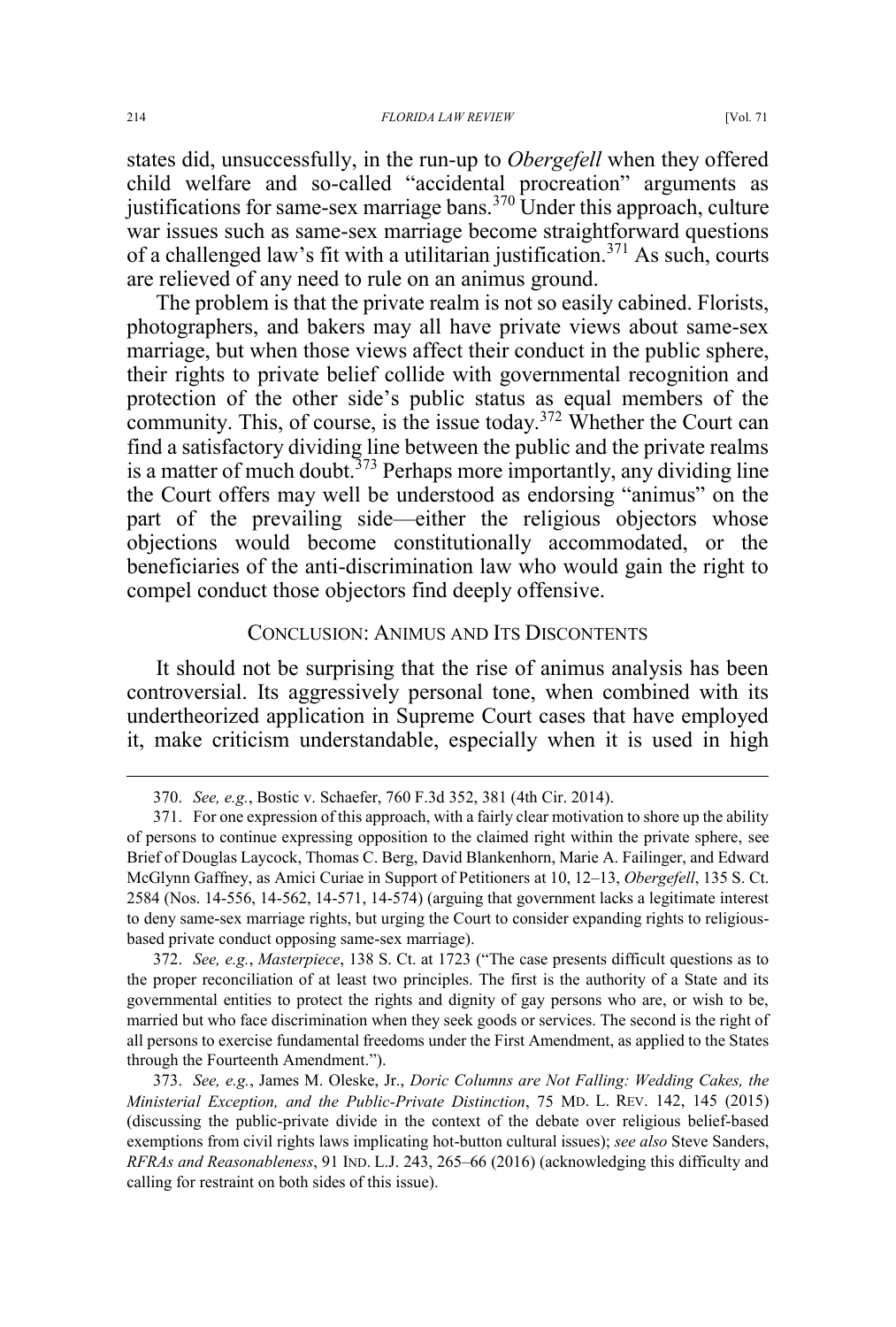profile cases that reflect deep-seated cultural dissensus. It is also understandable why it might trigger frustration among those who see it as useful only in a limited number of situations—but nevertheless a potential distraction for courts faced with the important business of meaningfully testing government action that is alleged to discriminate on more prosaic bases, such as an action's alleged lack of a rational basis.

To repeat, much of this critique should not be a surprise. Name calling really does poison the dialogue that may become necessary after a heated issue is decided and the time comes for post-war negotiations over the details of the final settlement. If animus really does distract courts and litigators from the hard, unglamorous work of proving the irrationality of government action, and thus impedes the progress of social movements which have only rational basis claims available at the start of their litigation sagas, there is reason to be dispirited. The undertheorized nature of the Court's animus decisions can only add insult to these injuries.

Yet the doctrine persists, and, indeed, seems to be flowering.<sup>374</sup> In part, this may be due to our current circumstances, in which the label "animus" truly seems to describe government action in a way that has not generally been the case in recent American history.<sup>375</sup> But it may also be persisting because of its instinctive resonance. The framers' concern with faction and nineteenth-century jurists' concern with class legislation both reflect similar concerns to those underlying the modern animus cases concerns about private interests and private prejudices motivating government action.<sup>376</sup> These concerns, of course, can be understood quite broadly; thus, they can be understood as supporting a variety of jurisprudential approaches to the Constitution's guarantee of equality.<sup>377</sup> But surely one way to instantiate those concerns today is to ask directly and explicitly what one might legitimately describe as a foundational question in any equal protection case: Is government acting "not to further a proper legislative end but to make [a burdened group] unequal to everyone else?"<sup>378</sup> The difficulty lies in translating into workable doctrine the "majestic generalit [y]<sup> $\frac{379}{27}$ </sup> underlying that question. This Article has aspired to do some of that work.

 <sup>374.</sup> *See supra* Part I.

<sup>375.</sup> To be sure, this observation can be overstated; presumably, every generation fights its cultural battles, which may seem to that generation uniquely difficult or mean-spirited. Struggles for racial and sex equality have at times been every bit as bitter as our current conflicts. *But see* Kendrick and Schwartzman, *supra* note 92, at 169 (describing some of President Trump's statements relating to the immigration bans as "some of the grossest public statements made by any President in recent memory").

<sup>376.</sup> *See, e.g.*, Carpenter, *supra* note 3, at 226–30; *supra* Sections IV.A–B.

<sup>377.</sup> *See supra* text accompanying notes 319–321.

<sup>378.</sup> Romer v. Evans, 517 U.S. 620, 635 (1996).

<sup>379.</sup> W. Va. State Bd. of Educ. v. Barnette, 319 U.S. 624, 639 (1943).